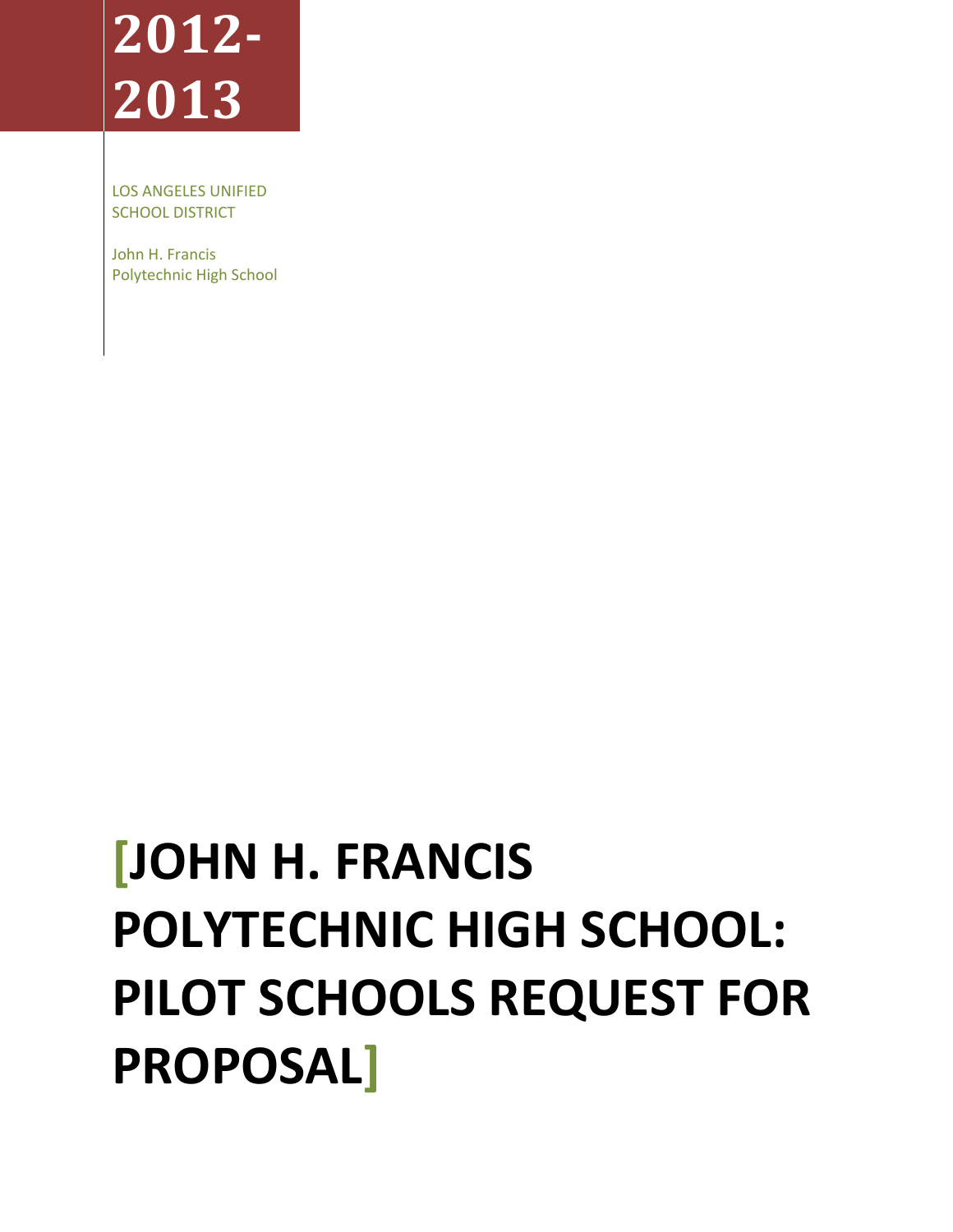## **Table of Contents**

|                                       |                                                                 | 3                                                                                                                                                                                                                                           |  |
|---------------------------------------|-----------------------------------------------------------------|---------------------------------------------------------------------------------------------------------------------------------------------------------------------------------------------------------------------------------------------|--|
|                                       |                                                                 | 3                                                                                                                                                                                                                                           |  |
|                                       |                                                                 | 4                                                                                                                                                                                                                                           |  |
|                                       |                                                                 | 7                                                                                                                                                                                                                                           |  |
| <b>E. Pilot School Transformation</b> |                                                                 |                                                                                                                                                                                                                                             |  |
| 1                                     | <b>Curriculum, Instruction, and Assessment</b>                  | 9                                                                                                                                                                                                                                           |  |
| 2                                     | <b>Schedule and Calendar</b>                                    | 14                                                                                                                                                                                                                                          |  |
| 3                                     | <b>Staffing</b>                                                 | 16                                                                                                                                                                                                                                          |  |
| 4                                     | <b>Professional Development</b>                                 | 17                                                                                                                                                                                                                                          |  |
| 5.                                    | <b>School Culture</b>                                           | 20                                                                                                                                                                                                                                          |  |
| 6                                     | <b>School Governance</b>                                        | 22                                                                                                                                                                                                                                          |  |
| 7                                     | <b>Budget</b>                                                   | 25                                                                                                                                                                                                                                          |  |
| 8                                     | <b>Family and Community Engagement</b>                          | 26                                                                                                                                                                                                                                          |  |
|                                       |                                                                 | 27                                                                                                                                                                                                                                          |  |
|                                       |                                                                 | 30                                                                                                                                                                                                                                          |  |
|                                       |                                                                 |                                                                                                                                                                                                                                             |  |
|                                       | <b>Attachment A: Letter of Intent/Information Sheet</b>         | 32                                                                                                                                                                                                                                          |  |
| $\bullet$                             | <b>Attachment B1: Elect to Work Agreement</b>                   |                                                                                                                                                                                                                                             |  |
|                                       | i. Comprehensive School                                         | 33                                                                                                                                                                                                                                          |  |
|                                       | <b>Attachment B2: Elect to Work Agreement</b>                   |                                                                                                                                                                                                                                             |  |
|                                       | ii. Math, Science, and Technology Magnet                        | 39                                                                                                                                                                                                                                          |  |
| $\bullet$                             | <b>Voting Results</b>                                           |                                                                                                                                                                                                                                             |  |
|                                       | <b>Instructional Cycle for Accelerating Student Achievement</b> |                                                                                                                                                                                                                                             |  |
|                                       |                                                                 | <b>A. Mission Statement</b><br><b>B.</b> Vision Statement<br>C. School DataProfile/Analysis<br>D. Rationale for Choosing Pilot School Model<br><b>F. School Planning Team</b><br><b>G.</b> Implementation<br><b>H. Required Attachments</b> |  |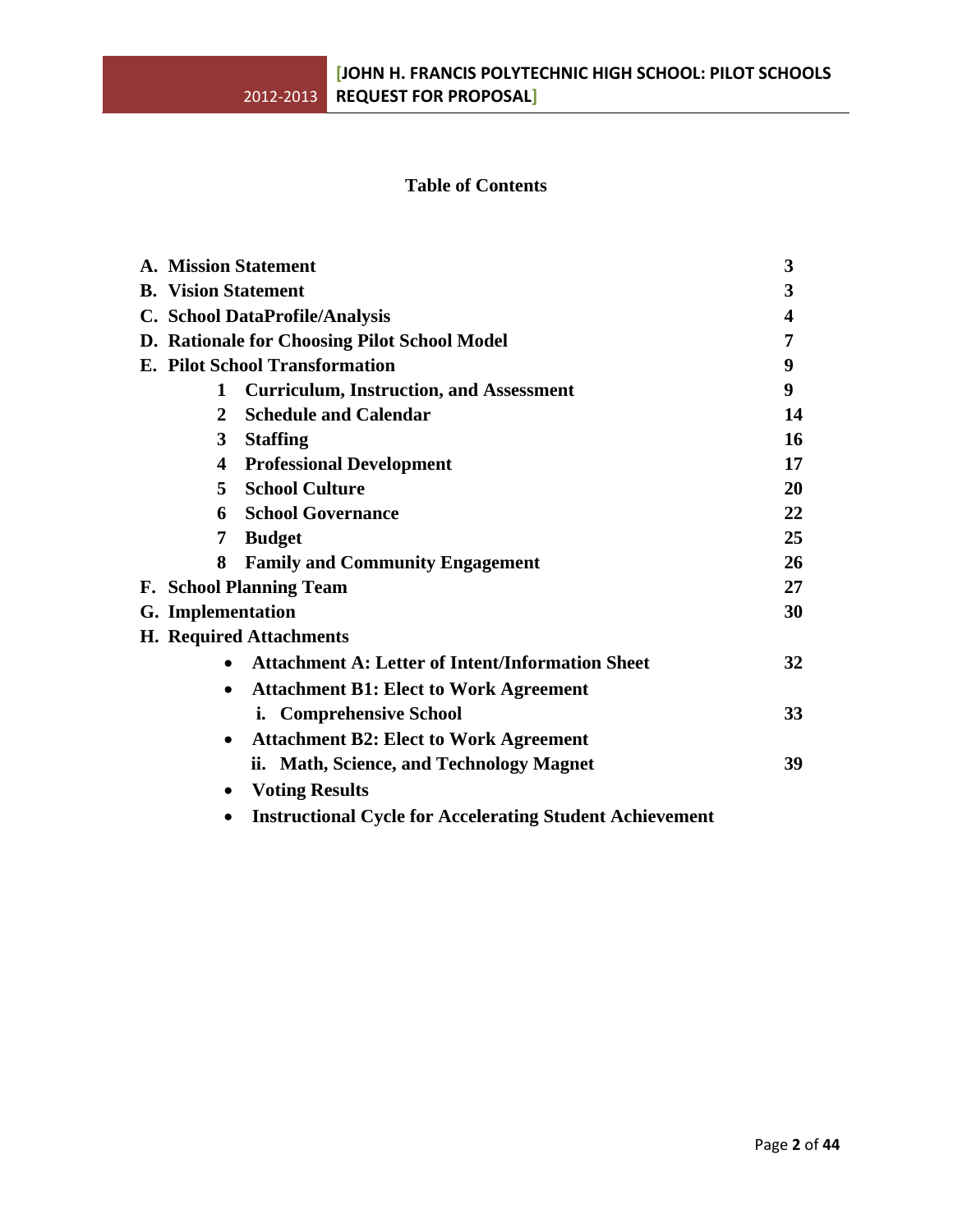## **A. MISSION STATEMENT**

The stakeholders of John H. Francis Polytechnic High School are committed to provide a differentiated, individualized educational environment in which the greatest gifts and talents of our students flourish on their journey to become college and career ready.

## **B. VISION STATEMENT**

Our rigorous standards-based instructional program will continue to evolve as we incorporate Common Core State Standards and refine our career technical education career pathways in our small learning communities. We strongly believe that the freedom to innovate works hand in hand with our commitment to collaborate with college and career professionals, so we can inform our instructional program and recalibrate as new information, strategies, and resources are identified and become available. Our goal is simple: to continue our effort to become a superior postsecondary preparation institution. We acknowledge that an education from John H. Francis Polytechnic High School will best be judged by our students' readiness to compete in their post-secondary lives.

## **Expected Schoolwide Learning Results:**

## **1. Critical Thinkers who:**

- a. Explain, interpret, apply and summarize information from a variety of sources.
- b. Apply problem solving strategies in a variety of situations to come to well reasoned conclusions and solutions.
- c. Perform proficiently in standards-based academic core classes.

## **2. Conscientious Members of Society who:**

- a. Demonstrate knowledge of personal, local, national, and global issues.
- b. Know how to identify and become involved in addressing pressing social needs.
- c. Make relevant and informed connections among ethics, innovation, and progress.

## **3. Effective Communicators who:**

- a. Write and speak logically and coherently.
- b. Interpret and evaluate nuances of written and oral communication.
- c. Use technology effectively to communicate information.
- d. Articulate options and supporting evidence.
- e. Collaborate to determine solutions of complex problems.

## **4. Lifelong Learners who:**

- a. Take ownership of learning by applying academic "Habits of Mind."
- b. Create plans, options, and opportunities for their future.
- c. Develop practical skills that can be applied across industry sectors.

We have a vision of Poly High School being the premier public high school in Southern California. The question remains, what does that look like and how is it sustainable? It starts with a commitment to take our students as they come, assess their needs, support their needs, and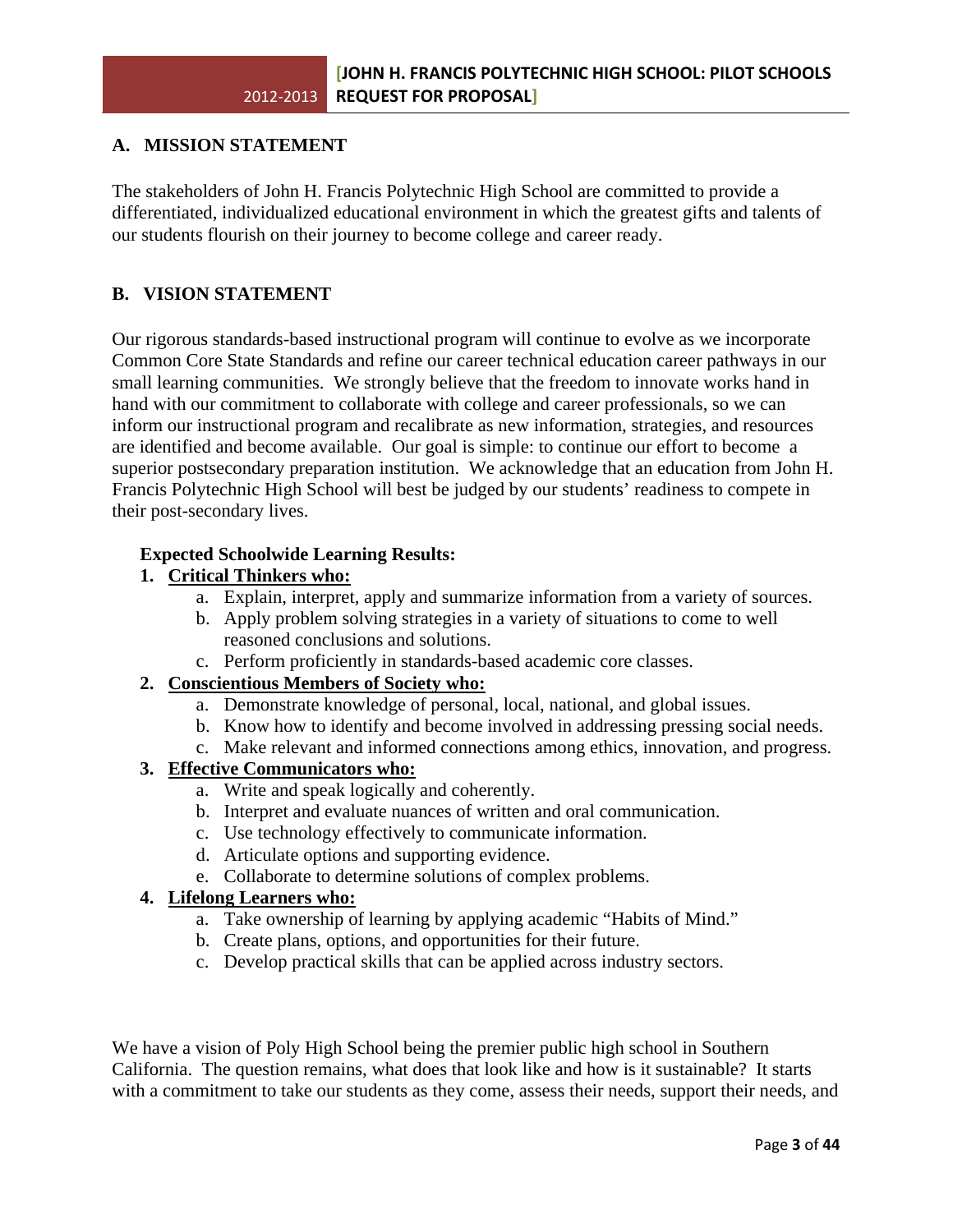put them on a path that will allow them to develop as learners, as leaders, as compassionate, community members, as problem solvers who succeed from hard work and persistence. The faculty of Polytechnic High School is committed to being innovative and taking on new challenges in the interest of our students. We believe in our ability to continuously strive to improve for our students and for the community of Sun Valley. We will provide every possible opportunity and look to create new ones for the benefit of our kids, families, and stakeholders. We believe in bringing value to the community of Sun Valley and will continue to do so in every possible capacity. It's simply part of our Poly Pride! We believe this Pilot Plan will be another step in our process to attain the gold standard of sustainable reform and consistent progress for our students well into the future.

## **C. SCHOOL DATA PROFILE/ANALYSIS**

- *1.* Poly High School has approximately 3,000 students, 90% of which are Hispanic, while 90% are also socio-economically disadvantaged. Approximately 90% of our students speak another language at home, while 80% of those are either limited English proficient or reclassified English proficient. We have a relatively small percentage of African American, white, Asian, and Filipino students.
- *2.* Poly houses a high achieving Math/Science Magnet of approximately 400 students. We also serve about 350 students with disabilities another 350 students in the Poly School for Advanced Studies, and about 100 students in our Newcomer Program for English as a Second Language students who are new to this country.
- *3.* Poly students have accomplished academic achievements for which we are very proud. We've had the most students in LAUSD earn bi-literate certification the first two years of the LAUSD program. Poly is number 2 in the District (non-charters) in the number of students enrolled in the University of California system for the most recent year we have data (2011-2012). Our first comprenhensive student was accepted to MIT in 2011 after 17 Math/Science Magnet students have been accepted in the last 7 years. A student from our first "Advantage" program (now folded into SAS) graduated in 2010 in her third year of high school and was admitted to UC Berkeley. She entered college as a sophomore after having taken multiple college courses on Poly's campus as part of the largest concurrent college enrollment program in Los Angeles. At any point in time approximately 750 of our students have taken and passed an Intersegmental General Education Transfer Curriculum (IGETC) community college course offered on our campus. Three students in the last two years have been awarded Gates Millenium Scholarships offering all expenses paid for undergraduate and graduate school. Two of the students were comprehensive school students and one from the magnet school.
- *4.* We continue to struggle with closing the achievement gap of our English learners and students with disabilities to our general student population. In particular, the Academic Performance Index of our students with disabilities dropped 38 points last year. As a result, we are reorganizing special education meetings, so teachers will meet with content departments on assigned professional development days to participate in Common Core discussions and data analysis of formative assessments. We are also offering Algebra I and Geometry refresher courses to special education teachers to increase their capacity to support math proficiency.

*School Summary Data can be found below:*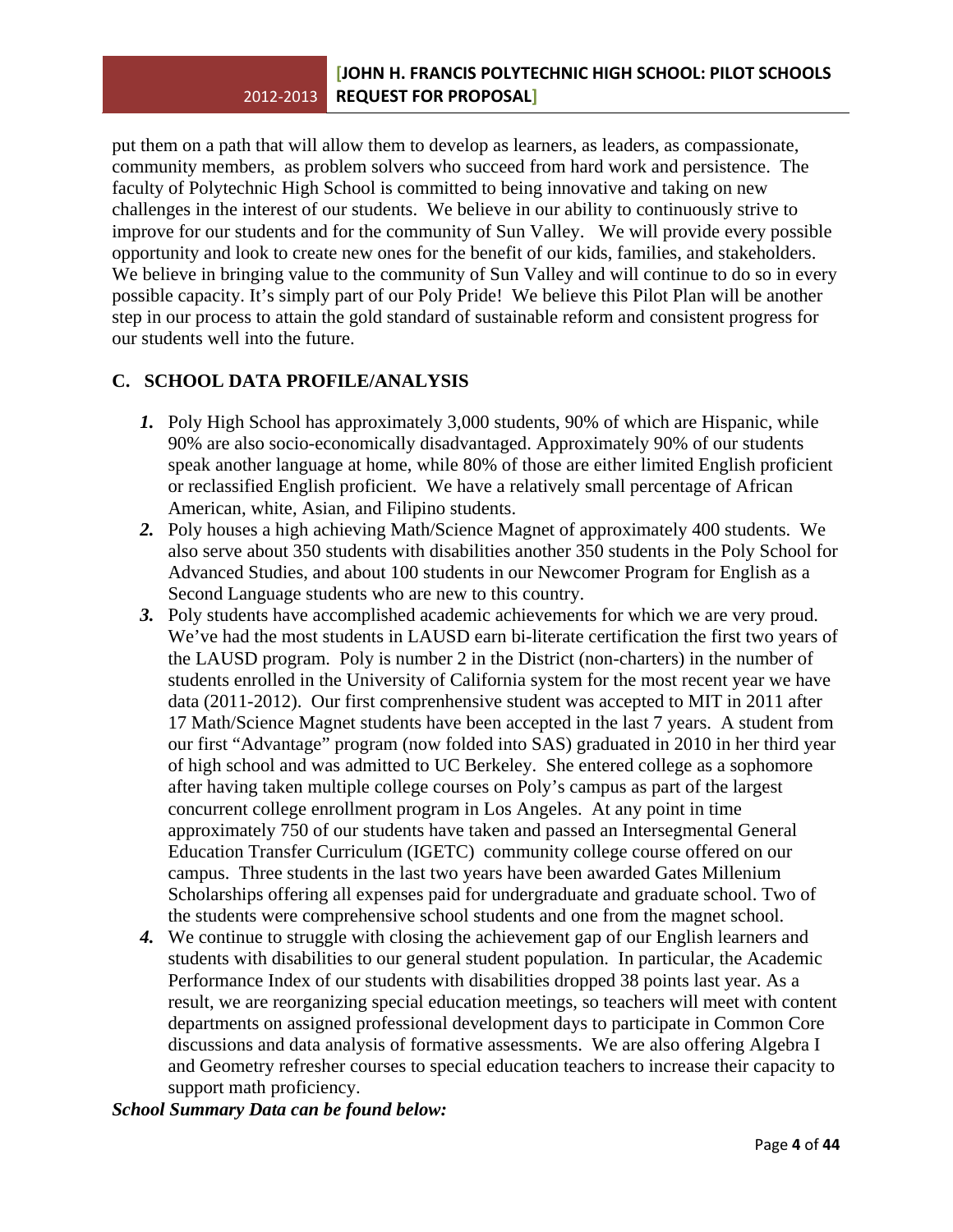## **2012‐2013 School Goals**

|       | <b>Academic (API)</b><br><b>Performance Index</b> |  |  |
|-------|---------------------------------------------------|--|--|
| *Goal | 775                                               |  |  |
| 2012  | 745                                               |  |  |
| 2011  | 725                                               |  |  |
| 2010  | 693                                               |  |  |
| 2009  | 651                                               |  |  |

|              | <b>California Standards Test</b> |                      |                             | <b>California High School</b><br><b>Exit Exam</b> |                   |                    | <b>Graduation</b>             |                               |                                                |
|--------------|----------------------------------|----------------------|-----------------------------|---------------------------------------------------|-------------------|--------------------|-------------------------------|-------------------------------|------------------------------------------------|
|              | %Math<br>Prof/Adv                | %English<br>Prof/Adv | <b>%History</b><br>Prof/Adv | %Science<br>Prof/Adv                              | % ELA<br>Prof/Adv | % Math<br>Prof/Adv | %Passing<br><b>Both Exams</b> | <b>Cohort</b><br>Grad<br>Rate | <b>District</b><br>Computed<br><b>A-G Rate</b> |
| <b>GOALS</b> | 30%                              | 54%                  | 39%                         | 39%                                               | 62%               | 71%                | 87%                           | 74%                           | 50%                                            |
| 2012         | 28%                              | 49%                  | 36%                         | 34%                                               | 57%               | 67%                | 84%                           | 70%                           | 43%                                            |
| 2011         | 27%                              | 42%                  | 35%                         | 26%                                               | 57%               | 61%                | 85%                           | 63%                           | 36%                                            |
| 2010         | 19%                              | 36%                  | 32%                         | 22%                                               | 56%               | 59%                | 80%                           | <b>NA</b>                     | 32%                                            |
| 2009         | 12%                              | 30%                  | 23%                         | 19%                                               | 48%               | 57%                | 78%                           | <b>NA</b>                     | <b>NA</b>                                      |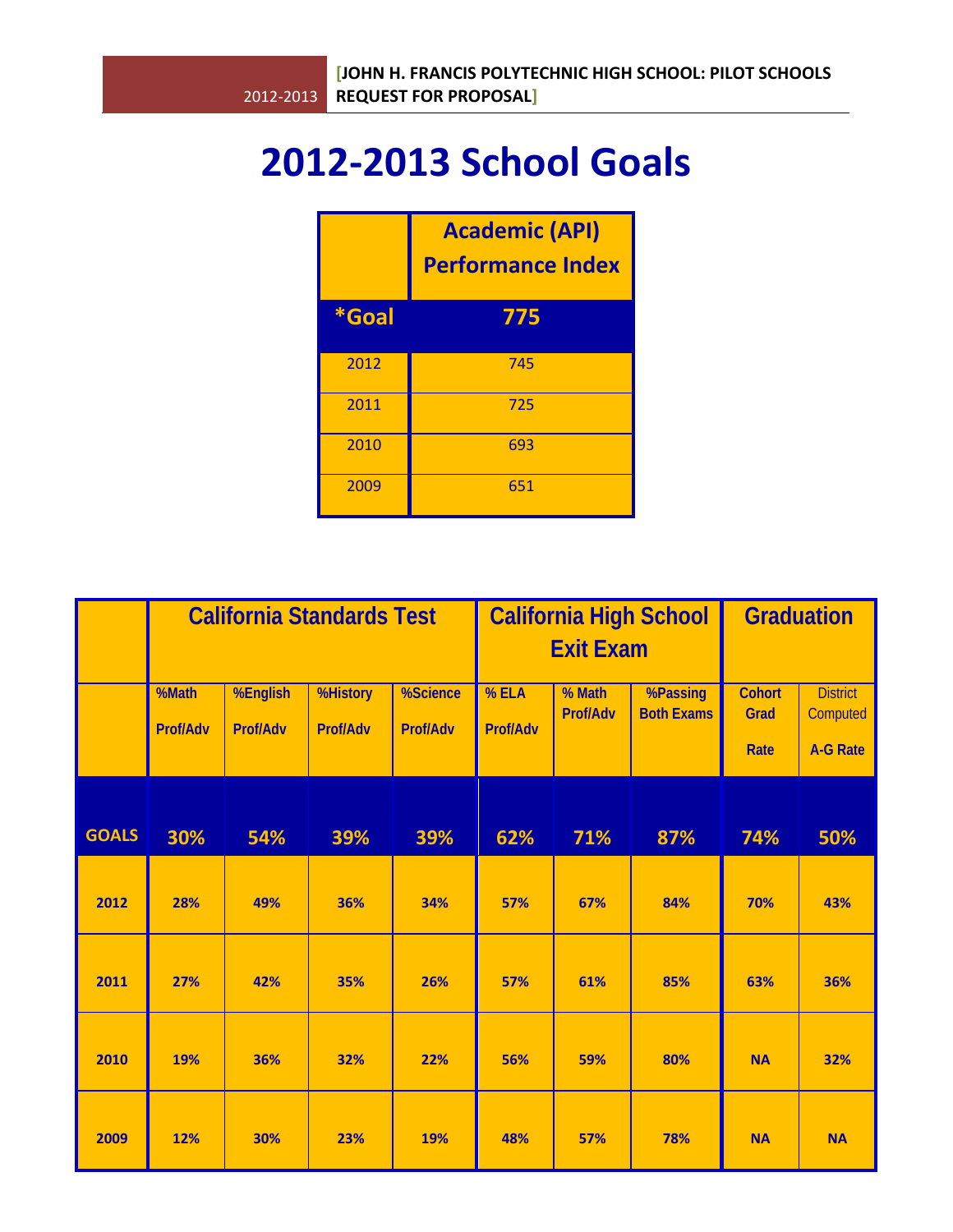## **Performance Meter Data and Targets for School Year 20122013**

|                                                                                                                                                 | <b>POLYTECHNIC SH</b>                               |                                                                |                                |           |                |                   |
|-------------------------------------------------------------------------------------------------------------------------------------------------|-----------------------------------------------------|----------------------------------------------------------------|--------------------------------|-----------|----------------|-------------------|
| <b>Goals &amp; Metrics</b>                                                                                                                      | 2011-2012                                           | 2011-2012                                                      | <b>Poly's Baseline Results</b> |           | <b>Targets</b> |                   |
|                                                                                                                                                 | <b>LAUSD</b><br>Performance<br><b>Meter Targets</b> | <b>Network 131</b><br><b>Comparison</b><br><b>High Schools</b> | $09-10$                        | $10 - 11$ | $11 - 12$      | for 2012-<br>2013 |
| <b>Goal 1: 100% Graduation</b>                                                                                                                  |                                                     |                                                                |                                |           |                |                   |
| Four-Year Cohort Graduation (%)                                                                                                                 | 60%                                                 | 72%                                                            | 63%                            | 70%       | 74%            | 78%               |
| Students on Track for Meeting A-G Requirements (%)                                                                                              | 38%                                                 | 39%                                                            | 32%                            | 36%       | 43%            | 50%               |
| First Time CAHSEE Pass Rate (%)                                                                                                                 |                                                     | 79%                                                            | 80%                            | 85%       | 84%            | 87%               |
| <b>Goal 2: Proficiency for All</b>                                                                                                              |                                                     |                                                                |                                |           |                |                   |
| English Language Arts Secondary - Proficient and Advanced (%)                                                                                   | 45%                                                 | 48%                                                            | 37%                            | 42%       | 49%            | 54%               |
| English Language Arts Secondary - Below Basic and Far Below Basic (%)                                                                           |                                                     | 22%                                                            | 33%                            | 25%       | 19%            | 17%               |
| Math Secondary Proficient and Advanced (%)                                                                                                      | 36%                                                 | 23%                                                            | 19%                            | 27%       | 28%            | 30%               |
| Math Secondary - Below Basic and Far Below Basic (%)                                                                                            |                                                     | 52%                                                            | 58%                            | 51%       | 46%            | 40%               |
| Algebra - Proficient and Advanced (%)                                                                                                           | 38%                                                 | 19%                                                            | 16%                            | 30%       | 22%            | 32%               |
| Algebra - Below Basic and Far Below Basic (%)                                                                                                   |                                                     | 58%                                                            | 60%                            | 43%       | 49%            | 43%               |
| % English Learners on Track for Acquiring English Proficiency (AMAO1)                                                                           |                                                     | 49%                                                            | 36%                            | 24%       | 50%            | 54%               |
| % Long-Term English Learners                                                                                                                    |                                                     | 73%                                                            | 76%                            | 81%       | 81%            | 79%               |
| % of Students with Mild to Moderate Disabilities Participating in the<br>General Education Program at Least 80 Percent of the Instructional Day |                                                     | 57%                                                            |                                |           | 64%            | 70%               |
| Goal 3: 100% Attendance                                                                                                                         |                                                     |                                                                |                                |           |                |                   |
| Percentage of Students with 96% or Higher Attendance                                                                                            | 66%                                                 | 66%                                                            | 64%                            | 54%       | 69%            | 74%               |
| Percentage of Staff with 96% or Higher Attendance                                                                                               | 69%                                                 | $\equiv$                                                       | 48%                            | 55%       | 58%            | 61%               |
| <b>Goal 4: Parent and Community Engagement</b>                                                                                                  |                                                     |                                                                |                                |           |                |                   |
| Percent, of Parents Who Talk with Teacher about Child's Schoolwork                                                                              | 65%                                                 |                                                                | $\blacksquare$                 | $\sim$    | 40%            | 45%               |
| Parent Participation on the School Survey                                                                                                       | 35%                                                 |                                                                |                                |           | 40%            | 45%               |
| <b>Goal 5: School Safety</b>                                                                                                                    |                                                     |                                                                |                                |           |                |                   |
| <b>Instructional Days Lost to Suspension</b>                                                                                                    | 43506                                               |                                                                | ٠                              | 373       | <b>135</b>     | 111               |
| Single Student Suspension Rate (%)***                                                                                                           |                                                     |                                                                | ä,                             |           | 4.7%           | 4.1%              |
| Students Who Feel Safe on School Grounds (%)                                                                                                    | 86%                                                 |                                                                |                                | 80%       | 87%            | 90%               |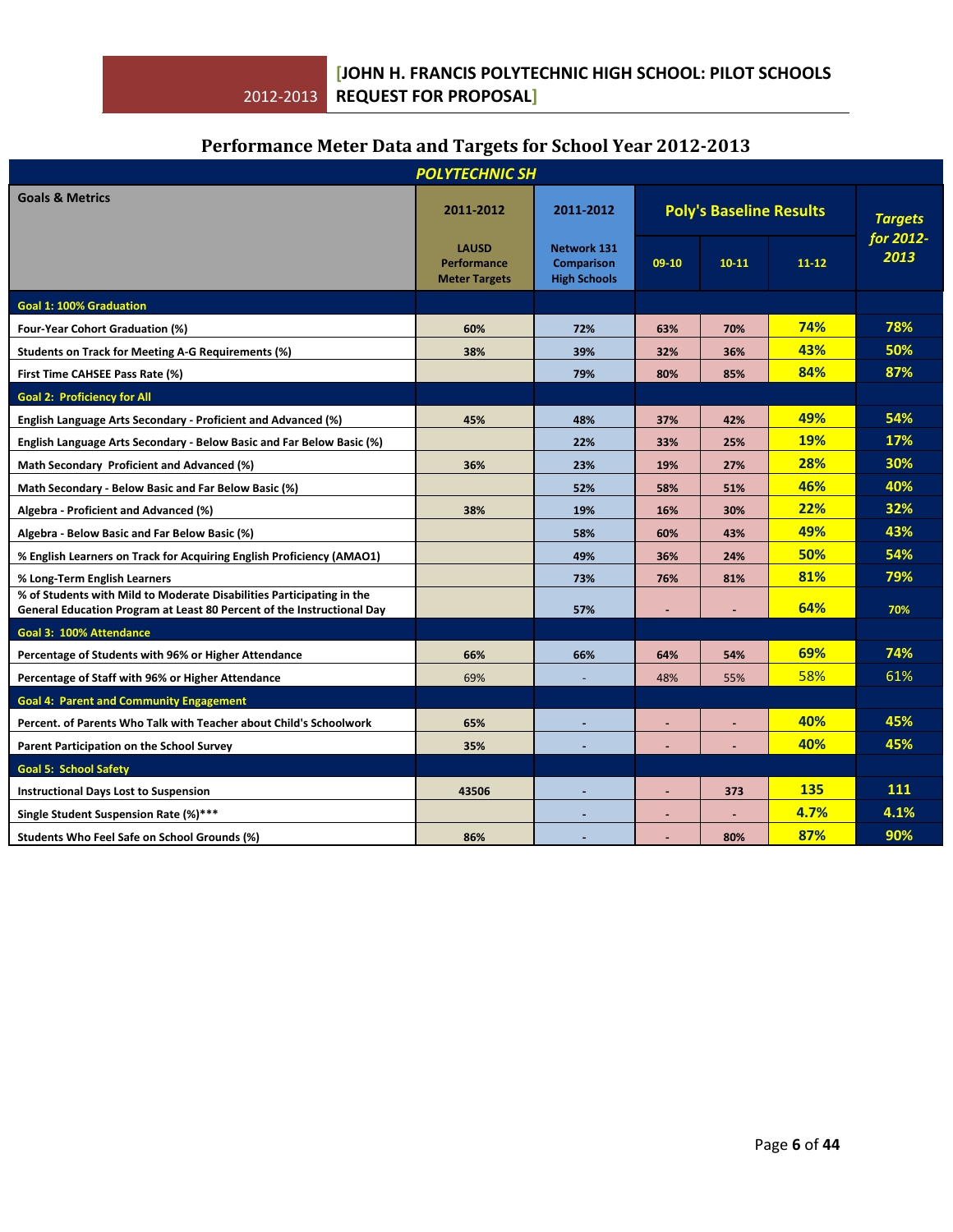## **D. RATIONALE FOR CHOOSING PILOT SCHOOL MODEL**

We look back and reflect how we got to this point of wanting to transition to become a Pilot School. Polytechnic High School has undergone significant changes over the past several years which have led to remarkable results. Poly's improvement over the course of California's introduction of the Academic Performance Index (API) has been greater than any other high school in the Los Angeles Unified School District. In 1999, Poly was the lowest performing LAUSD high school in the San Fernando Valley. Poly's growth rate of student achievement has put us in the top 3% of all high schools in the state of California during the last 13 years.

Our reform efforts started in 2003-2004 with culture changing and innovative leadership that led to the implementation of the District's first Freshman and 10th Grade Centers and a unique 4x4 block schedule. The transformative grade level houses were modeled after the California Department of Education reform model "Second to None" (1992) which included lower grade houses with intensive math and English support providing the foundation for career themed small learning communities in  $11<sup>th</sup>$  and  $12<sup>th</sup>$  grades. Poly's 4x4 block schedule and aggressive front-loading curriculum was first pioneered by Johns Hopkins University Talent Development High School program. Poly was the first to implement these reforms in LAUSD. Credit recovery opportunities helped Poly better support on time matriculation to  $10<sup>th</sup>$  grade and led to steady increases in graduation and A-G rates. Over 60 schools have come to visit Poly and learn from our experiences. However, we began every presentation with the disclaimer that programs don't improve student achievement, people do.

We wondered why other schools were not always successful in implementing the reforms we have been. Over time what became clear is that the Poly staff is unique. We are united in our commitment to work together to benefit our students. We do not always agree, but we strive to communicate consistently about the needs of our students and to collaborate on ways we can support them and provide high quality programs. Implementing a program or particular reform is hard work that often sees uneven progress. It takes the dedication of many to sustain the reform for any length of time. Other schools have not always had the top to bottom commitment to overcome implementation obstacles. This is where the culture of our staff has been so critical. We believe the Poly faculty has the unique capacity to "polynize" the programs and ideas from other schools to meet the needs of our students.

We don't do pre-packaged programs. This is why strictly abiding to district initiatives has never worked well for us. Our ability to "polynate" is our ability to innovate, Poly style… to communicate, assess, reflect, learn, and adjust. We don't believe in just taking a curriculum or program and delivering it without question. We engage with it, talk about it, examine what would work well for us, what are the high leverage access points we can focus on, and then we deliver it. This is what it is to "polynate." We believe we have demonstrated time and again that we have the capacity to operate with increased freedom and to innovate when it's appropriate for our students. We don't fit the one size fits all model. In some ways we have operated as a Pilot school without the label.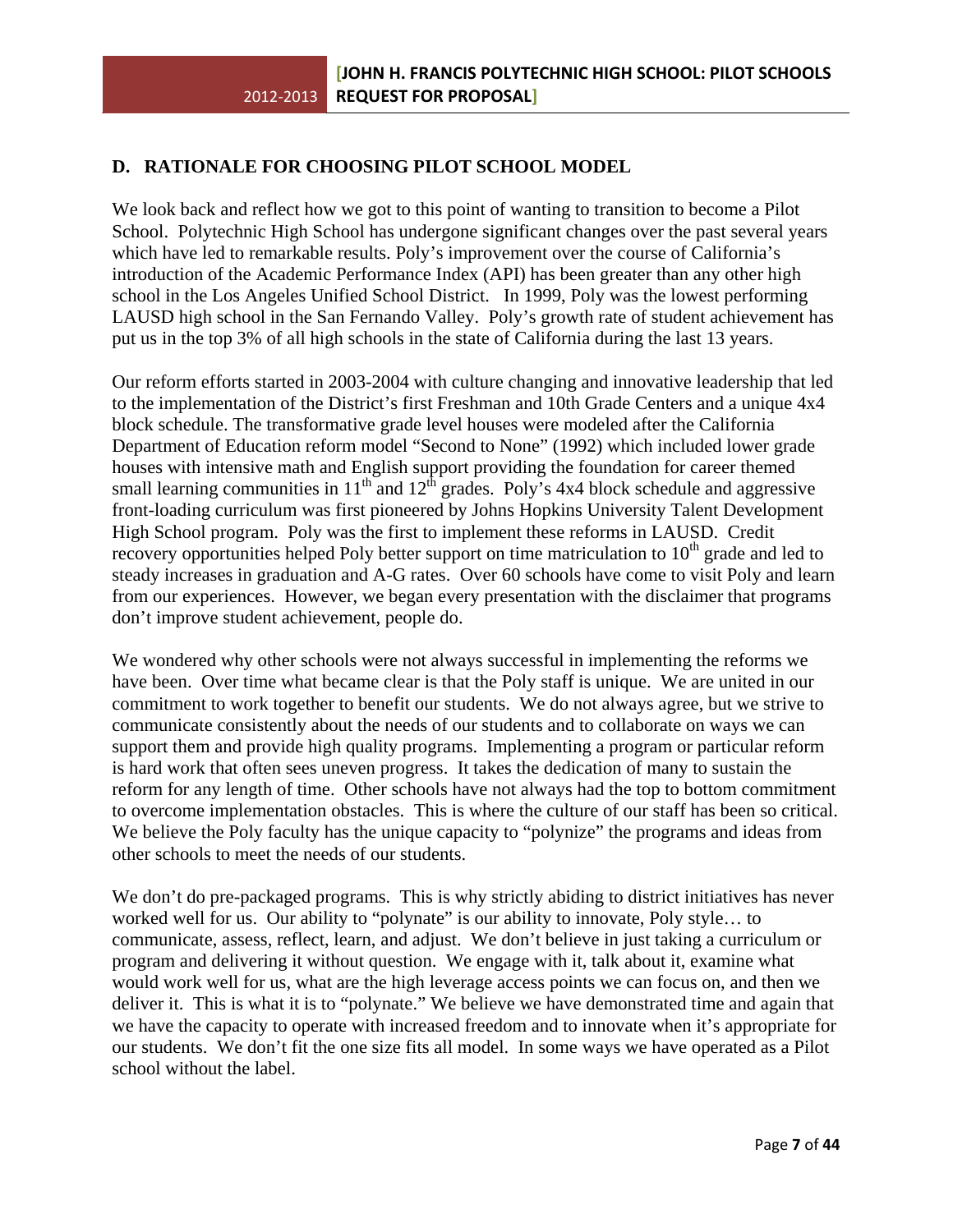## 2012‐2013 **REQUEST FOR PROPOSAL] [JOHN H. FRANCIS POLYTECHNIC HIGH SCHOOL: PILOT SCHOOLS**

In 2007, Mr. Gerardo Loera replaced the retired former principal and continued to refine Poly's reform efforts. As principal, he was able to support accelerated growth with focused and innovative practices related to program evaluation using data metrics not commonly used at that time. Now with a third principal over a relatively short period of time, we believe it is time to codify some of these innovations and practices. We want to create this Pilot Plan not to acknowledge our successes, but more importantly to protect the processes we use to push further for our kids. We acknowledge how far we still have to go. We want to ensure our culture is maintained, our processes are honored, and our creativity and collaboration protected in this era of unpredictability and transformational change that is occurring in public education. We are greater than the sum of our parts. We are stronger together than apart. We are smarter in collaboration than command.

There is no doubt that at Poly we have improved educational outcomes for our students; however, we will not rest as we continue to strive for excellence in: curriculum and instruction, differentiated support provided by our Small Learning Communities, athletic performance and leadership, compassionate service to the community, and building positive relationships between all of our stakeholders. We steadfastly support the district's goal of proficiency for all, 100% graduation, 100% attendance, 100% parent engagement, and safe and positive school environments.

Polytechnic High School has earned a reputation for doing things differently. The faculty is committed to collaboration, reflection, innovation, and taking on new challenges in the interest of our students. We are committed to a continuous process of reflection and learning to identify new pathways to success for our students, families, and stakeholders. We believe our ability to "polynate" is best leveraged in an environment where we are unhampered by district policies.

*Note: Although the Poly Math/Science Magnet School has participated in many of the innovative practices of the comprehensive school and will participate in the Pilot conversion, the Poly Math/Science Magnet School will continue to adhere to Magnet policy as outlined in the Magnet Fidelity Guidelines and as required by Education Code 58510 thus maintaining control over the magnet master schedule, curriculum, staffing, and budget.* 

## **Innovations and/or Waivers:**

- 4x4 block schedule
- $9^{th}$  and  $10^{th}$  grade houses
- Curriculum Audit level 1 certification earned by over 20 members of Poly's Instructional Cabinet
- Differentiated math program in the 4x4
	- o Students can complete 2 years of core math in 1 year (4 quarters)
	- o Students can take 4 quarters to complete 1 year of core math
- Algorithm developed to predict CAHSEE performance based on  $9<sup>th</sup>$  grade math and English CST
- Awarded a 5 year California Academic Partnership Program High School Leadership Initiative Grant in 2007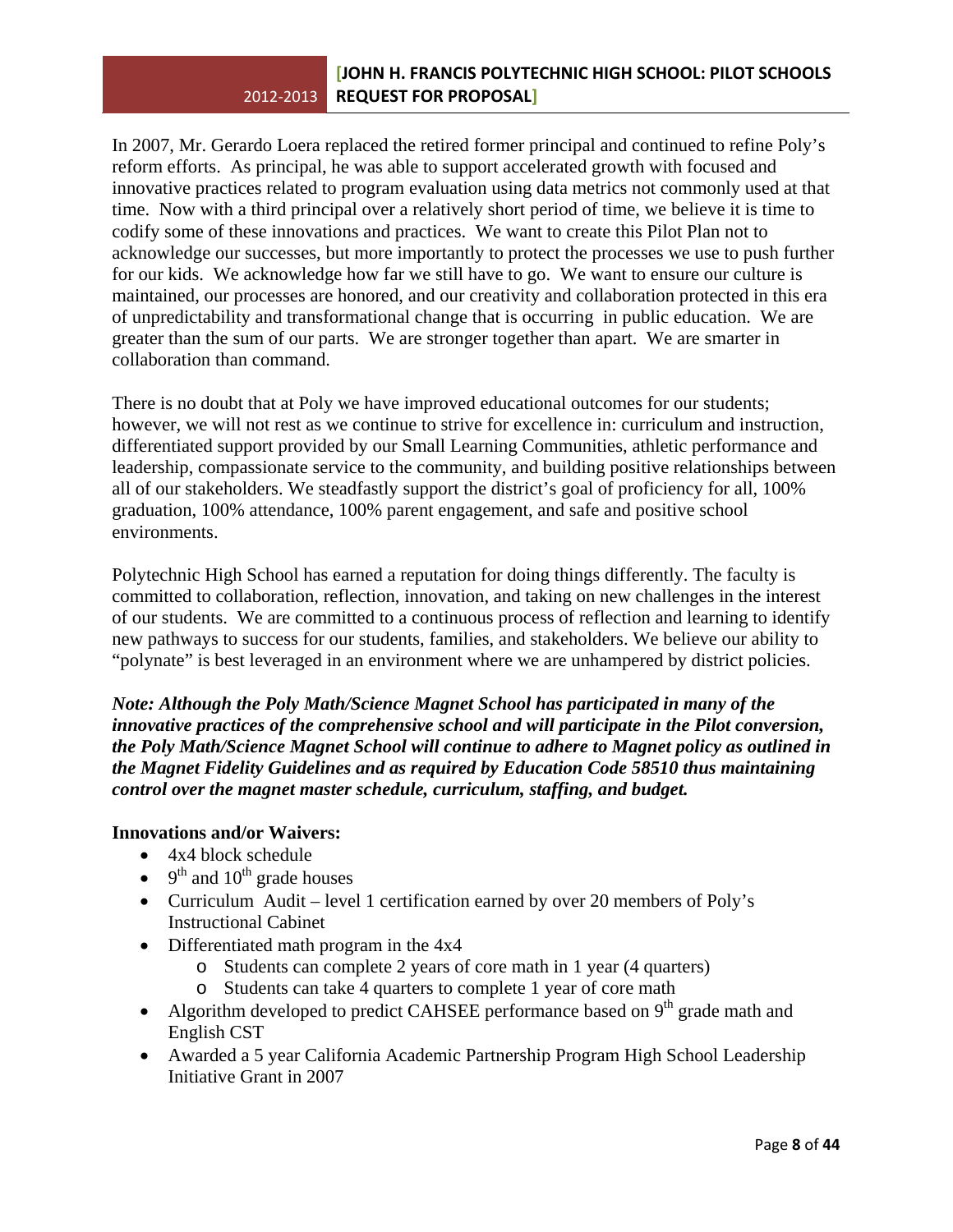- Awarded English Literacy Grant to develop the capacity of English language arts teachers to pilot 12<sup>th</sup> grade Expository Reading and Writing Curriculum modules aligned to college readiness criteria and to design new modules to be used in grades 9-11.
- Quarter 3 math CAHSEE course has lead to a first time pass rate over 90%.
- Largest Concurrent College Enrollment program in LAUSD
- Site-developed formative assessments created for Algebra 1, Geometry, Algebra 2, English 9, English 10, Contemporary Composition, Expository Composition, Biology, Chemistry, Geology, Physics, World History, U.S. History, Spanish 1, 2, 3,
- Use of Data Director, an innovative online data management solution that allows Poly to take greater ownership of our formative assessment data.
- Balanced-Traditional Calendar This calendar was developed because Poly was in the process of transitioning from a year round school to one on a traditional calendar. The objective of the calendar was to continue to provide multiple credit recovery and enrichment opportunities as a year round school can, while also mitigating the wellresearched summer learning loss. This calendar apportioned 6 weeks of the summer break to the beginning of the school year to allow for a winter school.

## **E. Pilot School Transformation**

## *1. Curriculum, Instruction, and Assessment*

## • **Curriculum**

Poly High School believes that curriculum is so much more than a text book. Numerous studies have been published which have found that the alignment of text books to state standards and state assessments is very poor. This point was referenced in Deep Curriculum Alignment (English and Steffy, 2001), the gold standard text published to increase the knowledge and capacity of educators in the areas of aligning curriculum, instruction, and assessment. At Poly, we believe text books are just one of many resources that a teacher must have at their disposal to provide a rich and rigorous curriculum that will prepare students for subject area proficiency.

About 20 current Poly staff members have earned level 1 Curriculum Audit certification from Phi Delta Kappa International (pdkintl.org). Based on our training and desire to create a more effective instructional program for our students, Poly began about 4 years ago, remaking our course level instructional guides to more deeply align to the state standards and assessments. We have worked very hard in course teams to continue to refine our instructional guides to better prepare our students to perform on high stakes assessments. To deepen our practice and add to the number of high leverage resources for our students, teachers in department and course level meetings began a process to develop co-constructed exemplar lessons based on nemesis standards for our students. Our subject level teams continue this process to collaboratively design and revise exemplar lessons to enhance the curriculum we offer to our students. This process put in place has put Poly in a strong position to implement Common Core State Standards beginning in 2013. Our Math 9 and ELA 9 teams have already developed coconstructed lessons aligned to the District's focus areas of reading and writing grounded in evidence from text dependent questioning in ELA and math practice 3: construct viable arguments and critique reasoning of others.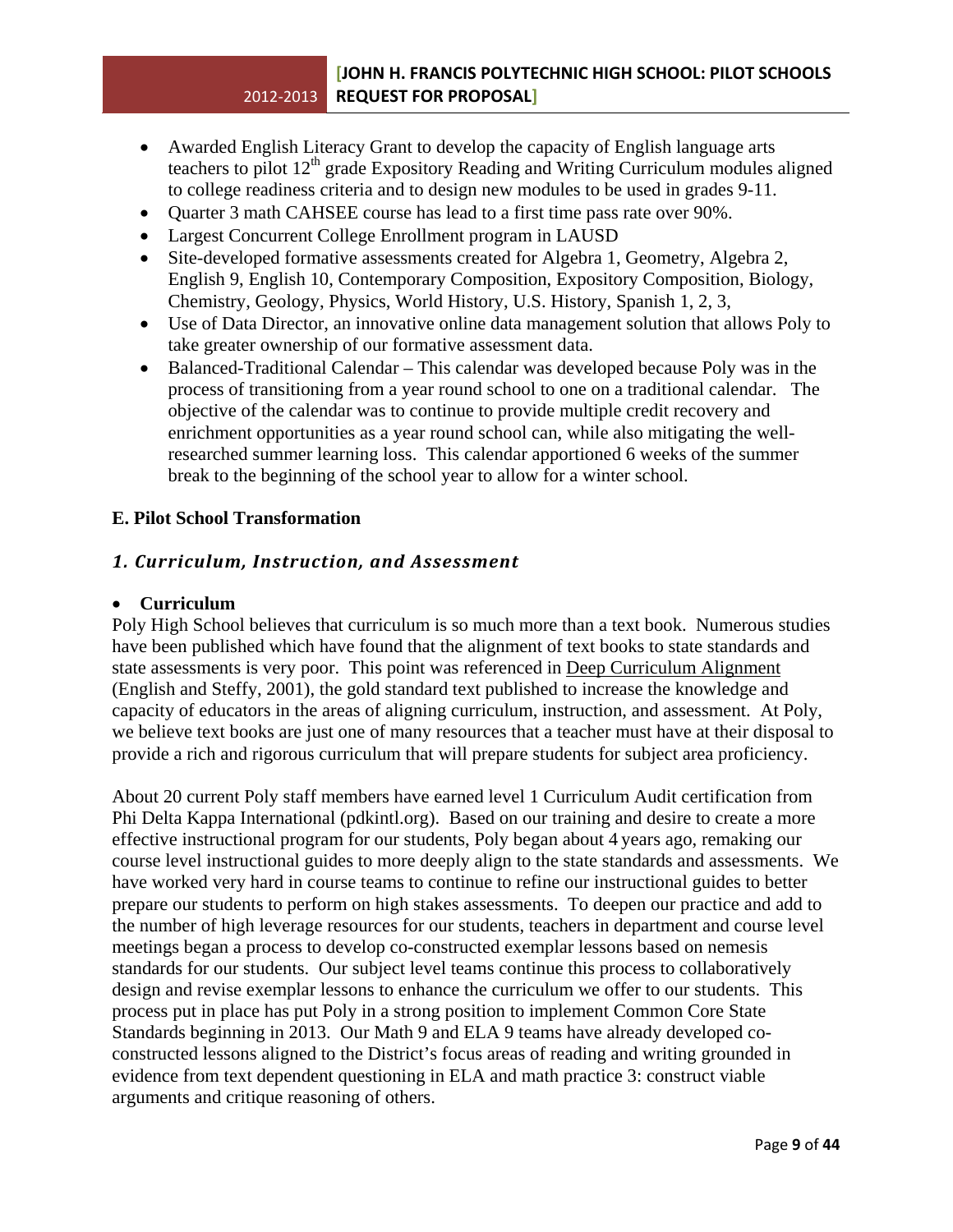Additionally, Poly was awarded a California Academic Partnership Program English Literacy Grant in 2008. The objective of the grant was to train teachers to use California State University designed expository reading and writing curriculum (ERWC) in high schools to better prepare students to meet the college readiness criteria as defined by the Early Assessment Program (11<sup>th</sup>) grade ELA CST and an additional essay). The ERWC focuses almost exclusively on rhetorical analysis of informational text and the use of high level rhetorical devices and structures in writing. This curriculum was ahead of its time in that it was developed to specifically support college readiness for students based on feedback from university professors. It is also the most closely aligned common core curriculum available in English language arts. All Poly English teachers and the principal have been trained on delivery of the curriculum and the process to develop new theme based units aligned to the college readiness standards and using the ERWC template.

Poly has engaged in this process for the past four years and has developed multiple ERWC aligned units, some of which are published on the California State ERWC community website (http://aple.csusuccess.org). We have begun to implement these units in all grades 9-12. Revised ERWC units are currently being piloted by CSU and Poly has agreed to be one of the pilot schools in this effort. Aligned to the goal of college readiness, and pending budget availability, we would like to develop college entrance exam Scholastic Aptitude Test (SAT) preparation curriculum and offer it is a class to all  $11<sup>th</sup>$  graders. Research is clear that students who speak another language at home are at a disadvantage when taking standardized assessments. An SAT course would be additional preparation for our students and communicate the message that we exptect all students to be college (and career) ready.

## • **Instruction**

Poly High School is committed to continuing our effort to better differentiate our instructional practices to support the individual needs of students. Poly's schoolwide instructional practices have been in place for 7 years: the use of Thinking Maps, use of cooperative learning strategies, emphasis on academic vocabulary development, emphasis on note taking, and the use of anticipatory strategies to make cultural connections to content and engage students in their learning. To refine our practice, Poly began implementing teacher led mini-lessons during department and some SLC meetings. The premise of this idea is teachers learn best from other teachers.

We have primarily rejected the notion of being professionally developed and attempt to develop our own skills and knowledge through the professional learning community model in which we learn together. This strategy has not only helped us to continue raising student test scores, but has further strengthened the culture of our school and our ability to engage in focused, goal oriented collaboration. We use Poly teacher-designed protocols to provide feedback on the minilessons presented. Specifically, we reflect on the mini-lessons based on alignment to the standards and a focus on support for English learners, gifted and talented students, and students with disabilities. Despite having an overall above average AGT score, we are the first to acknowledge that our instructional efficacy is not as strong as we'd like it. However, we firmly believe our systems in place allow us to reflect and improve on an ongoing basis.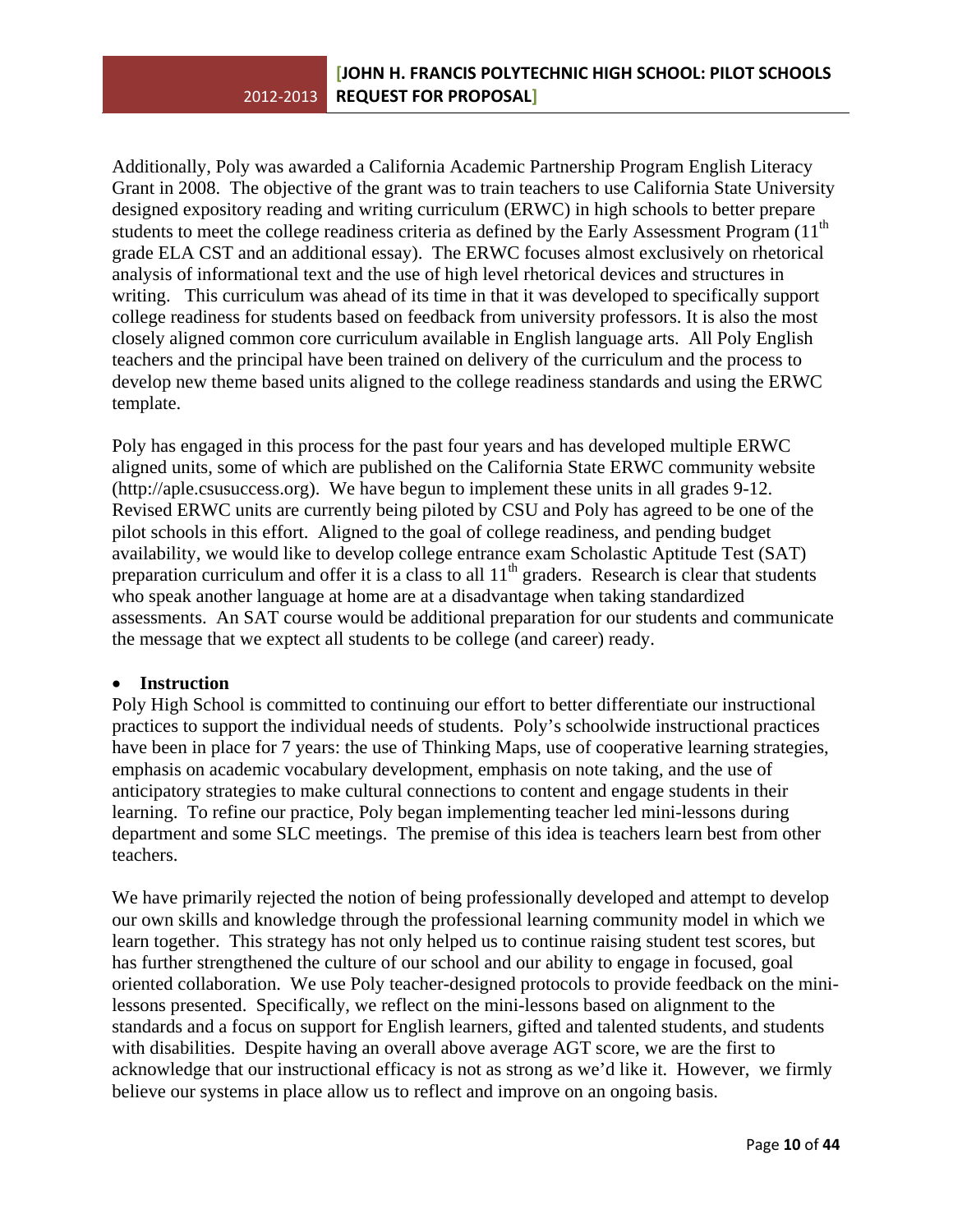Additionally Poly's second Sheltered Immersion Observation Protocol (SIOP) cohort is up and running. Led by Bilingual Coordinator, Margie Hidalgo, about 10 of our teachers are learning to become experts in the use of protocols to support language development in the classroom. Ms. Hidalgo has been an outstanding instructional leader at Poly providing training and support to our teachers focused on instructional support for English learners. She has provided training to our SLCs in the use of Specially Designed Academic Instruction in English (SDAIE) strategies and language objectives.

Another tool that is effective in supporting all learners is a shift to hands on learning. Poly has been aggressive in working with Regional Occupational Program leadership in LAUSD to bring in career-based learning opportunities for our students. We presently have 7 career technical education courses (CTE). We are also working to develop linked-learning teams specifically in the areas of math, science, and computer science. Poly has a Science, Technology, Engineering, and Math (STEM) cohort of 11 teachers that participated in training at UCLA last summer. We will continue to be aggressive in building our capacity to link student learning across the curriculum and to provide opportunities to apply academic learning in a real world context.

## • **Assessment**

Poly High School is committed to the use of data and assessment to monitor student learning. This belief is based on the tenants of "Deep Alignment" (English and Steffy, 2001). In a highly effective instructional program, assessment, curriculum, and instruction are interconnected. Formal and informal formative assessments help us to monitor the progress of student learning, so instructional modification can be implemented to support student mastery of the standardsaligned curriculum before a particular course has been completed. In addition to the informal formative assessments that we use daily to check for understanding, we have implemented what we think is the most robust and effective formal formative assessment system in LAUSD.

Poly has chosen to replace the District's Periodic Assessment system with a site developed one for three basic reasons: Poly's block schedule and 4 quarter calendar does not fit well with the timing of District assessments. Therefore, the District's Periodic Assessments do not serve as an effective tool to monitor student learning, their primary function. Secondly, the District uses vendor Core K-12 to manage the Periodic Assessments. Schools have to send their data to Core K-12 to make the data available for teachers. This process is slow and cumbersome and many times provides inaccurate or incomplete information which further degrades the effectiveness of a teacher's ability to make timely instructional adjustments for students. Finally, Core-K12 has promoted its ability to be CST predictive. We believe the function of an effective formative assessment system should not be predictive, but should allow our students to exceed so called predictions. If a formative assessment system is predictive, then it is not making a difference for our kids. A predictive system simply tells us how our kids will score in advance of the summative assessment (CST) and is therefore a perfunctory exercise that takes precious instructional time from our teachers. An effective formative assessment system will allow our kids to exceed expectations and improve summative performance.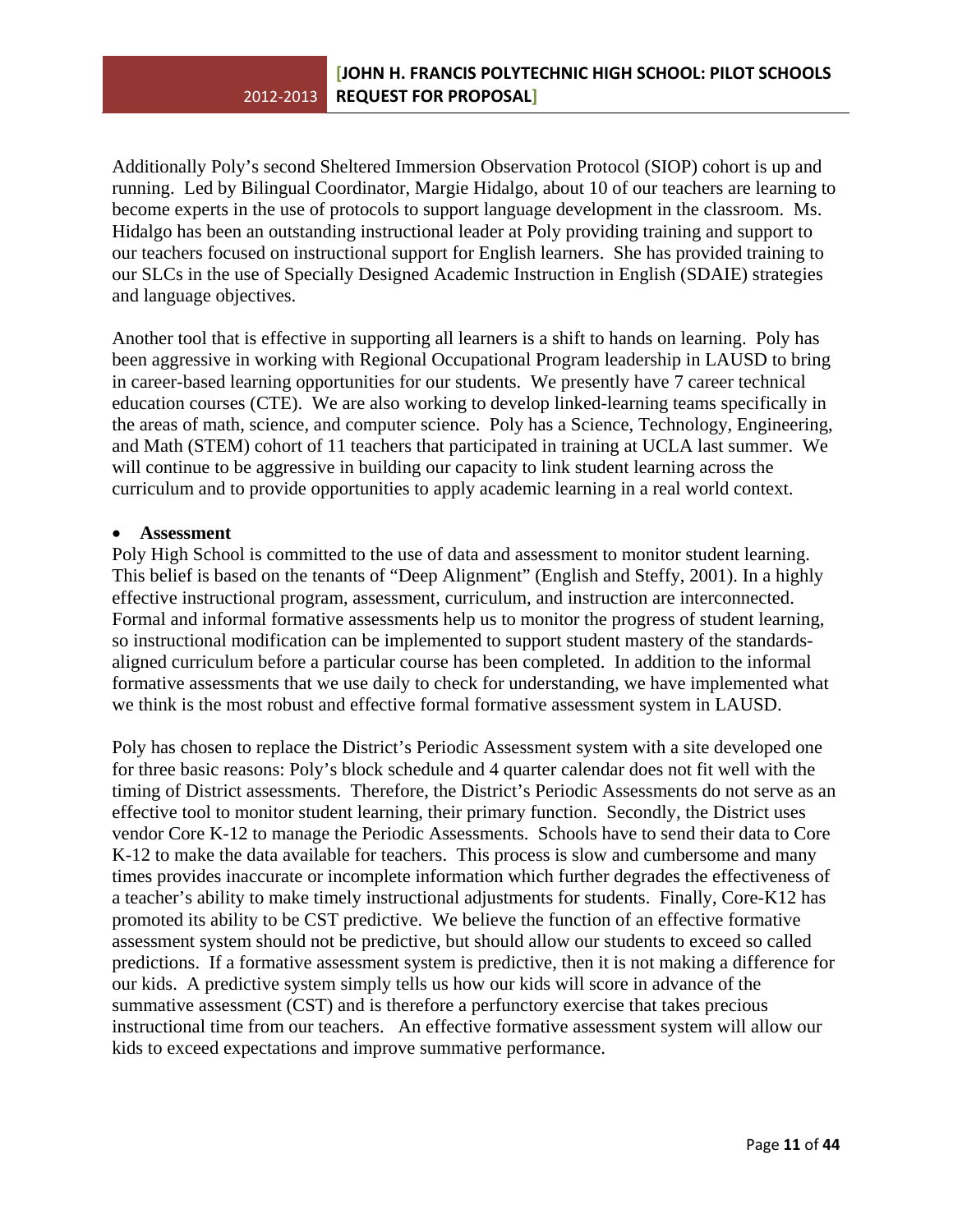For the reasons mentioned above, Poly embarked on a process after our 2008 Accreditation to revise our course instructional guides, develop highly aligned formative assessments, and manage our own data. Our teachers created instructional guides proportionally- balanced to the CST blueprints. Our teachers created assessments and an assessment timeline that would give us critical information when it is most needed as opposed to when it is most cost effective to administer. Poly contracted with Data Director as the vendor for our data management system. For us, managing our own data was a critical element to implement our own formative assessment infrastructure. We own our data in every way. We can't complain about when we give the assessment, what's on the assessment, and the timeliness of receiving data reports because we are in complete control of every aspect of our formative assessment system. We literally create the assessment forms, scan them into Poly scanners, and instantly have access to student data by standard. As a result, our teachers have a very high degree of buy-in with our assessments. This is why we have gone far and above the number of required District Periodic Assessments. For example, in English 9 and 10, we administer 8 formative assessments compared to the District's 3. In Algebra 1AB, we administer 9 compared to the District's 3. We administer assessments in subjects the District doesn't even require like Physics and English 12. Why do we do it? It's as simple as we believe in it. At Poly, we believe in deep and sustainable implementation. Compliance to a system that doesn't work for us is exactly why Poly wants to move forward as a Pilot school. We believe we have the capacity to better serve our students based on our locally determined needs. The LAUSD one size fits all system doesn't work for us.

The results have been conclusive. As a result, we are moving toward extending this approach to other non-CST tested departments and courses. School-wide performance has accelerated under our formative assessment system. Every content area has had a cumulative increase every year for three years. The percentage of students scoring proficient or advanced on the CST ELA grades 9-11 has increased 19 percentage points in the last three years. Looking at the same metric in the other core content areas math has increased 16 points, science has increased 15 points and social studies has increased 13 points. We want to point out the improvement in all the core areas because it speaks to our systems and processes that we've worked hard to put in place and refine.

Teachers meet within departments and course level teams to collaborate to identify critical areas of need based on formative assessment data and identify strategies to address those needs. There is no finish line to this process. We continue to revise instructional guides, assessments, and timelines as we engage in a constant process of self reflection and program evaluation.

Naturally, like all schools in the District, we plan to continue administering the CAHSEE and CST, per the state and District windows. We have adopted a model of tailoring instruction to prepare students for success on these high-stakes tests, and we have had a lot of success fostering student pride and buy-in. Students are rewarded for achievement with medals, award ceremonies, and other forms of public acknowledgment. We will continue to identify ways to increase student ownership and pride of learning and achievement.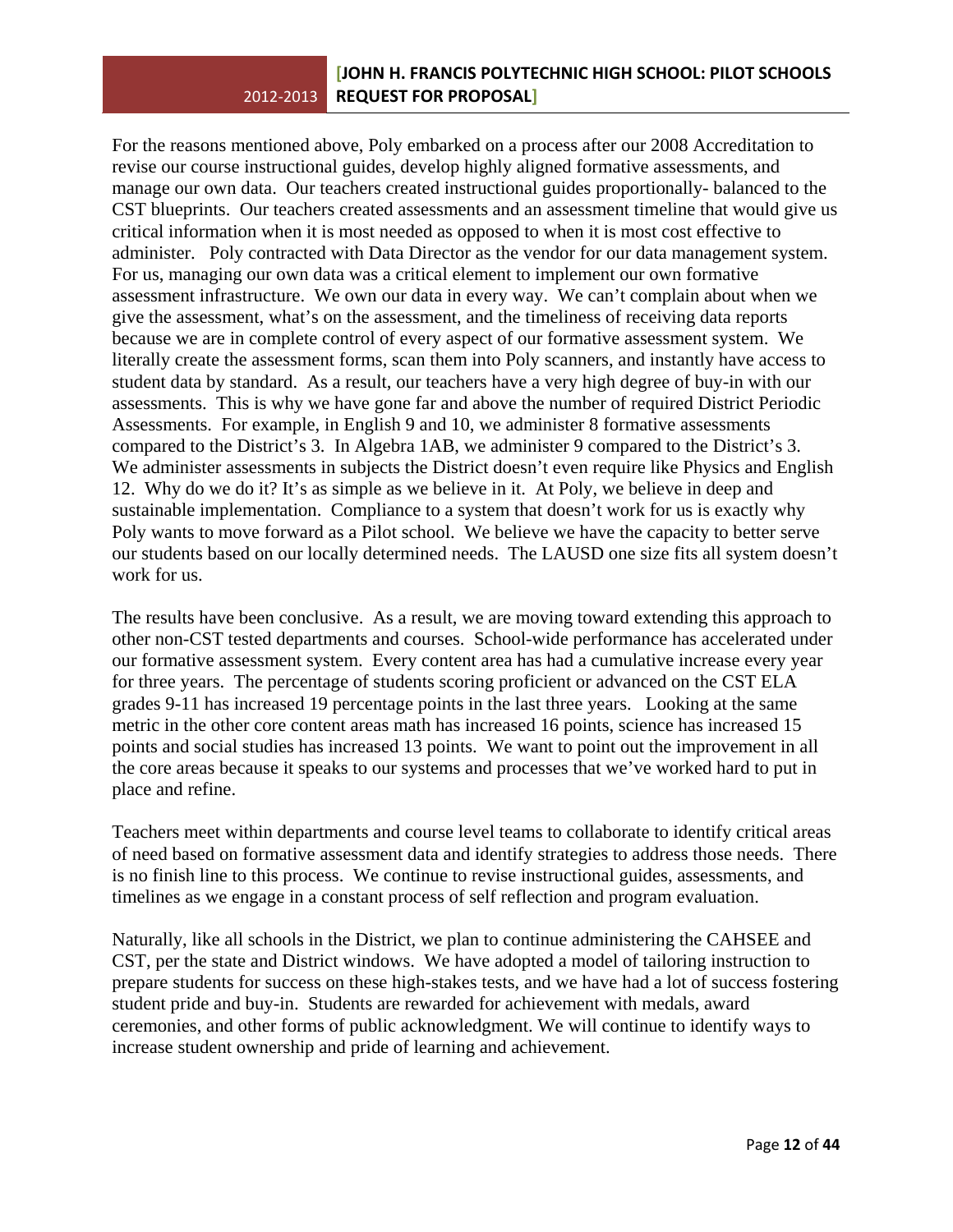Another formative assessment we administer is the PSAT. All students take the PSAT in October of their sophomore and junior years. The benefits of giving students the PSAT are welldocumented. The College Board research data has identified a correlation between higher SAT scores for students that take the PSAT first and a higher likelihood of attending a 4 year university. The information that students receive from the College Board gives them an accurate gauge of their strengths and weakness prior to the SAT. For Poly, the PSAT is one additional element that helps to strengthen our college-going culture. However, like our Poly formative assessments, the District's timeline does not fit in with our future plans. We believe the PSAT should be taken earlier in high school knowing that the skills and knowledge embedded are developed over years, not months. The  $11<sup>th</sup>$  grade is too late to get information about SAT readiness,  $10^{th}$  grade might be too late as well. Depending on the cost, the goal will be to administer the PSAT to all students in the  $9<sup>th</sup>$  grade. This will send the message to students, parents, and teachers that college preparation begins the day they enter Poly. This will also give them much more time to develop their skills in the identified areas. In regards to the SAT, we presently encourage all students to take the SAT or ACT in the first half of their junior year. Students are made aware of Title I fee waivers, and are encouraged to take the test more than once.

We also have a wide offering of Advanced Placement courses, all of which offer an **AP exam** at their culmination. This year we are expanding our offerings to include AP Environmental Science and hope to add a section of AP Chemistry to the comprehensive school. These tests afford our students the opportunity to place out of entry-level college coursework, saving them time, money and effort in pursuing their degrees.

Another piece of our assessment system is the Early Assessment Program (EAP). The EAP uses additional CST questions on the  $11^{th}$  grade ELA CST and Algebra 2 or Summative Math CST to determine if a student is college ready. The college ready designation allows students to avoid being placed in non-credit bearing remedial college classes. Preparing our students for this test fosters their future academic growth, while enhancing our culture as a high school where students gain the skills necessary for college success. We are presently in the process of being approved by the CSU system to provide a year-long senior course that students could take and earn college readiness designation by earning a C or higher in the class.

Another example of how we leverage our school assessment program to support college readiness is demonstrated in our concurrent college enrollment program. In partnership with Valley Community College, Poly offers diagnostic assessments in math and English twice a year to facilitate student placement in our concurrent college program. Poly offers 16 courses annually in general education qualified college courses taught by Valley professors for students to take on the Poly campus. Enrollment and performance in these courses provides another metric which helps us to monitor our college-going culture and the college readiness of our students. The program is open to students in grades 9-12. Students who take college classes while in high school are more likely to attend college and more likely to persist in college until graduation. Approximately 25% of our students in grades 9-12 participate in concurrent college courses annually. Our improved college-going culture and rigorous learning opportunities for our students has led Poly to be in the top three for the last two years in the number of students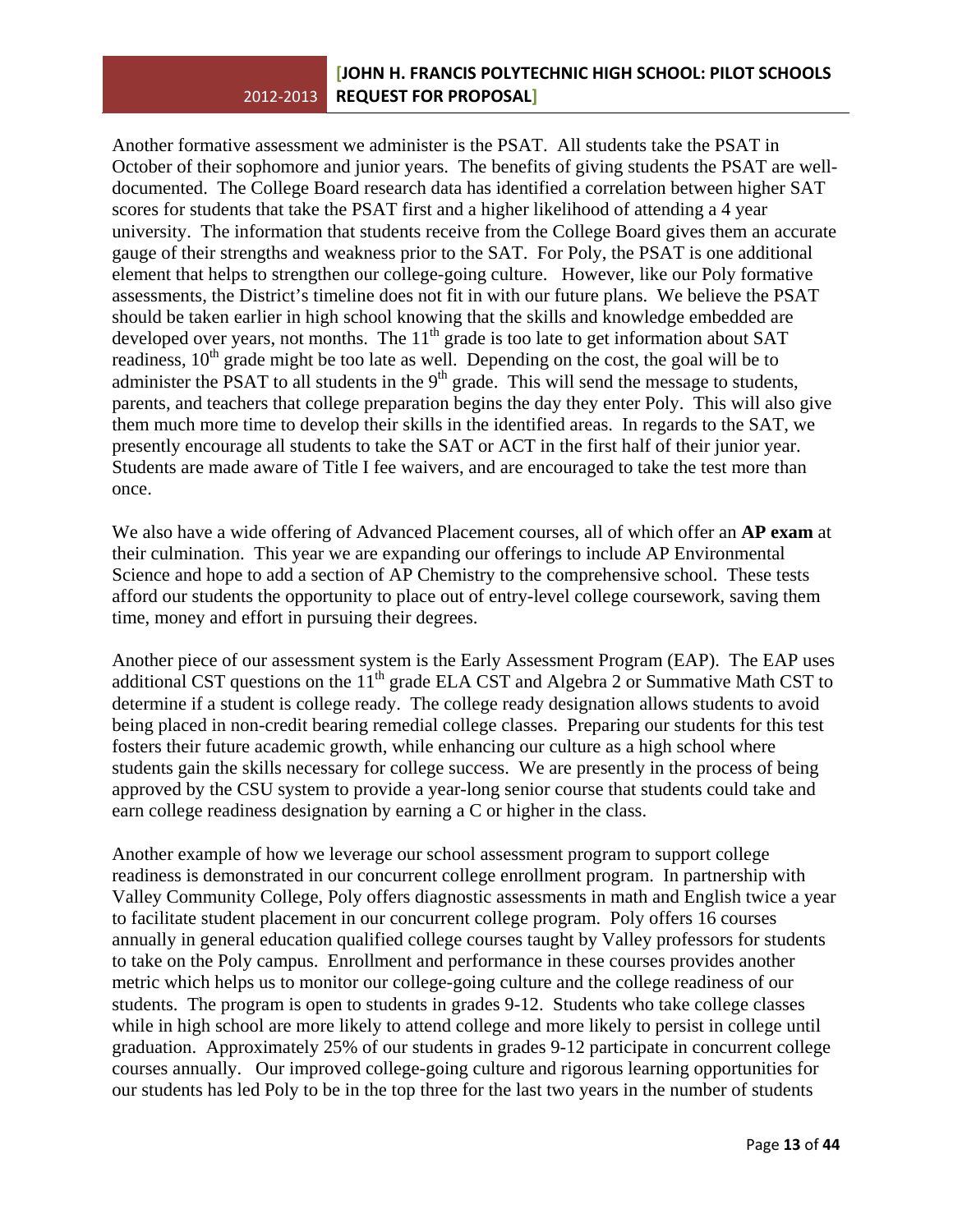accepted into the University of California (UC) system. For the most recent year data is available, Poly is in the top 15% of all Los Angeles county high schools (public and private) in the number of students accepted into the UC system. We feel that our approach to the Early Assessment Program and development of formative assessments aligned to the CSU English Placement Test has helped us to refine our assessment system to include college readiness. Increased autonomy will further support our ability to innovate in areas related to college readiness in ways the district does not yet support.

In addition to the Poly assessment program as described, Poly had developed diagnostic assessments in English and math that we administer when we visit our feeder middle schools in the spring. We are also piloting growth measurement assessments in  $9<sup>th</sup>$  grade English. In this model, a teacher administers the CST aligned assessment at the beginning of the quarter as a diagnostic tool to determine the areas of need of the class and individual students. Another assessment is given using the same question stems with different texts at the midterm, so teachers have a chance to adjust instruction or re-teach as necessary. Then the teacher administers a final assessment with the same question stems using a third text. The benefit of this system is teachers and students can see concrete results in terms of student growth related to performance on standards deeply aligned to the CST. Students can see areas of growth that can be more meaningful than even the grade given for the course.

Poly faculty is encouraged to be innovative in an effort to identify the most effective ways of supporting student achievement. The Poly formative assessments are a critical tool used in conjunction with high stakes summative assessments to inform our practice. We are all expected to self reflect, collaborate, and refine our practice. Our assessment system and processes that we have in place have allowed us to make timely data-based decisions to benefit the academic achievement of our students. Our school is committed to a data-driven process in which celebrate and share what works, and replace what doesn't.

## **2. Schedule and Calendar**

Poly High School will continue to use its current bell schedule (8:05 to 3:01) and District Early Start Calendar. We are cognizant of the needs of our parents in terms of dropping students off for school and considering their work schedules when making decisions about our schedule and calendar. Poly's bell schedule has been staggered with adjacent Byrd Middle School to mitigate traffic congestion and support student safety. We will continue to work collaboratively with Byrd middle school to ensure the safety of our students and respect the needs of the community of Sun Valley.

Perhaps the first example of Poly's innovative approach to supporting student success came in the form of converting to a 4x4 schedule. This change occurred eight years ago and is a good example of our ability to look for research-based solutions that may not be aligned with District practice. The results have been overwhelmingly positive. Under this sysem, we have block scheduling with four class periods of an hour and a half each. Beyond block scheduling there are four quarters to the academic year instead of two semesters. For students of poverty, this extended time in fewer classes each quarter support student development of stronger English and math skills. Unlike many schools on a block schedule who choose to give the students a wider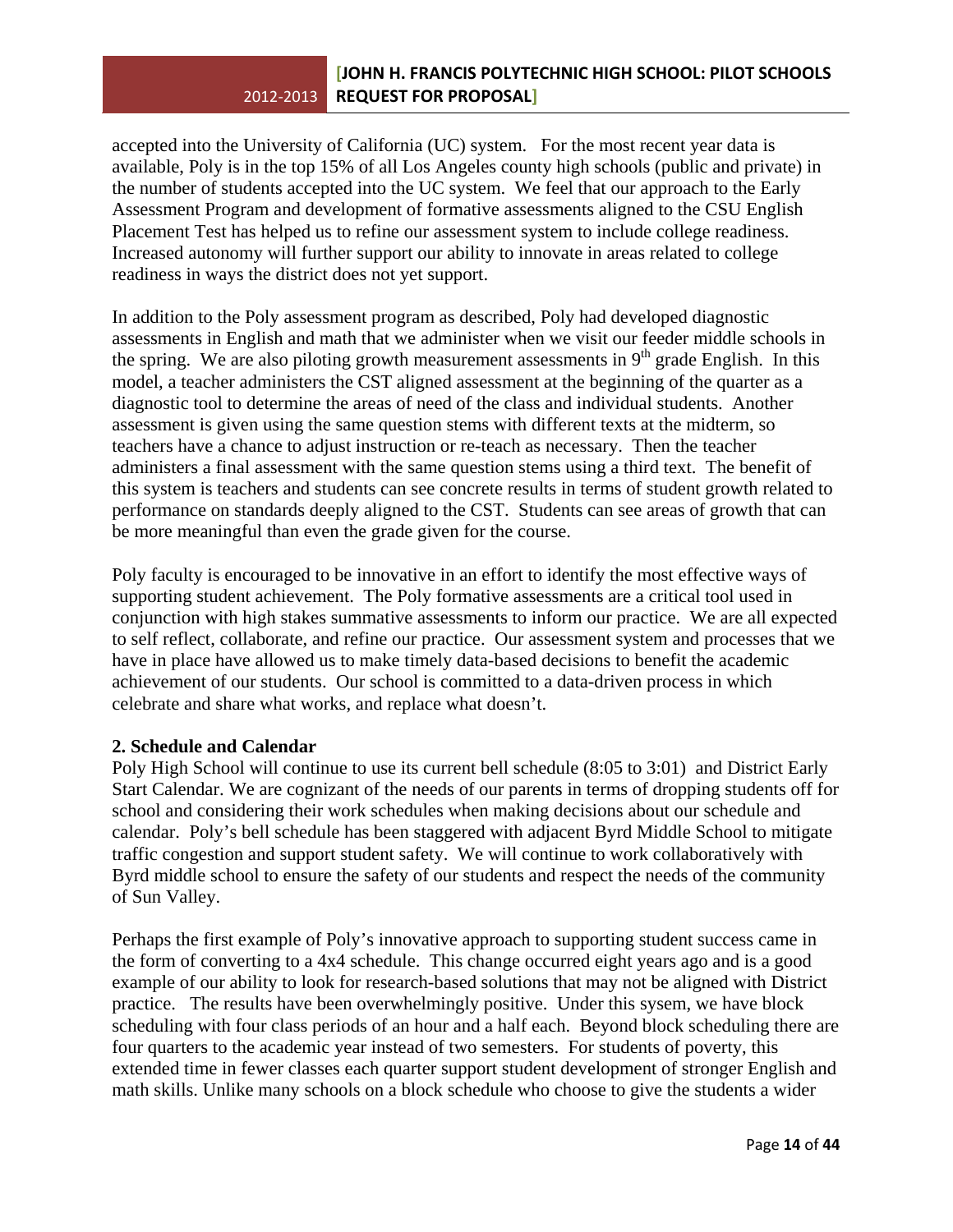variety of classes, every Poly student takes math and English all four quarters of  $9<sup>th</sup>$  and  $10<sup>th</sup>$ grades. We feel that our students perform better only having four classes to worry about at a time. Additionally, unlike a 2x8 schedule in which students are concurrently taking 8 classes, but alternate four of them every other day, Poly students' schedules can be adjusted every new quarter (8-9 weeks) to address their individual needs. A student that failed a class quarter 1 can be changed to a different teacher quarter 2 and have a fresh start. This opportunity does not exist in most other district schools.

Additionally, having four quarters gives us a tremendous amount of flexibility to differentiate a student's individual math needs based on multiple factors. This is one reason the district math placement criteria and recent policy for algebra to become a year- long course degrades the power of our 4x4. In the 4x4, we can offer a prevention/skill development course quarter 1 based on the Poly developed diagnostic exam given to new  $9<sup>th</sup>$  graders. These students receive instruction in their greatest areas of need based on the diagnostic exam and are better prepared to begin an Algebra class in quarter 2. However, unlike most schools, a student can complete Algebra 1A in quarter 2, Algebra 1B in quarter 3 and take a skill building geometry preparation course in quarter 4. District policy impedes our ability to provide this type of innovative support based on the individual needs of our students. We are not a school that rolls over our master schedule or places all students in the B section of a course whether they pass the A section or not. Our schedule, like our educational philosophy is to create flexibility within our system, so we can make adjustments as necessary for our students. The District's one size fits all policies make it more difficult for us to apply our philosophy in practice. Another added benefit of the quarter system is that many colleges (especially in the UC system) operate in quarters. Our system prepares students for this college pace and intensity. Additionally, many college courses are at least ninety minutes long which prepares our students for the kind of focus they will be required to make at the next level.

Currently, our calendar aligns with the District's early start calendar. We plan on continuing with the current calendar our first year, then pending the school budget and the identified cost of changing calendars, Poly has a goal to return to the Balanced Traditional Calendar (BTC) which we formally used in school years 2010-2011 and 2011-2012. We believe the BTC offers our students the best opportunity for credit recovery and enrichment opportunities. Poly was able to offer credit recovery classes in the summer and the winter while we were on the BTC. There is strong sentiment on our campus and among our parents that this is what is best for our students in terms of supporting students to stay on track to graduate and mitigate summer learning loss that occurs with students in high poverty communities.

Poly will continue to meet or exceed the state requirements for school days and instructional minutes. Thanks to converting minimum days to shortened-days, we will continue to provide nearly weekly professional development time for teachers, in 90-minute sessions.

Professional development will be organized into three categories: 1) whole-group meetings, when issues that pertain to the entire campus must be addressed to everyone 2) department meetings, for collaborative planning time focused on sharing best practices, reviewing and improving common assessments, data analysis, review of student work, and development of co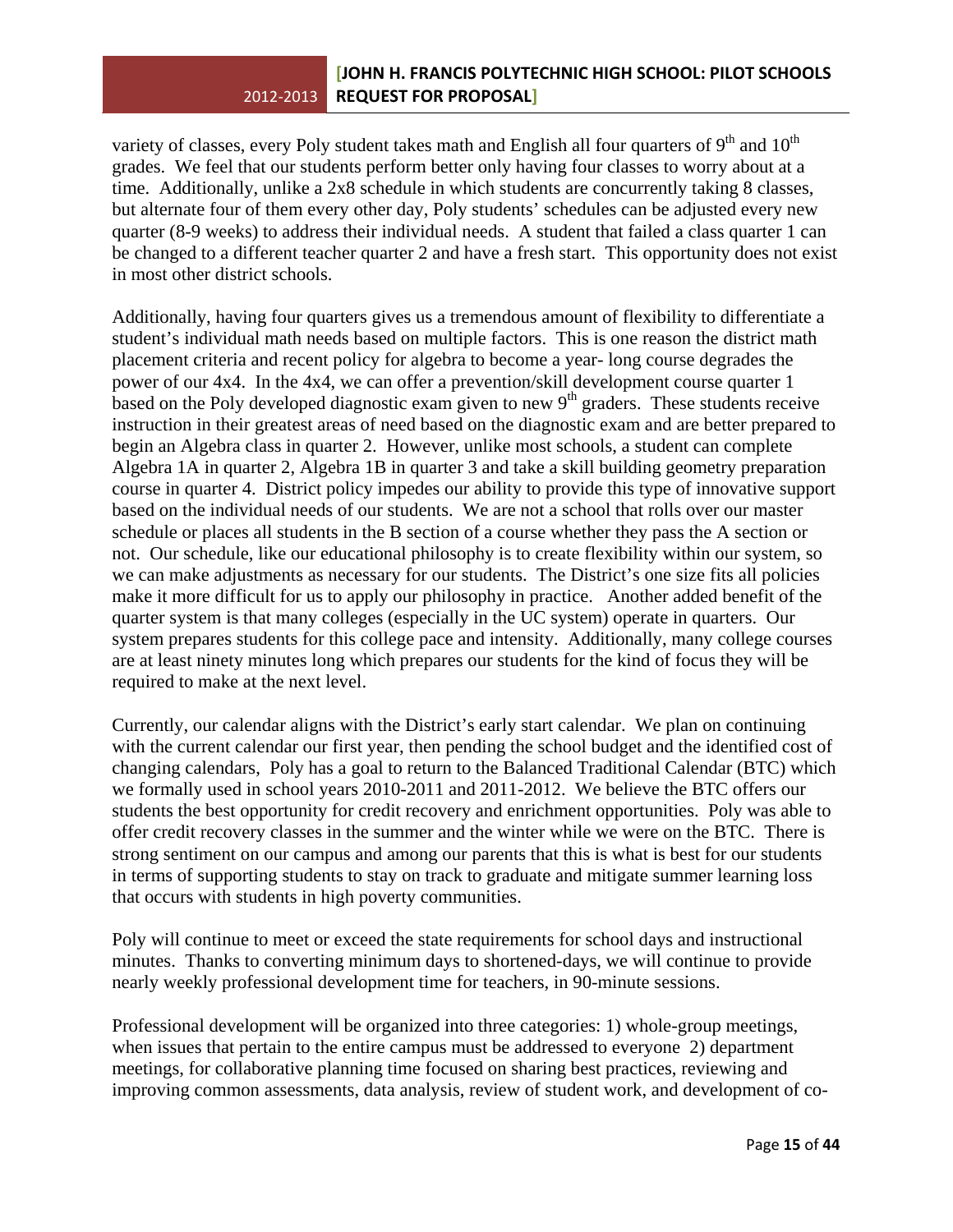created, targeted exemplar lessons 3) Small Learning Community meetings. Our five SLC's are designed, per our WASC plan, to meet schoolwide goals of giving students experience in areas of career focused interests, building a feeling of community, increasing individualized support, and increasing college and career-readiness. These professional development sessions will be divided equally between department and SLC meetings with adjustments made as necessary, with whole-group meetings only occurring on an ad hoc basis.

## **3. Staffing**

The School Governance section that follows describes the role and procedures in the Governing School Council in selecting or removing a principal. The procedures are focused on developing a consensus regarding the candidate who can best support the school's vision and the areas of faculty responsibilities, as laid out in our Elect to Work Agreement (Appendix A).

Poly High School intends to continue to strive for consensus among its stake-holders and leadership structure when hiring new staff. This consensus will be sought from department chairs, course leads, SLC coordinators, as well as parents, just as it is now. The main difference is the addition of the Elect toWork Agreement (EWA).

Our EWA, as designed, spells out that teachers are responsible for cooperating with the vision of the school as aligned to Poly's Accreditation Action Plan. We believe that in alignment to the culture and value system of the school, a staff member will only be asked to transfer upon not meeting specific responsibilities that represent our vision. This includes collaborating with colleagues, both in developing assessments and in analyzing student work and data. It includes employing and developing research-based instructional strategies that lead to improved student performance. It includes participating in the review and revision of pacing plans and instructional guides. In short, it is a list of specific expectations to meet our school's accreditation plan. The EWA will allow us to more clearly articulate to candidates applying for open positions at Poly what our expectations are.

Poly High School has worked hard to develop a collaborative, student first culture over the past few years. One major benefit of the autonomy is that we would be protected from being assigned "must place" staff members that don't believe in Poly's systems and practices. Additionally, we would have the ability to transfer out (with due process and agreement of the Governing School Council) a staff member who does not believe in Poly's systems and processes. In this manner, we will now be able to protect the culture we have worked so hard to create and continue to strengthen and focus our efforts devoted to achieving the school's goals.

Under the current framework, a tenured teacher who prefers to be isolated and avoids collaboration with colleagues is protected and can work at Poly High School as long as he or she is meeting the basic guidelines of the District contract. As a pilot school, there would more accountability and less ambiguity regarding aligning our work to the school's value system,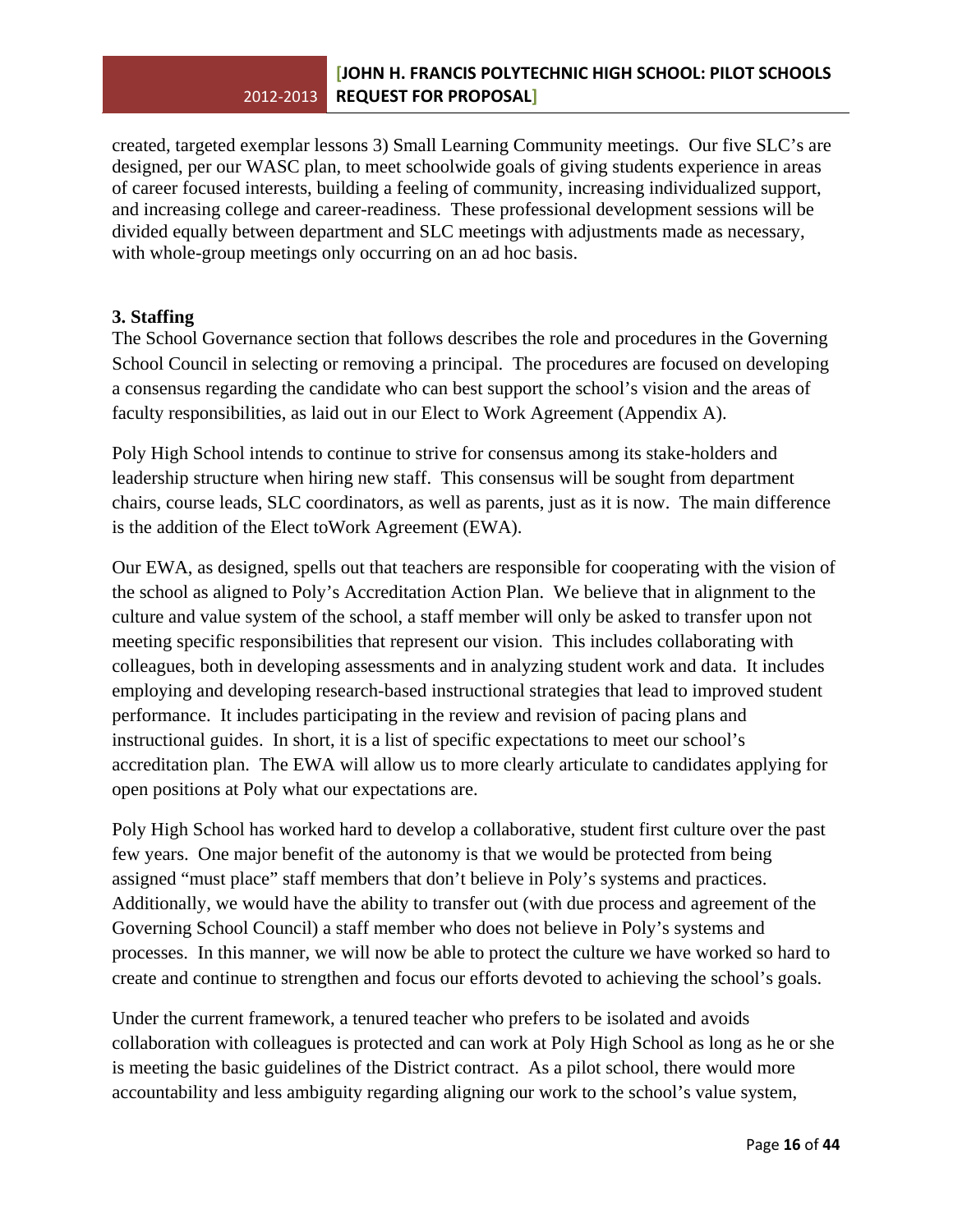mission, and goals. That being said our belief is that our teachers currently are working knowingly or unknowingly toward this vision, however going pilot would make the unconscious conscious, and in turn, bring us closer together as a staff. Additionally, the process of conversion to a pilot school has helped our staff to see the connections of what we do individually and as a department to the big picture of a school-wide value system and school-wide goals.

## **4. Professional Development**

Professional development is always focused on increasing student achievement. Polytechnic's professional development focus has been based on Polytechnic's three Western Association of Schools and Colleges (WASC) Self Study goals which are:

- 1. Decrease the percentage of students that score Far Below Basic and Below Basic on CST's with goal to dramatically increase student proficiency.
- 2. Increase overall CAHSEE pass rate and A-G completion percentage to improve graduation and college going rate.
- 3. Decrease the achievement gap of students with disabilities and English Learners with the overall student population.

Since Poly's last full Self Study in 2008, we have worked to continuously refine our approach to professional development to leverage decreasing resources and fewer personnel in ways that will have the largest impact on student achievement. We have had the opportunity though a 5 year grant funded by the California Academic Partnership Program (CAPP) High School Leadership Initiative (HSLI) to take yearly retreats at the end of the school year to collaborate with our leadership team and refocus our approach to improved student achievement. From 2008 to 2011, we focused most of our efforts on training and support to create aligned curriculum maps to the CST blueprints and to develop and implement formative assessments in 16 different subject areas. Through this period of time our curriculum and assessment was dramatically improved which led to increased student achievement as evidenced by our API increase from 608 to 693.

It was at this time that we felt that we had the curricular and assessment infrastructure in place to refine our approach to instructional collaboration. In June of 2011, Poly's leadership team developed the Instructional Cycle for Accelerating Student Achievement (ICASA) to illustrate our refined focus for future department and SLC meetings. ICASA begins with having a deep understanding of the power standards. Knowing a standard is defined as being able to articulate the standard to students, being aware of how the standard is assessed, and knowing what prior knowledge and vocabulary students must know to understand or access the standard. Poly's ICASA process focuses on identifying a nemesis standard (a standard that most students struggle with). Once a standard has been identified, a mini lesson is created within content alike groups while incorporating at least one of Poly's research-based instructional strategies: Anticipatory Activities, Academic Vocabulary, Cornell Note Taking, Reciprocal Teaching and Thinking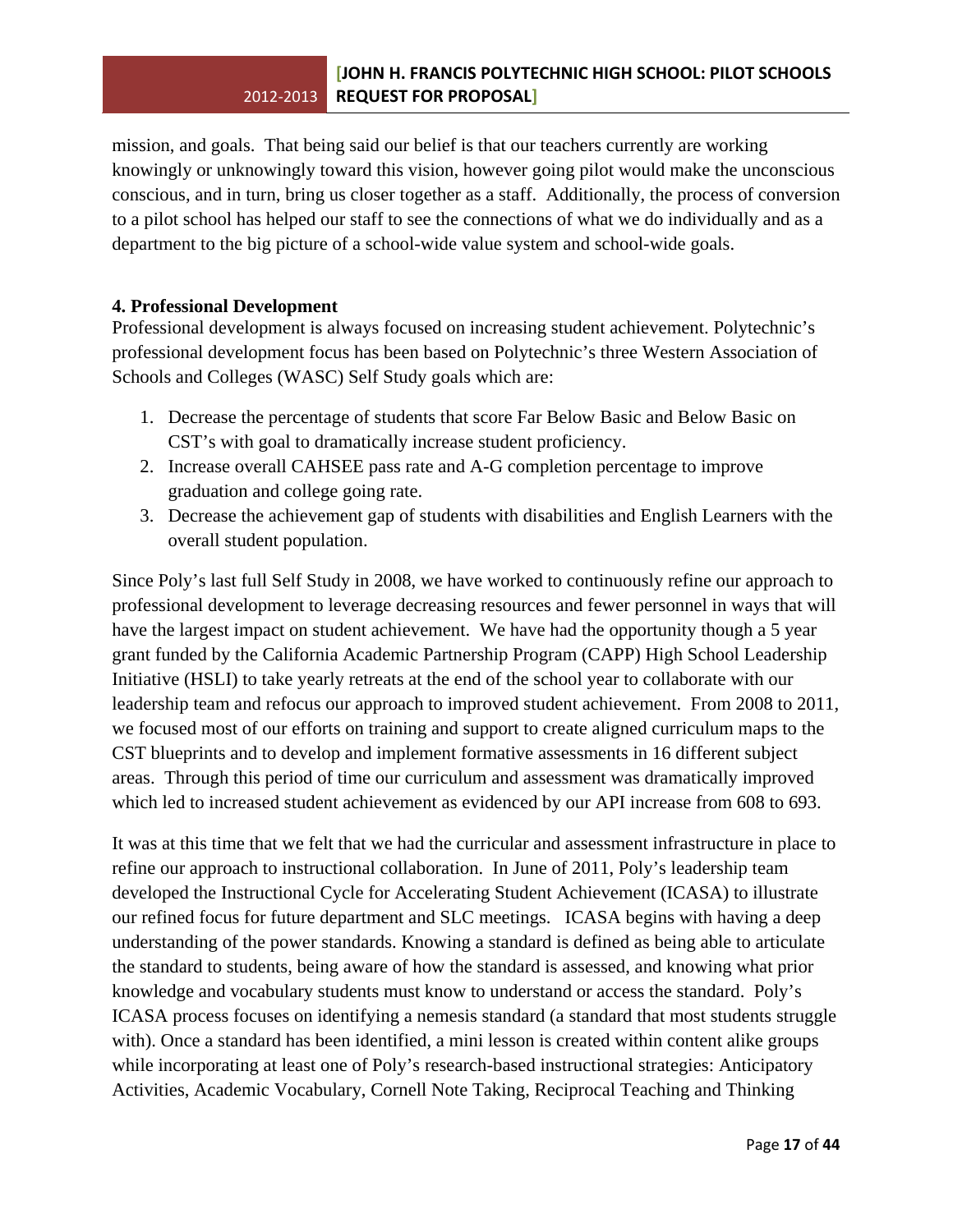Maps. Formative assessment data is used as the instrument to measure student progress or knowledge of the standard. Based on the data, teachers re-teach using a different lesson or strategy. The ICASA cycle has become our ongoing processes to address student achievement in every content area. (Attached)

Polytechnic's professional development plan is prepared during late spring of the previous school year in collaboration with content department chairs, course leads, coordinators of Small Learning Communities (SLC) and administrators.

Our focus is to continuously refine our process, deepen our instructional conversations, and leverage the expertise of our teachers to synergize our capacity to improve student learning. We look at our work as a never-ending continuum of improving our processes and instructional approach. Curricular maps, assessments and mini lessons are adjusted on an ongoing basis as we deepen our understanding of our students needs and historical trends of standards that have proven to be difficult for our students year after year. Presently  $9<sup>th</sup>$  grade English and  $9<sup>th</sup>$  grade math teams have been working to integrate the District's focus areas for Common Core implementation into their lessons and assessments.

Within departments, PD has taken the form of lesson design study. Teachers have been developing and implementing mini lessons using the Thinking Through the Lesson Protocol (TTLP). The TTLP was designed by the University of Pittsburg as a template that ensures teachers are differentiating their instruction for all students by carefully planning a lesson. After the implementation of the mini lesson, teachers analyze student work through a protocol adopted from Pearson Learning Teams. Our work over the next year and a half will be to revise curriculum, instruction, and assessment to fully integrate the adopted Common Core State Standards (CCSS). In Small Learning Communities the focus of PD will be on interdisciplinary lesson design study, similar to that of department meetings. The focus is to leverage practices to support differentiation for special needs by using them across all SLC courses and to embed college and career skills across the curriculum. College and career skill focus areas are communication, collaboration, critical thinking and analysis, and use of information technology.

The evidence that Professional Development is working is apparent through formative assessment data developed in every content area. Summative assessment data from the California High School Exit Exam (CAHSEE), California Standardized Test (CST), Advanced Placement (AP), California Alternate Performance Assessment (CAPA) and California English Language Development (CELDT) tests has shown consistent increases in student achievement. However, our faculty is constantly evaluating the efficacy of our department, course, team, and SLC professional development. Our instructional leadership team meets quarterly to share progress, and refine our differentiated approach by course level and SLC teams.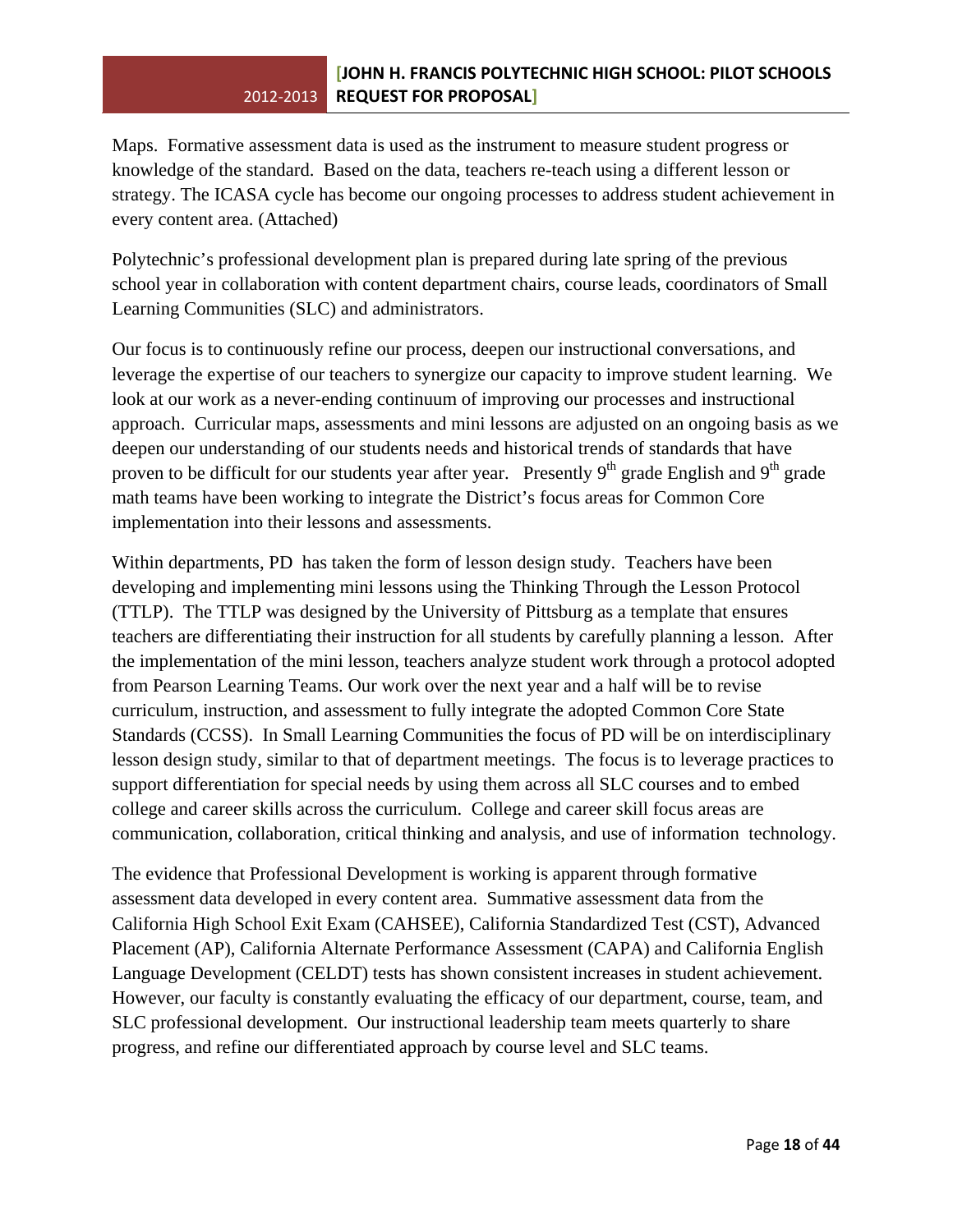A professional collaborative culture is fostered by priotritizing common planning time. Course level teams often meet on their own weekly during lunch, but also request additional time after school and on Saturdays. This collaboration is encouraged and almost always financially supported.

Our plans do not differ from our current practice. Our focus, however, is to go deeper into lesson study design. Through the implementation of the TTLP and analyzing student work protocol in our lesson design study, we are focusing on increasing the rigor in the teaching of the power standards. Increased rigor will focus on supporting students' application of the standards which aligns with the newly adopted CCSS.

Our staff members are all credentialed to teach English learners, and this would not change under our pilot model. Narrowing the achievement gap for our English Learners (ELs) and Standard English Learners (SEL) is part of our WASC plan, and given autonomy, we plan to devote more professional development time to this goal, to make our approach more concrete. We have already begun this process as evidenced by our second SIOP cohort, but we hope to be able to provide more common planning time and professional development to increase the capacity of our teachers to better support the language development of our students. We hope to have more flexibility to provide additional common planning opportunities to meet the needs of different course teams during the day, after school, or on Saturdays. This is a critical time as we begin to implement Common Core State Standards in  $9<sup>th</sup>$  grade English and math. As a Pilot School, we will be able to access District modules and other resources and "polynize" them and take the pieces we need in addition to other sources to effectively implement the new more rigorous standards in a way that will also support the differentiated needs of English learners, students with disabilities, and our gifted population.

We have a committed staff that wants the opportunity to engage as professionals and collaborate to identify ways to enhance our own learning to better serve our English learners. We will continue to expand our SIOP cohort and identify teachers to model strategies that support language development. If financially feasible, we plan to provide a cohort of teachers training of trainer professional development from the Los Angeles County Office of Education in SDAIE practices. We would also like to develop a CELDT preparation course which will take curricular freedom to do so. Our support for professional development will bealigned to our school's goal to reclassify all English learners, support our reclassified English learners and SELs to earn proficiency in core classess as reflected by the new master plan for English learners.

Because Poly High School is a conversion school, the working conditions for certificated staff are already established. Our goal is simply to be unencumbered in our effort to address the needs of our students through professional development and curriculum and course design. Any changes necessary to the working environment will be under the purview of the Governing School Council.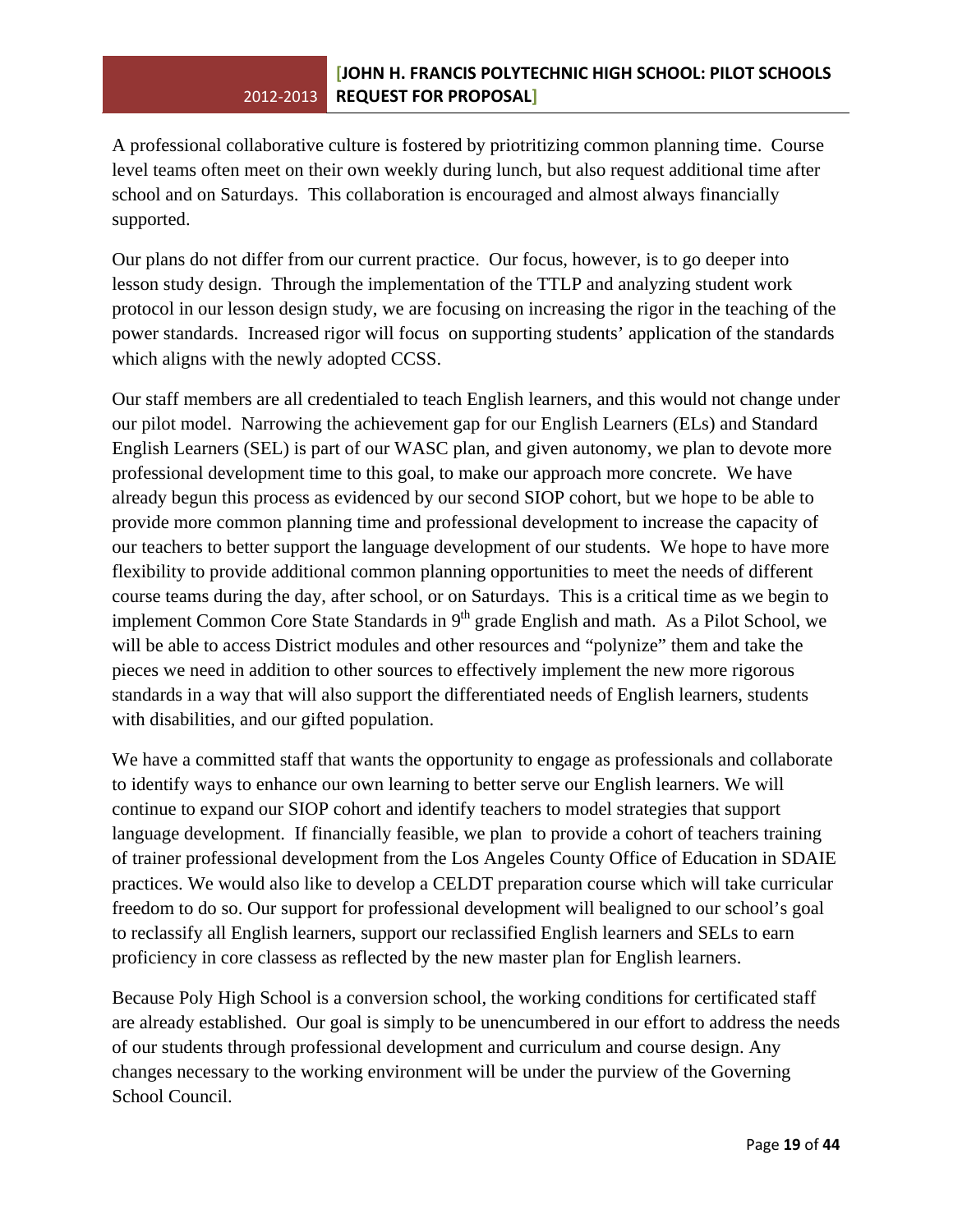## **5. School Culture**

The safety of our students is always our highest priority. Polytechnic High School provides a safe learning environment for students by implementing district safety guidelines and has developed internal policies to meet the needs of our student population. Policies include daily procedures for random searches, tardy sweeps, and implementation of our positive behavior plan. We will continue to use the Safe School Plan to assess and refine our emergency procedures. Polytechnic will remain a closed campus. During school hours, visitors sign in at the main gate and are directed to the main office to get a visitor's pass. Campus aides and attendance deans provide supervision throughout the day and meet regularly to ensure we are all aware of issues or incidents that could affect the safety of our students.

During lunch, students must stay within designated areas and additional supervision is provided by out of classroom staff. All out of classroom staff including counselors support our supervision program when we have a need for additional staff during lunch or before and after school. Bicycles and skateboards must be locked in the designated bicycle and skateboard lockers and racks at the front of the school. Students who leave the classroom can only leave one at a time and must wear orange vests and carry orange clipboards that indicate where they are going and what time they left. By creating a culture that protects student safety and emphasizes the need for students to be in class where learning takes place, we ensure their safety and promote a serious academic culture.

We promote a culture of Learning, Leadership, Community, Compassion, Innovation, and Persistence. Our school safety procedures emphasize our focus on an academic environment of learning. The way our professional development is designed emphasizes the expectation that we continue to learn and grow together as professionals. The opportunities we provide for students to take concurrent college enrollment courses and to equitable access to Advanced Placement courses demonstrates that beyond all else, we want our students to learn and grow. Poly has received numerous grants to promote leadership, to support small learning communities, to promote college readiness, and to increase the capacity of our parents to participate with us as partners in the success of their students. All of our actions promote an environment where we value learning for all.

In many ways Poly is defined by leadership. We have an incredibly accomplished Leadership program that is responsible for Poly being the number one blood donor to UCLA and number one public contributor to the "Toys for Tots" program sponsored by the Los Angeles Fire Department. Our leadership program sets the standard for our students; however, we have a plethora of clubs, organizations, and councils that provide other leadership opportunities for students. Poly's Air Force Junior ROTC (AFJROTC) program is a model of leadership in the community and to our feeder schools. Kids from our AFJROTC program participate in spirit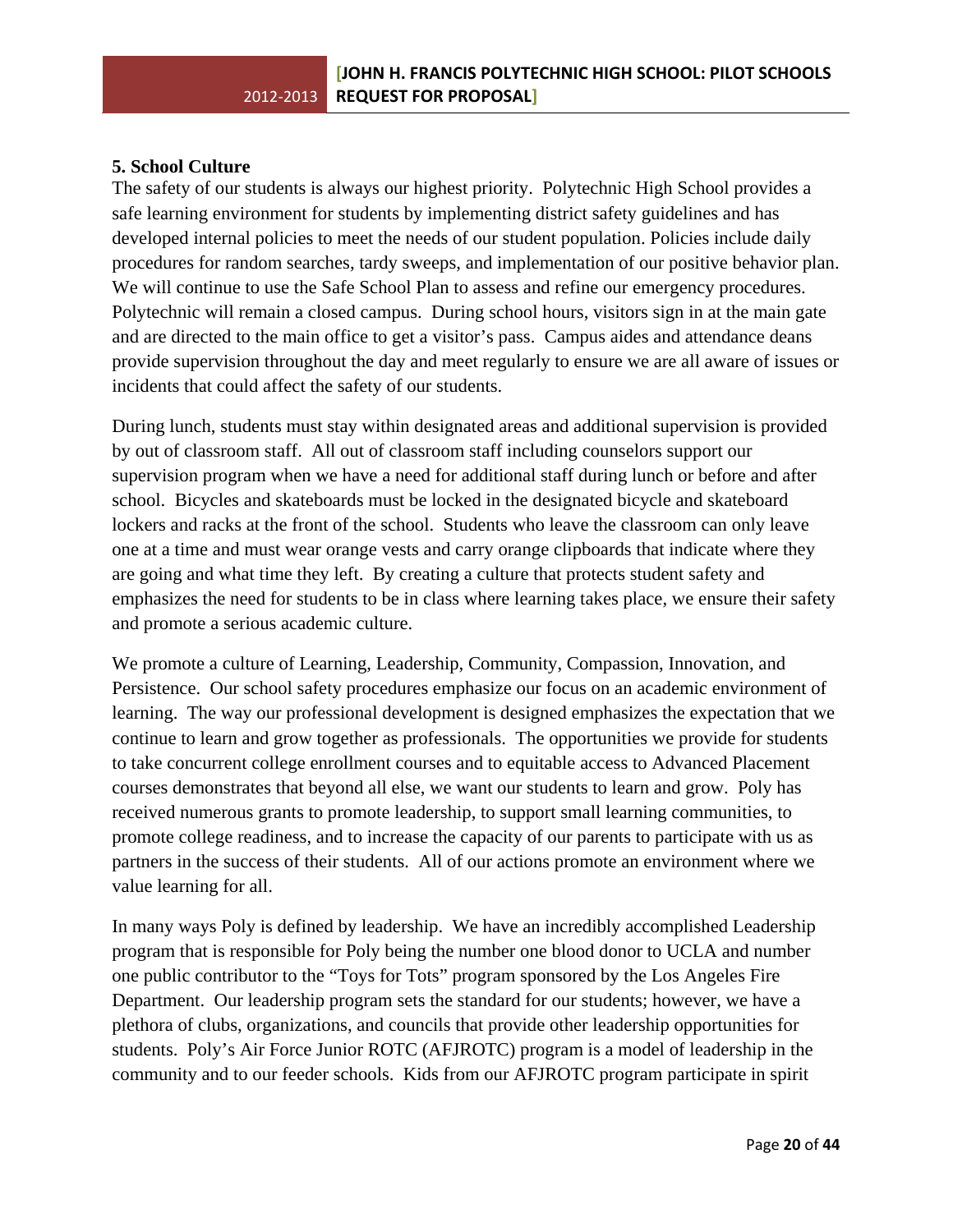rallies at our feeder elementary schools to motivate elementary students for the CST. They also participate in the elementary school fundraisers and read to our future Poly Parrots.

As a faculty, our school wouldn't be where it is without our focus on leadership development. We have been trained from the leaders who served before us to mentor teacher leaders and out of the classroom staff. We are committed to providing multiple leadership experiences to increase the capacity of our staff to be the roving leaders a large a comprehensive high school needs to be successful in the  $21<sup>st</sup>$  century. At Poly, we have department chairs, SLC coordinators, and 16 course level leads. We have two peer mediation coordinators and a technology coordinator researching ways to transition Poly to cloud based servers school-wide. We promote opportunities to value each person's talents, experiences, and ideas. This is the way we become more than the sum of our parts. The synergy created by untapping each staff member's talents enhances motivation to contribute in his or her own way. This strategy continues to reap benefits for our school and community. This piece of our culture might be one of the most important elements that we hope to leverage in converting to a pilot school. We want the freedom to continue to experiment and to take advantage of what each member of the Poly community has to offer even if it isn't traditionally done in LAUSD.

As a result, we have a very high percentage of our teachers who serve as athletic coaches, club sponsors, and mentors to students that are struggling. All one would have to do to witness this culture of community and service is to attend our homecoming football game. The parade takes an hour because of the amount of clubs and organizations represented. The amount of time and energy our staff provides to students beyond the traditional working hours is inspiring. In fact it is such a fundamental part of our school culture that we have chosen to not use Pilot converstion as a way to require our teachers to serve as sponsors or coaches. The requirement would undermine our culture of community because our staff chooses to participate because they want to not because they have to.

In the same way, our compassion and propensity to serve is evident in so many ways. Poly's Culinary Club provides free Thanksgiving meals to families in our community. Poly's Leadership students engage with the entire faculty, student body, and community annually to provide tens of thousands of dollars worth of toys to children who otherwise wouldn't receive anything. Our value system as a school is built on the compassion that is part of each and every one of us and becomes evident in the way we communicate with high risk students, support families that have suffered recent tragedy, and even employees struggling with issues beyond education.

Our school culture is displayed daily. One only has to observe. Whether it is a student Leadership sponsored teacher appreciation meal, the taco bar funded by our parents for teacher appreciation day, a department chair working daily with a new teacher, a course team collaborating weekly without the promise of pay, a teacher tutoring struggling students at lunch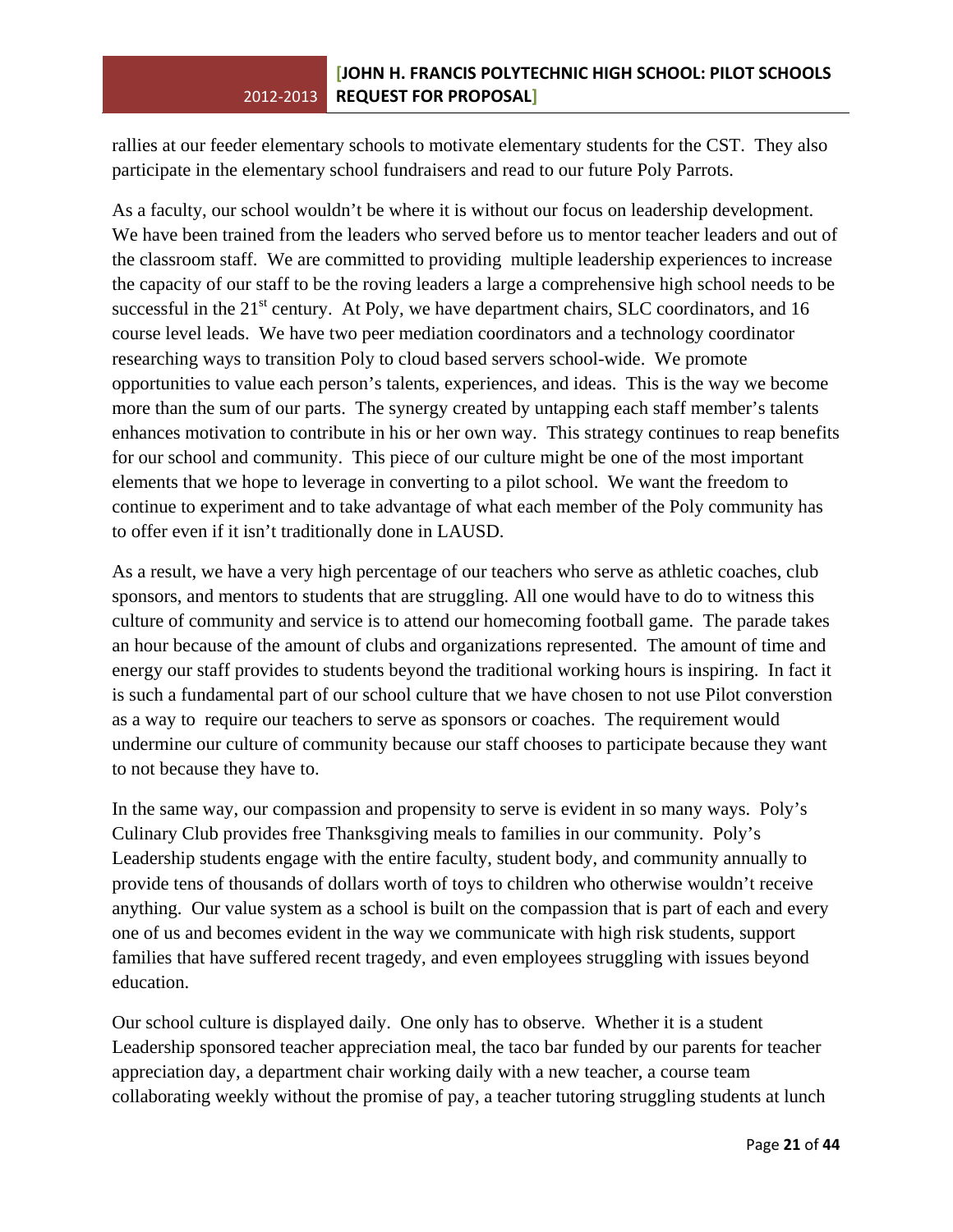or working during vacation time with Advanced Placement students, our  $11<sup>th</sup>$  and  $12<sup>th</sup>$  grade students mentoring  $9<sup>th</sup>$  and  $10<sup>th</sup>$  grade students, department or small learning community pot lucks to strengthen our sense of camaraderie, Poly's culture is on display. At Poly, we have a true sense of family among our students and stake-holders. Autonomy would only strengthen this bond, as we would earn even more control and have the ability to collectively focus our energy on what is best for our students as opposed to what is best for students within the limitations of the LAUSD lens.

## **6. School Governance**

The Poly High School School Site Council will continue to operate in accordance with state and federal laws with the mission to write and monitor the Single Plan for Student Achievement and to approve a categorical budget that is aligned with the instructional needs of the school.

## **The School Site Council is presently composed of the following:**

- Principal
- 5 teachers
- 2 other staff
- 4 parents
- 4 students

The teacher and staff membership of the SSC will continue to be determined by staggered election, with two-year terms. Three of these six positions will be open to election every year, with voting occuring no later than by the end of the fourth week of the school year. The 50/50 balance between school employees and parents/students is in accordance with Federal Title I funding requirements.

The SSC meets at least six times a year, per District guidelines, with more ad-hoc meetings if necessary. SSC meetings are open to any stake-holder who would like to voice a concern or a suggestion.

## **Governing School Council**

The eleven-member Poly Governing School Council will be comprised of the following:

- The Principal
- The Chapter Chair
- Seven-Eight Rostered Classroom Teachers
- One Coordinator, Dean, Counselor, or other out-of-classroom teacher
- One Parent with a child currently attending Poly

Poly teachers who have children attending Poly will not be eligible to fill the parent position on the GSC. Additionally, other than the principal and the chapter chair, no one may serve on both the SSC and the GSC. A parent can serve on the GSC for two consecutive terms of two years, provided that the parent has a child attending Poly for that entire time.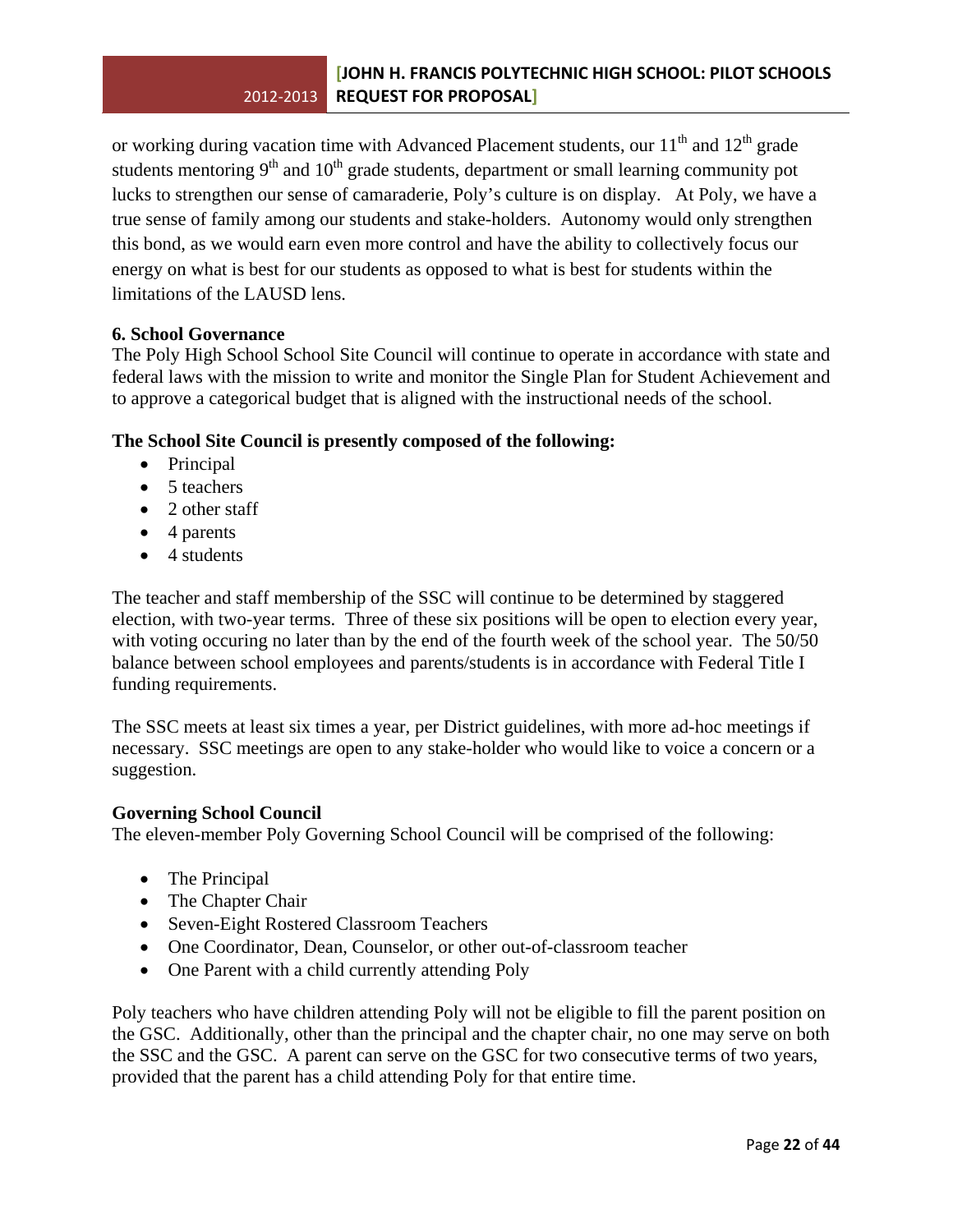## 2012‐2013 **REQUEST FOR PROPOSAL] [JOHN H. FRANCIS POLYTECHNIC HIGH SCHOOL: PILOT SCHOOLS**

The term of service will be for two years, with elections in the spring for the following fall school year. Consecutive service on the GSC will be limited to one two-year term. People previously on the GSC can run again once they have sat out for two years. Any rostered classroom teacher who teachers two out of four periods is eligible to run for election. The seven spots on the GSC will be determined by the top vote-getters. One seat is available for a nonrostered teacher/counselor/dean/ or coordinator provided s/he earns enough votes to be in the top seven or top four (depending on the number of seats available). However, not more than one out of the classroom staff member can sit on the council (not including the principal or UTLA chapter chair) at a time. If no out of the classroom staff member earns the votes, then the eighth seat will go to the next top vote-getter among rostered teachers. GSC meetings will be open so any staff member can voice a suggestion or concern.

For the intial year of Pilot only, the top four vote-getters will be elected to a two-year term. The next four vote-getters will be elected to a one-year term. Going forward, there will be an election in the spring of 2014 to elect three more members to a two-year term, and from that point on, all elections will be for two-year terms for the top four vote-getters.

The GSC will meet at least once a quarter, and convene ad-hoc meetings as necessary.

The responsibilities of the School Governing Council are the following:

- Establish and revise as necessary responsibilities of faculty and principal required to maintain the vision/mission of the school
- Approve per pupil budget annually
- Revise "Elect to Work" agreement as necessary, contingent on a whole-staff vote for ratification.
- Amend the make-up and election process of the Governance Council, if deemed necessary, also contingent on a whole-staff vote for ratification.
- Staffing
	- $\circ$  Annually evaluate the principal (due before May 10<sup>th</sup> of each year)
		- Hire and/or transfer the principal based on adherence to the Pilot Plan, School Accreditation Plan, and job description of the principal.
			- To transfer the principal: A majority (6 of 11) of the members in the Governing Council would have to make a recommendation by the end of quarter 2 to provide the principal an official, written warning of possible transfer. Included in the warning are: justification for the warning and detailed recommendations of areas in which the principal would have to improve. 6 out of 11 Governing Council members would have to recommend a transfer of the principal with evidence of consultation with the Pilot School Office, principal's direct supervisor, and the administrators' union (AALA).
			- Hiring a principal: Principal candidates would have to be approved (for standard district eligibility to serve as a principal) by Administrative Credentialing and Human Resources. The Poly Governing Council would hire a candidate based on a candidate's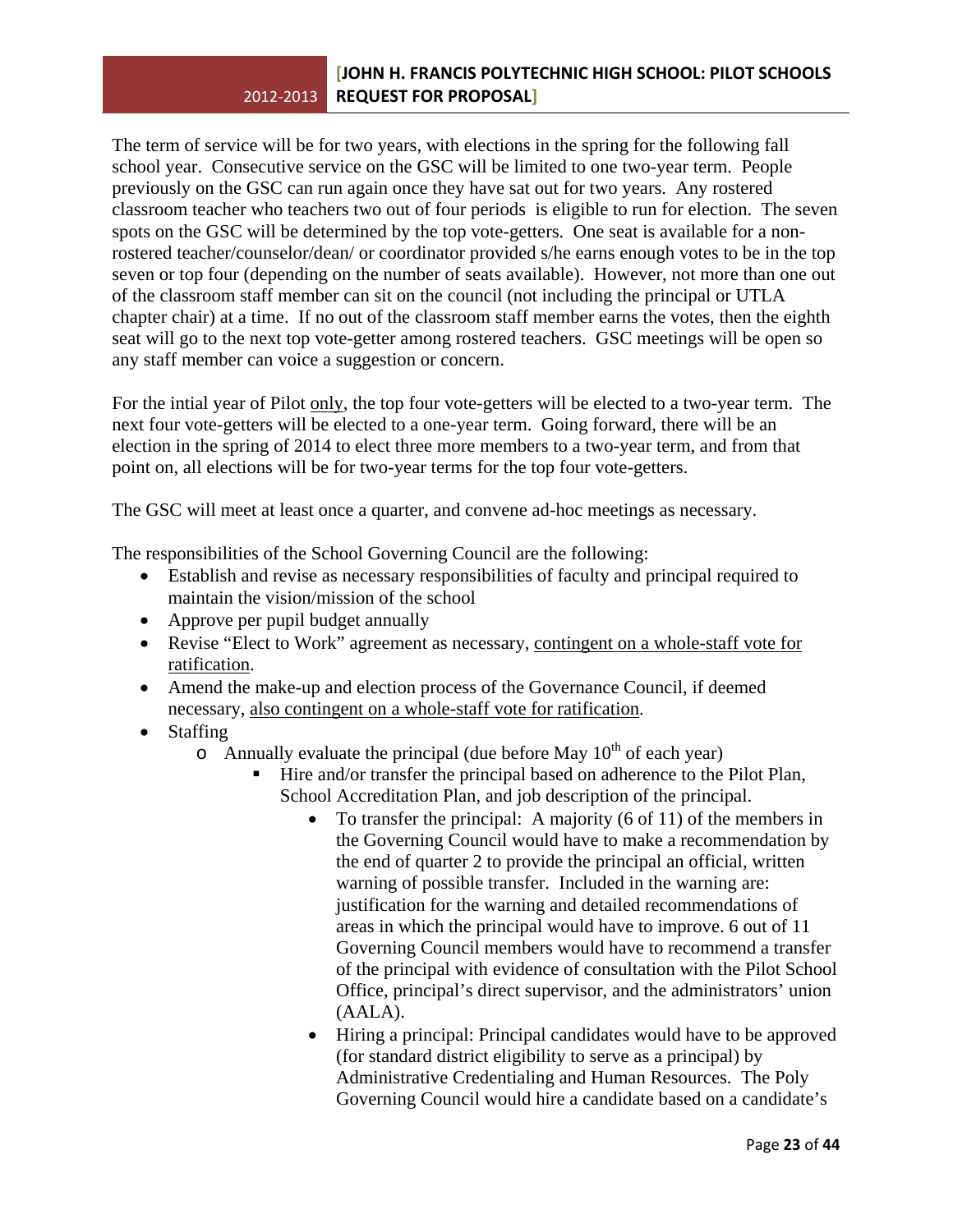demonstration of having the qualities necessary to fulfill the principal's responsibilities as related to supporting the Accreditaion and Pilot Plans. Consensus of the Governing Council to hire a principal is required.

- o Evaluate a recommendation by the principal to transfer a staff member and vote to approve or deny transfer.
	- The Governing Council will approve or deny the principal's recommendation to transfer a faculty member provided:
		- The principal first provided notification to the employee and the Poly Governing Council that the employee is receiving a warning that s/he is not fulfilling the responsibilities as listed in the Elect to Work Agreement no later than the end of quarter 1.
		- The principal met with the teacher before mid-term quarter 2 (see Intervention Plan and Process – Addendum to EWA)
		- The principal provided notification of recommendation to transfer the faculty member no later than March  $13<sup>th</sup>$  or the last day of quarter 3, whichever comes first.
		- The employee chooses to appeal the recommendation of the principal to the Governing Council. Notice to appeal must be given by April 1.
		- The Governing Council will attempt to achieve consensus, but can provide official approval or denial based on a vote of 6 out of 11 members.
		- The staff member has the opportunity to have departmental review considered by the GSC.

The Poly Governance Council will operate with the goal to achieve consensus on **major policy, program, and budget decisions**. However, the Poly Governance Council can make decision (if necessary) based on a 6-5 majority vote except when required to achieve a higher number of votes such as for personnel decision. Input may come in the form of formal and informal recommendations from departments, SLCs, course level teams, and interdepartmental groups like the instructional cabinet (which will always remain an open committee for which all staff are welcome to participate).

Required advisory councils like the English Learner Advisory Council (ELAC) will also provide recommendations to the School Governance Council. Parents can offer recommendations through the ELAC/monthly parent meetings and Tuesday parent meetings like "Coffee with the Principal" and "Tea for Ten" (parents of special education students).

**"Major policy, program, and budget decisions"** are defined as decisions that will affect the entire faculty. Examples of major policy decisions are the following:

- Revising the Elect to Work Agreement, contingent on a whole-staff vote for ratification.
- Changing the school calendar, contingent on a whole-staff vote for ratification.
- Approving the annual budget

(This is not an exhaustive list, just some examples.)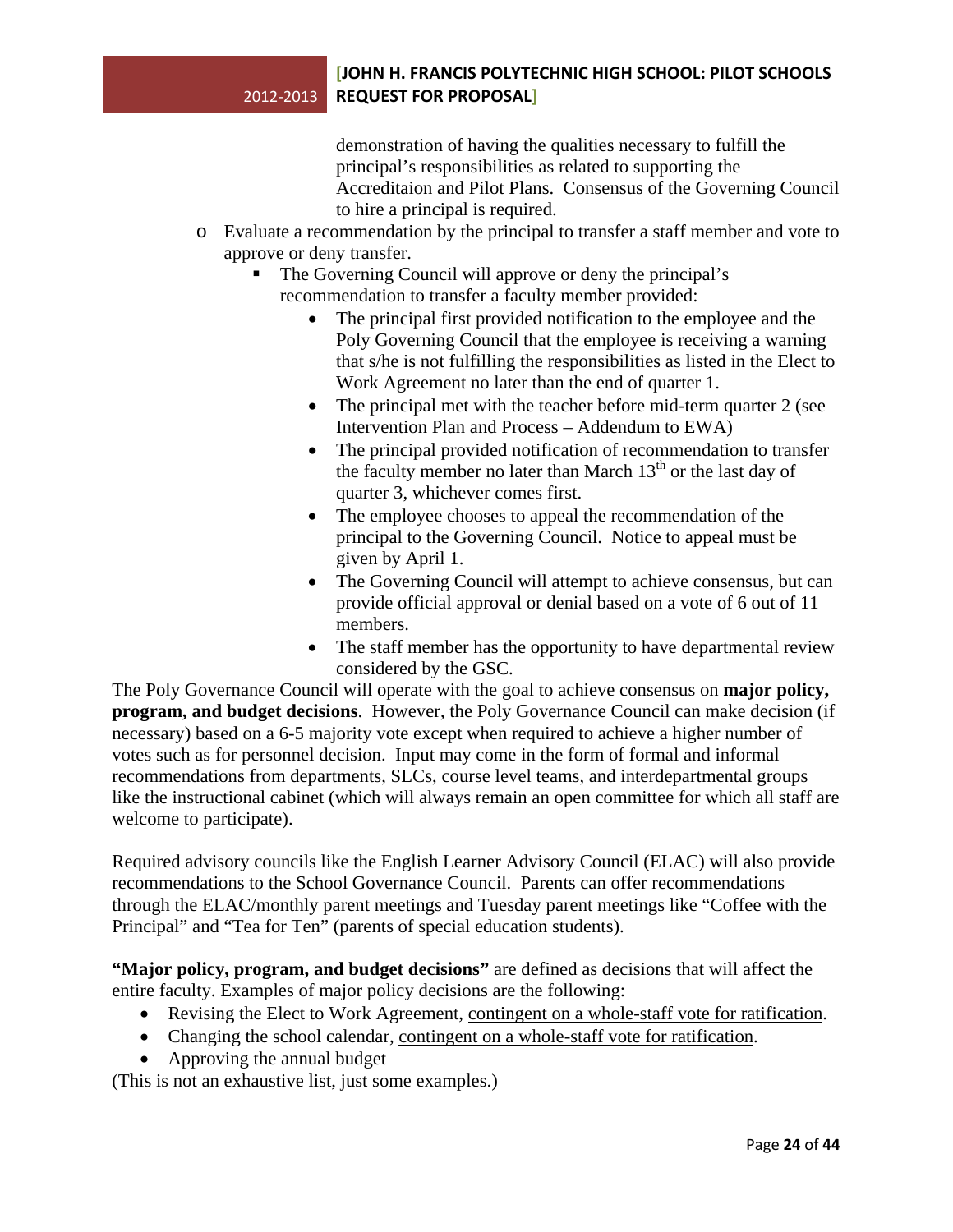## **Other policy, program, and budget decisions will be made by the people who are most closely affected by the decision. Other policy, program, and budget decisions are defined as decisions that will effect a single department, SLC, or subject level team.**

Examples of other policy decision are the following:

- Hiring a Science teacher (would be decided in consultation with the science department chair with feedback from the science department).
- Revising world history formative assessments (would be made with consensus from world history teachers).
- Assigning honors sections to Geometry teachers (would be decided in consultation with the department chair with feedback from Geometry teachers).

(This is not an exhaustive list, just some examples.)

## **The proposed governance and decision-making structure accomplishes two important goals that will allow Poly to continue to self-assess, reflect, and innovate as necessary to best support continued academic growth for our students.**

- 1. Create a necessary accountability structure in which checks and balances are embedded.
- 2. Limit the amount of new councils and committees created, so most decisions can continue to be made quickly and efficiently while still gaining input from the faculty at large.

## **7. Budget**

Poly High School is committed to aligning our budget to meet the needs of our students. Yes, we already do this; however, we are limited in the amount of funding we have and in our ability to allocate resources in ways that may not be conventional.

We are committed to getting input from advisory councils, departments, and SLCs in making budgetary decisions to support the needs of our school. We already leverage our categorical and general fund budget to allocate resources based on our Single Plan for Student Achievement and Accreditation Action Plan.

As most schools have done during this difficult era of budget cuts, Reduction in Force (RIF), and furloughs, the vast majority of resources are directed to fund personnel. We need people to run programs, to teach classes, to keep the school safe, to provide learning opportunities for parents and teachers. Any additional funding we receive as a "pure" per pupil schools will be directed toward the needs of our students: hire more teachers to lower class size, expand our art and technical elective programs, support teacher attendance at professional development conferences, workshops, and trainings to increase our capacity to serve English learners, students with disabilities, and gifted and talented students. Other examples of areas we would consider allocating resources to are SAT or ACT college entrance exams for all students, an SAT preparation class, and extra campus aides to ensure the safety of what will soon be two campuses. We will make these budget decisions in collaboration with all Poly stakeholders and aligned to our stated goals for our students.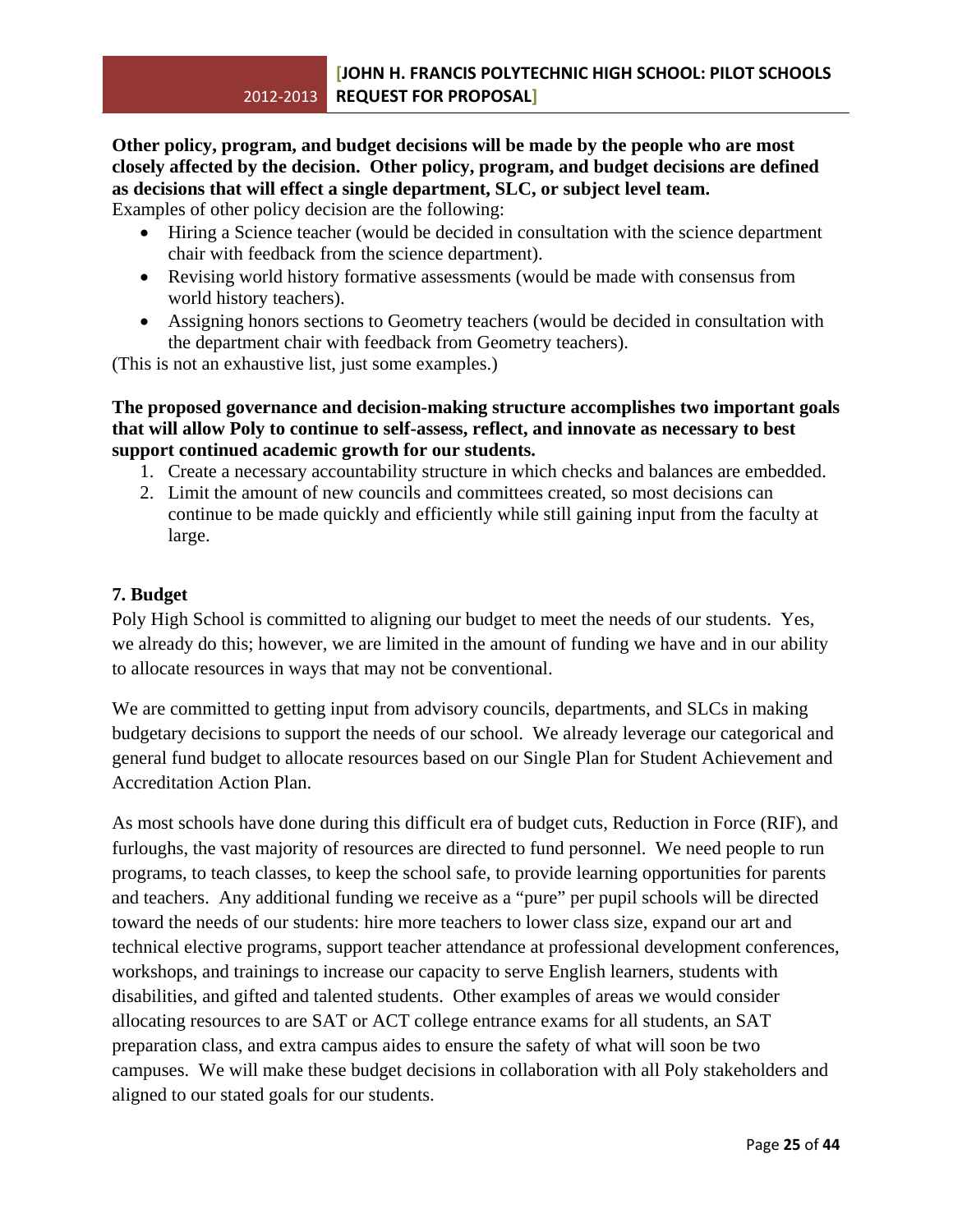## **8. Family and Community Engagement**

At Poly we understand that establishing partnerships with families and the community is a critical piece of supporting academic achievement for all students. We are committed to provide a multitude of opportunities for Poly parents to be meaningfully involved in their child's education and keep an open door policy for parents to provide input or express concerns. Examples of parent participation:

- Governing School Council A parent leaders will serve as an active member of the newly established council and will represent Poly parents on decisions involving school policies, programs and budget.
- School Site Council 4 parents presently serve on the SSC and participate fully in making categorical budget decisions and evaluating the Single Plan for Student Achievement
- Advisory Committees Parents advise the principal and school staff on programs and services for subgroups of students. For example, the English Learner Advisory Committee (ELAC) reviews student achievement data and provides recommendations to School Site Council on programs and services for English Learner students.
- Parent -Teacher Communication Parents are encouraged to attend the four Parent Teacher Conference Nights annually where teachers communicate student learning expectations, assessments goals, and progress monitoring. In order to maximize communication, various methods have been implemented based on need, including personal phone calls and letters by small learning community, daily Blackboard Connect phone messages, and email addresses provided to parents using the polyhigh.org domain.
	- o We leverage Parent-Teacher Conferene Nights by having resource fairs as a way to motivate parents to attend and also to provide parents with important information about free academic, health, and social services that they can access.
	- o We also have laptop computers that we check out to parents to increase their access to technology and support their engagement with the school.
- Coffee with the Principal Parents have the opportunity to meet with school administrators twice a month to review current topics including student achievement results, school safety concerns, timely information about the school, district and state programs, including new policies and available resources.
	- o Tea for Ten is similar to Coffee with the Prinicipal except it is targeted to the parents of students with disabilities.
- Parent Workshops Presentations, trainings and workshops are scheduled in collaboration with parents, community agencies and school staff, with the goal of building the capacity of parents to support their child's learning both at home and school. Presenlty Poly provides multiple class offerings for parents in the following topics:
	- o English and/or English as a second language
	- o Algebra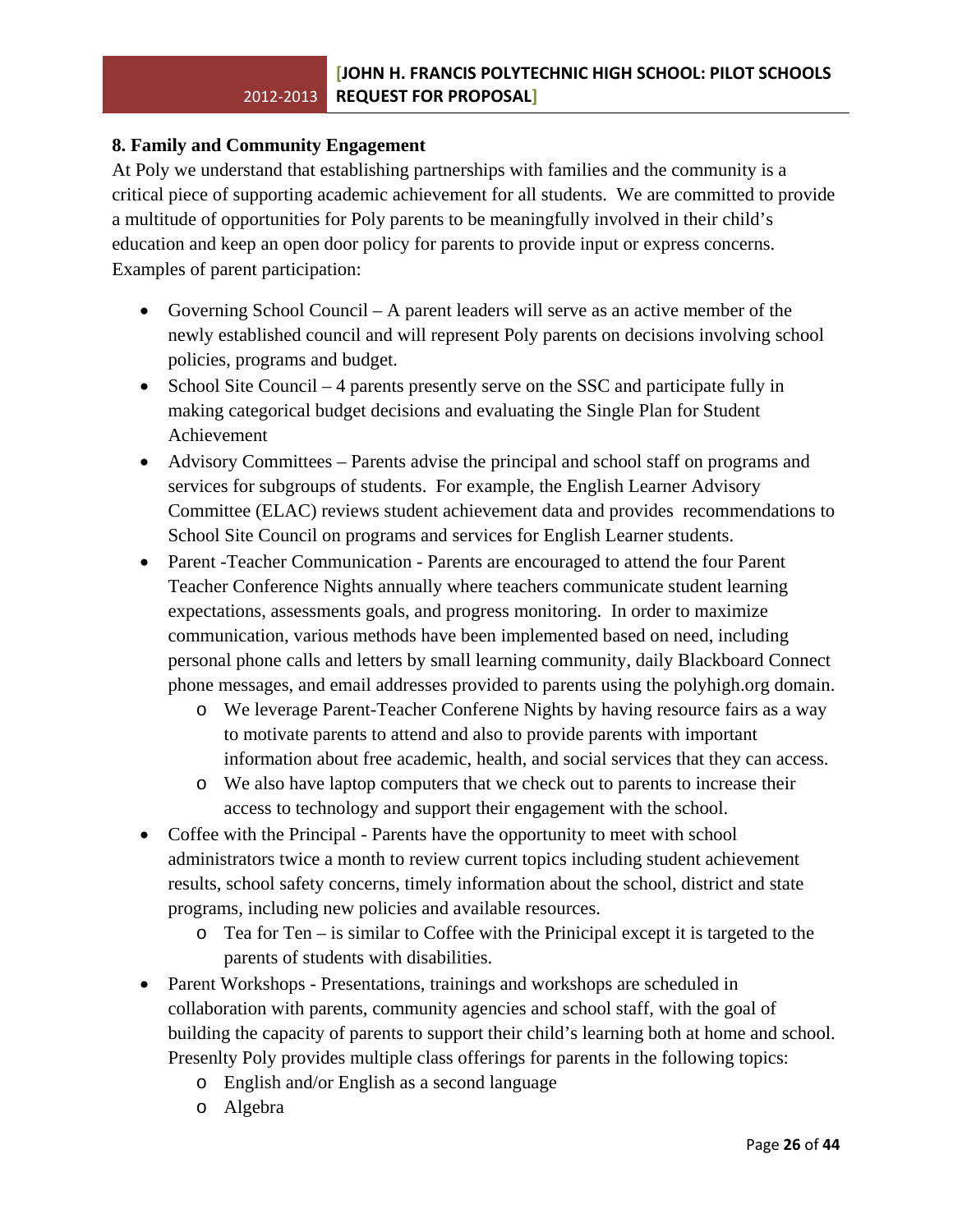- o Computer literacy
- o College awareness and graduation requirements
- o Emergency readiness
- o Parents back in control (parenting class)
- o Drug and alcohol abuse awareness
- o Anger management

To facilitate family and community involvement, committee meetings and workshops are scheduled to maximize attendance. After reviewing attendance and survey data at parent activities, adjustments are made to best meet the needs of our community. Translation services are provided to address language barriers.

Poly also aggressively pursues relationships with organizations in the community to identify additional resources that support the social, emotional, and academic needs of our students. Poly partners with the following organizations:

- Valley College Concurrent college enrollment classes offered at Poly High School
- Department of Water and Power Freshman Center sponsor provides incentive funding, buses for field trips, and class presentations to 9<sup>th</sup> graders
- California State University Northridge Provides free training and support to Poly English teachers for the CSU designed Expository Reading and Writing Curriculum
- Project Steps (UCLA) Provides college counseling and field trips to UCLA
- Upward Bound: Provides tutoring, counseling, and enrichment opportunities for 60 Poly students, grades 9-12.
- Girls Inc: Pregnancy Prevention and Financial Literacy couse offered after school for 9th and 10th grade girls
- Hathaway Mental Health Services 2 staff members are housed in the Poly counseling office to provide mental health services to students that are referred by Poly counselors.
- Wellness Education System: Stress and Anger Management Program (piloted for 100 students 16 and older)
- KYDS provides a multitude of intervention and enrichment services to Poly students through LAUSD Beyond the Bell

## **F. School Planning Team**

Poly's interest in becoming a pilot school is something that has been examined over more than two years. A committee of concerned teachers has been meeting weekly over this time discussing our autonomy alternatives and the pros and cons of each model. This summer, members of our planning team went through the District's autonomy training, which further educated us on the differences between the various models, so we could present informed choices to our staff, which we have been doing in our whole-group meetings.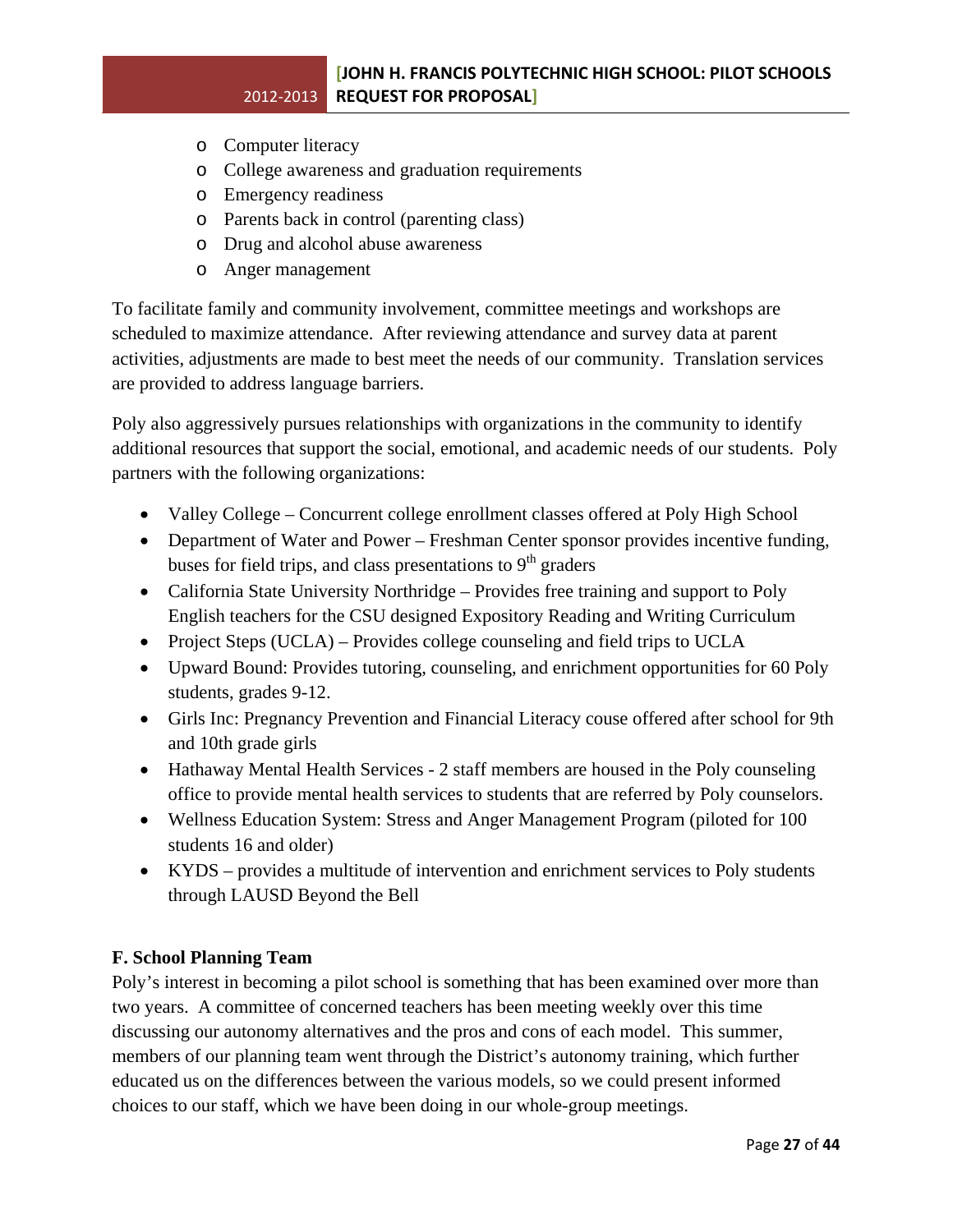We ultimately decided, as a staff, to go with the pilot model. We are convinced that this model provides us the best balance of additional autonomies and funding to support our instructional program while still allowing us to lean on the District for operational support such as cafeteria and building and grounds services. In the end, we've identified the pilot model as the local governance model that best serves our students. The feeling on our campus is unanimous that decisions on academic design are best made at the local level. Additionally, many of the autonomies included in the pilot model we already do. We believe we have proven that we have the capacity and culture of a school that will flourish with increased independence.

Our design team began as a handful of teachers who were concerned about the possibility of our school being taken over due to reforms required by the district that would impede our progress and destroy much of what we have worked so hard for over the last several years. Our team has a nice balance of experienced teachers, newer teachers, and campus leaders from very divergent backgrounds, including a Poly High School alumnus. Over the last two years, we've been holding weekly meetings, spreading the word among our staff, and doing our best to educate people and allay fears that are a natural consequence of any proposed change. The core members of our design team are:

**Evan Rabins**, (Michigan State University, '88), design team lead author, has been teaching for eight years, all of them at John H. Francis Polytechnic High School. He received his teaching credential from California State University Northridge's esteemed ACT Program in 2005 after satisfying his subject matter competency in English through post-baccalaureate coursework there. He has been teaching predominantly tenth grade English at Poly and has had great success over the years empowering his students to pass the CAHSEE and score "proficient" on the first attempt at the test, as well as to be successful in the upper grades and college. He became a National Board Certified Teacher in 2011, and he has been the coach of the Poly Girls' Tennis Team for three rewarding seasons.

**Wood Grigsby**, (Nichols State University, '84, Louisiana State University, '86 & '89), has been teaching since 1986 the last 9 years at John H. Francis Polytechnic Senior High School. He obtained his California Level II Education Specialist teaching credential through the LAUSD District Intern Program. He has a B.G.S. in Art History and Studio Arts, a B.F.A in studio arts and a M.F.A. in Cross-Disciplinary Studies in the Arts. He has taught a wide array of subjects, but predominantly teaches English, Drawing and Design. His is a strong advocate of students with disabilities and works to include special needs students in the general education classroom whenever possible. He teaches a Senior Lab where seniors in Special Education may make up credits needed to graduate on time. He has been Chairman of the Special Education Department for 6 years.

**Jeff Herrold**, (Hamilton College 1993, California State University Los Angeles 2012), changed careers to serve his passion for education. He has been teaching for seven years, all of them at John H. Francis Polytechnic Senior High School. He obtained his California Clear Credential (Single Subject: English) through the LAUSD District Intern Program, and has since added a Career Technical Education credential in Arts, Media, and Entertainment. He has a B.A. in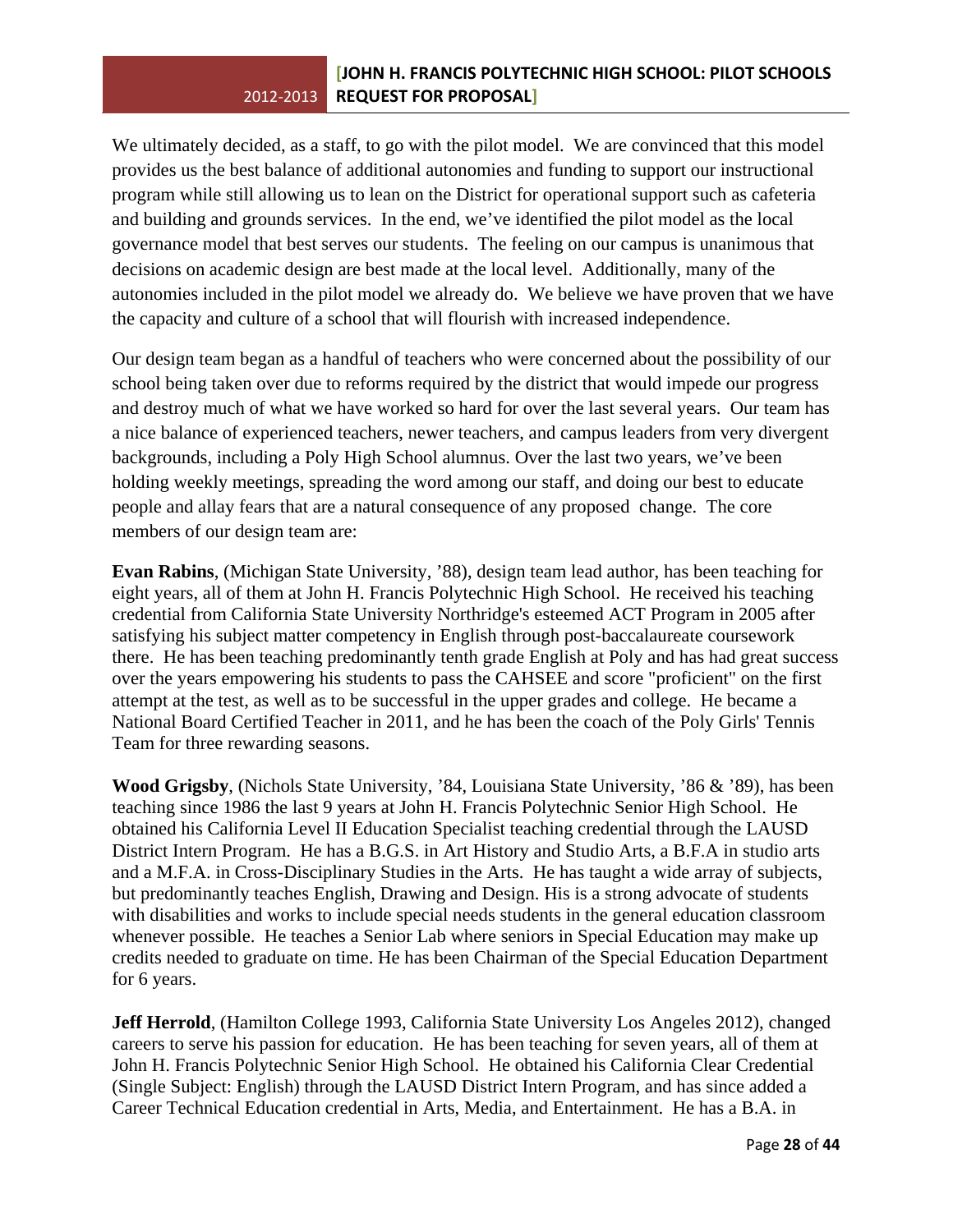English from Hamilton College, and has just completed a M.A. in Educational Administration from Cal State LA. He became National Board Certified in 2011. He has taught 10th grade English for seven years, Film & Video Production for three years, and 12th grade Expository Composition for credit recovery sessions for three years. He believes that education is the solution to most every issue facing society, and believes every student is entitled to the opportunity to grow and achieve through education. He currently serves as the English Department Chair.

**Dennis Madrigal,** (University of California, Los Angeles, BA in English '04) Has been teaching for the last seven years at his alma mater: Poly High School. Inspired by his former English teacher, Dennis returned to Poly and has taught 9th grade English in the comprehensive and Poly Math/Science Magnet School after earning his English degree from UCLA. He has taken on various responsibilities within his department; he has participated in an English cadre and has taken lead on curriculum design and implementation. Dennis is also the coach for the marathon training program, Students Run LA (SRLA). He can often be seen running after school and on weekends with his students to help teach them discipline and endurance. Currently, Dennis is pursuing National Board Certification. Returning to Poly was the best choice for his career because of the collaborative culture of the school. As a former Poly Parrot, he feels he has had unique opportunity to give back to his community.

**Elva Madrigal,** (University of California, Los Angeles, BA in History '05; California State University, Northridge, MA in History '12) has been teaching for the last seven years and has been at Francis Polytechnic High for the last 5 years. Enthusiastic to be part of an excelling school, Elva has been a grade level council sponsor for the last 5 years and has taken on responsibilities within the Social Studies Department as World History Course Lead, Co-Chair and finally Department Chair. Most recently, Elva earned her Master's degree in History from CSUN where she also obtained Bilingual Authorization. She can now teach a primary language social studies course for newcomer ESL students in Spanish. Inspired by her colleagues, Elva is currently purposing National Board Certification and hopes to join the ranks of many of her colleagues who have become certified. Elva feels fortunate to have joined a school that has been supportive of her career and where a collaborative culture thrives.

**Sara Rodrigues**, (Portland State University, BA English and Certificate TESL, '86) moved to Los Angeles in 1994. With the assistance of CSUN, she promptly swapped her Oregon Teaching Credential for a California one and began teaching for LAUSD. She has been a grateful faculty member at John H. Francis Polytechnic Senior High School since 1995. She has previously served as the Department Chair for ESL and English. In 2002, she earned, with honors, an MA degree as a Reading Specialist from CSULA. The following year, she became a National Board Certified teacher. Currently, Mrs. Rodrigues continues to seek involvement with educational opportunities at Poly that will benefit her students and teaching community. She is the faculty sponsor for her school's GSA (Gay Straight Alliance) and Junior Council Sponsor (Class of 2014).

**Bob Scott** (California State University Northridge, BA Psychology, '90, National University, MBA, '93) grew up in Los Angeles and graduated from North Hollywood High School in 1966.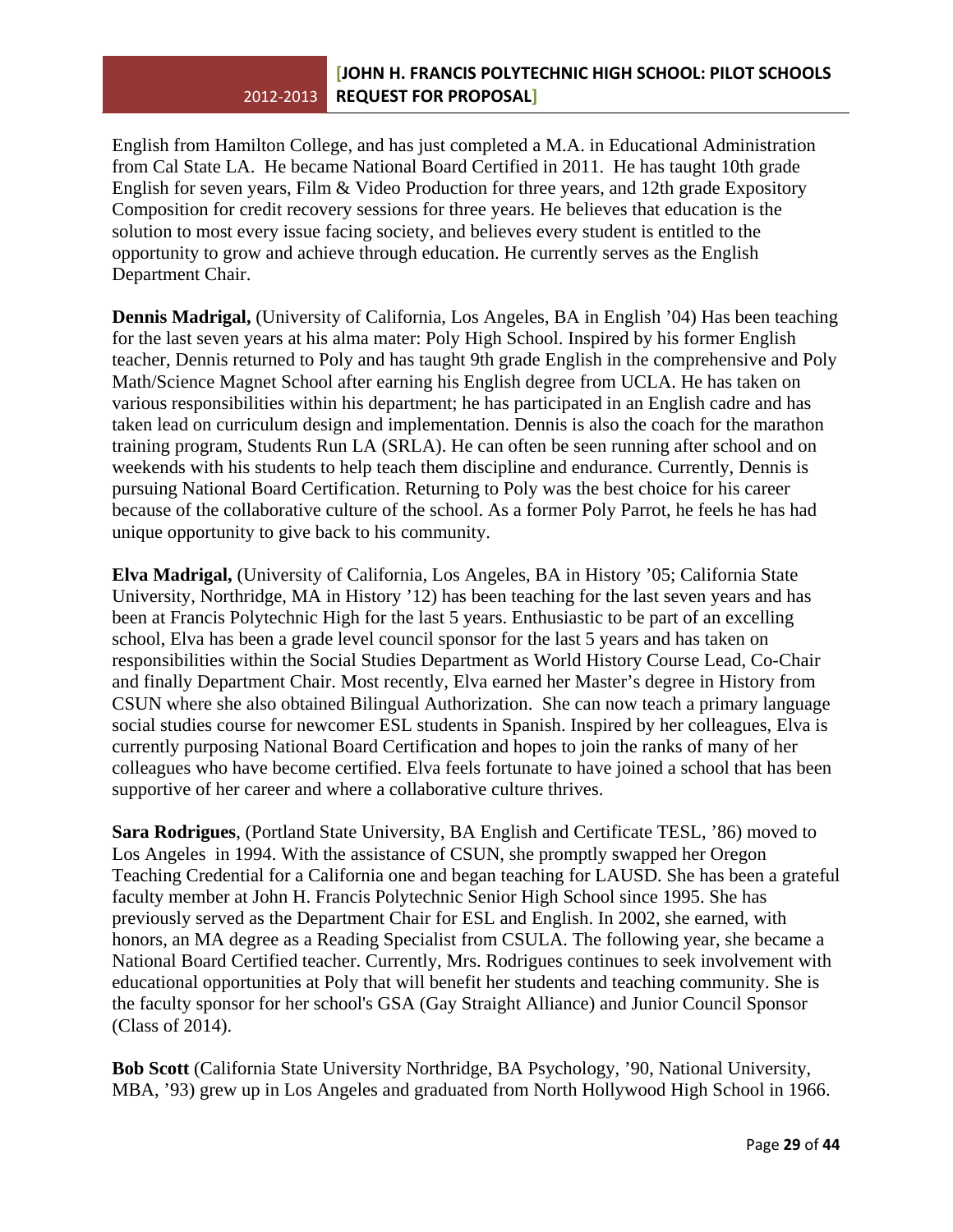He is a Vietnam War veteran and attended Cal State Northridge. He is a trained facilitator with competency in curriculum development and planning, business administration and management. Robert worked extensively in the aerospace industry and in IT before returning to Northridge to earn clear teaching credentials in single subjects Biology, Psychology, Business and Computer Science. He has taught Biology for nine years at Francis Polytechnic High School where he has been Science Department Chairperson and lead teacher for Biology. He has been the UTLA Chapter Chair for several years. He serves on the School Site Council, the School Based Management Committee and has been instrumental in developing the school<sup>1</sup>s formative assessments for science.

## **G. Implementation**

We invite all Poly teachers to join us in signing the Elect to Work Agreement (required by April 15) and remain part of the Poly High School team for school year 2013-2014.

| Time             | Event                                                                |
|------------------|----------------------------------------------------------------------|
| November 2012    | Parent approval                                                      |
| December 2012    | Staff approval                                                       |
| December 2012    | Proposal submission                                                  |
| February 2013    | Proposal revision, if necessary                                      |
| March-April 2013 | Election of initial Governing School Council and signing of Elect to |
|                  | <b>Work Agreements</b>                                               |
| March-April 2013 | Governing School Council meets, sets fall agenda and staffing needs  |
|                  | including informing parents and other stakeholders                   |

Our Pilot Implementation Schedule is as follows:

Because John H. Francis Polytechnic High School is not opening a new school as occurs with many pilot schools, we do not anticipate many of the complications common in the opening of a new school.

As far as student enrollment, Poly High School would like to expand the number of open enrollment seats with the objective of increasing our enrollment to meet the district designated capacity. We request 150 open enrollment seats in year 1. As Poly's academic reputation has improved, demand to attend has increased. Last fall, we had parents and students lined down the hallway and out the door of our administration building trying to enroll in Poly. Unfortunately, we couldn't admit most of the students who live outside of our attendance boundary. Ironically, we are allowed to admit gifted and talented students that live outside of our attendance boundary to our School for Advanced Studies (SAS), but we are prohibited from admitting non-gifted students that live outside of our attendance boundary. We would like to address this inequity with expanded open enrollment. We would like to serve all students who want to attend Poly regardless of their needs or address. If our pilot proposal is approved, we would like to enact this enrollment change for the fall of 2013.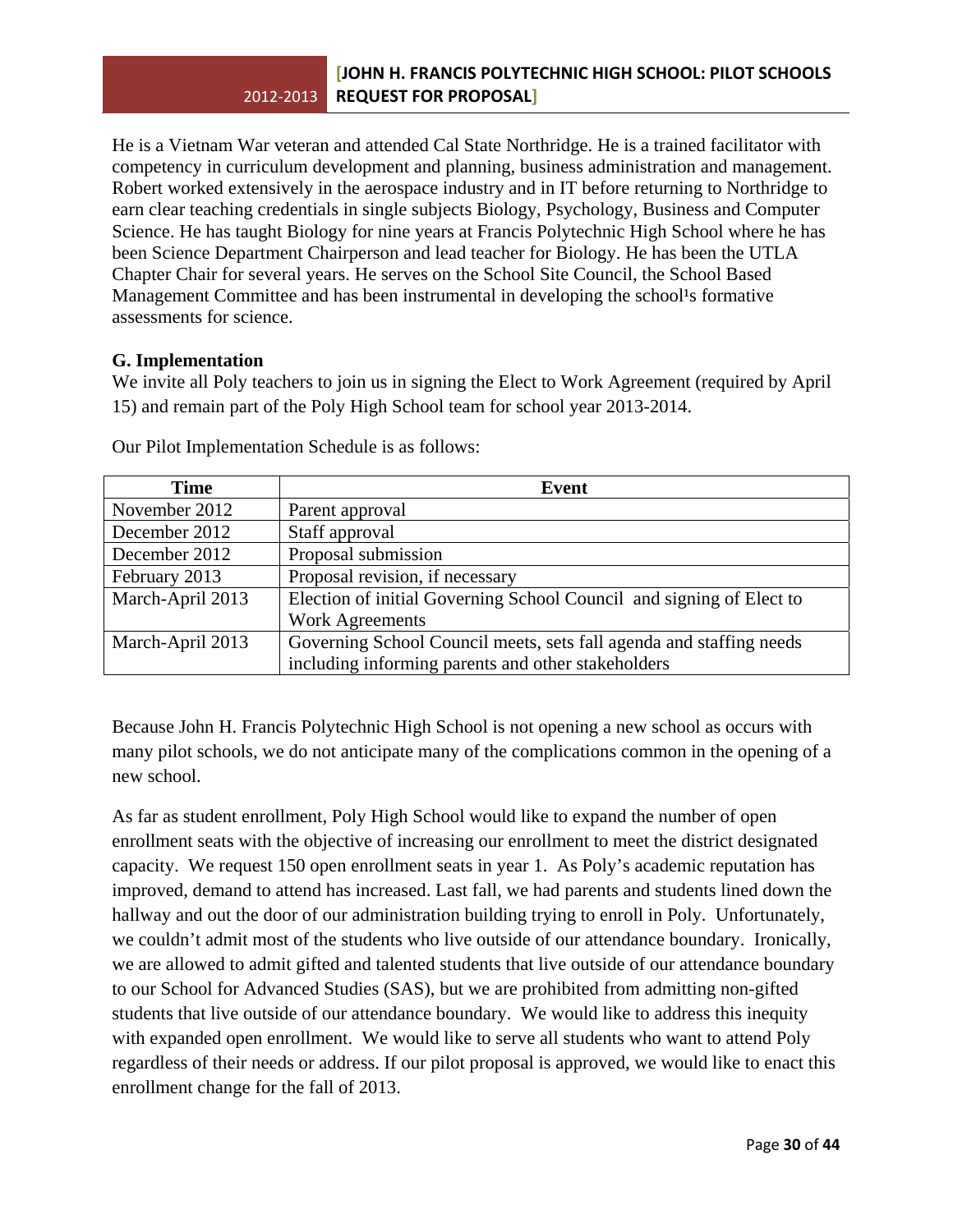Any additional funding we receive will be allocated based on the areas of need listed in our Single Plan for Student Achievement and Accreditation Action Plan. One area we would like to address immediately would be regarding our  $9<sup>th</sup>$  grade math program. We want the freedom to deviate from the district's prescribed class offerings and re-establish Poly's math placement and course sequence which had led to a profound increase in algebra proficiency. In the two years of Poly's full implementation of our site-created diagnostic tool and collaboratively designed course focused on identified skill deficiencies of students, our proficiency rate in Algebra increased from 16% to 30 %. We strongly believe Poly's capacity to diagnose the needs of our students and provide individualized support gives our kids the best chance to be successful in algebra and the higher level math courses that they will need to pass to meet college entrance requirements.

We have lost some of the flexibility in our master schedule over the last few years as we've had to cut course offerings and interventions. Additional funding will provide opportunities to hire more teachers to lower class size, provide additional intervention sections (including for  $11<sup>th</sup>$  and  $12<sup>th</sup>$  grade students that have not passed the CAHSEE), provide additional elective classes aligned to Poly's career pathways, and add targeted courses to the master schedule such as SAT preparation for  $11<sup>th</sup>$  grade students and CELDT preparation for English learners no longer in ESL classes. We will also provide funding for peer observations with a special focus on  $9<sup>th</sup>$  grade teachers who are implementing Common Core lessons in the spring and also  $10<sup>th</sup>$  grade teachers who will begin Common Core implementation next school year.

Finally, in addition to preparing for our Accreditation visit in the spring of 2014, Poly High School will use next school year to research the cost of converting back to the Balanced Traditional Calendar (BTC) previously used. Pending the affordability and staff input, our goal would be to convert to the BTC in school year 2014-2015.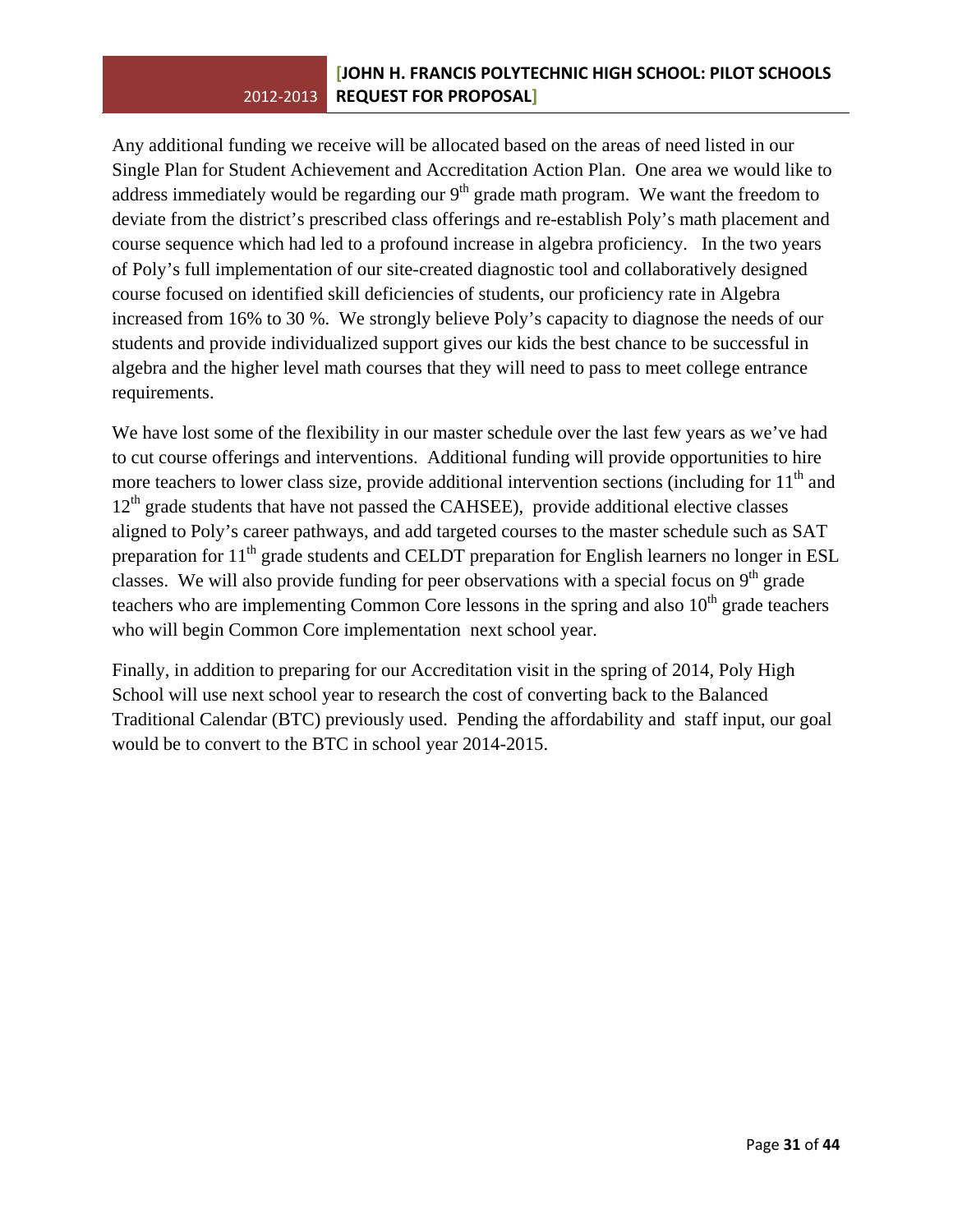## **ATTACHMENT A**

If you are interested in applying to become a Pilot School, please submit this Letter of Intent Form by **Friday, September 14, 2012** via e‐mail to LA‐[PilotSchools@lausd.net](mailto:LA-PilotSchools@lausd.net). Schools or Design Teams can still submit full proposals on Wednesday, December 12, 2012 even if a Letter of Intent (LOI) was not submitted. The LOI form provides us with contact information so we can communicate information sessions and workshop schedules.

### *This sheet must be submitted with your full proposal.*

| <b>School Site Name:</b>                                                       | John H. Francis Polytechnic High School |
|--------------------------------------------------------------------------------|-----------------------------------------|
| <b>Proposed School Name (if</b><br>planning to change current<br>school name): |                                         |
| <b>Conversion or New Pilot</b><br>School:                                      | Conversion                              |
| <b>School Address:</b>                                                         | 12431 Roscoe Blvd. Sun Valley, CA 91352 |
| <b>Primary Contact Name:</b>                                                   | Ari Bennett                             |
| <b>Primary Contact Phone No:</b>                                               | 818-394-3600                            |
| <b>Primary Contact E-mail Add:</b>                                             | abenne2@lausd.net                       |
| <b>Proposed Grade Level</b><br>Configuration for 2013 -<br>2014:               | $9 - 12$                                |
| <b>Proposed Thematic Units or</b><br>Areas of Focus (if<br>applicable):        |                                         |

## **LETTER OF INTENT / INFORMATION SHEET**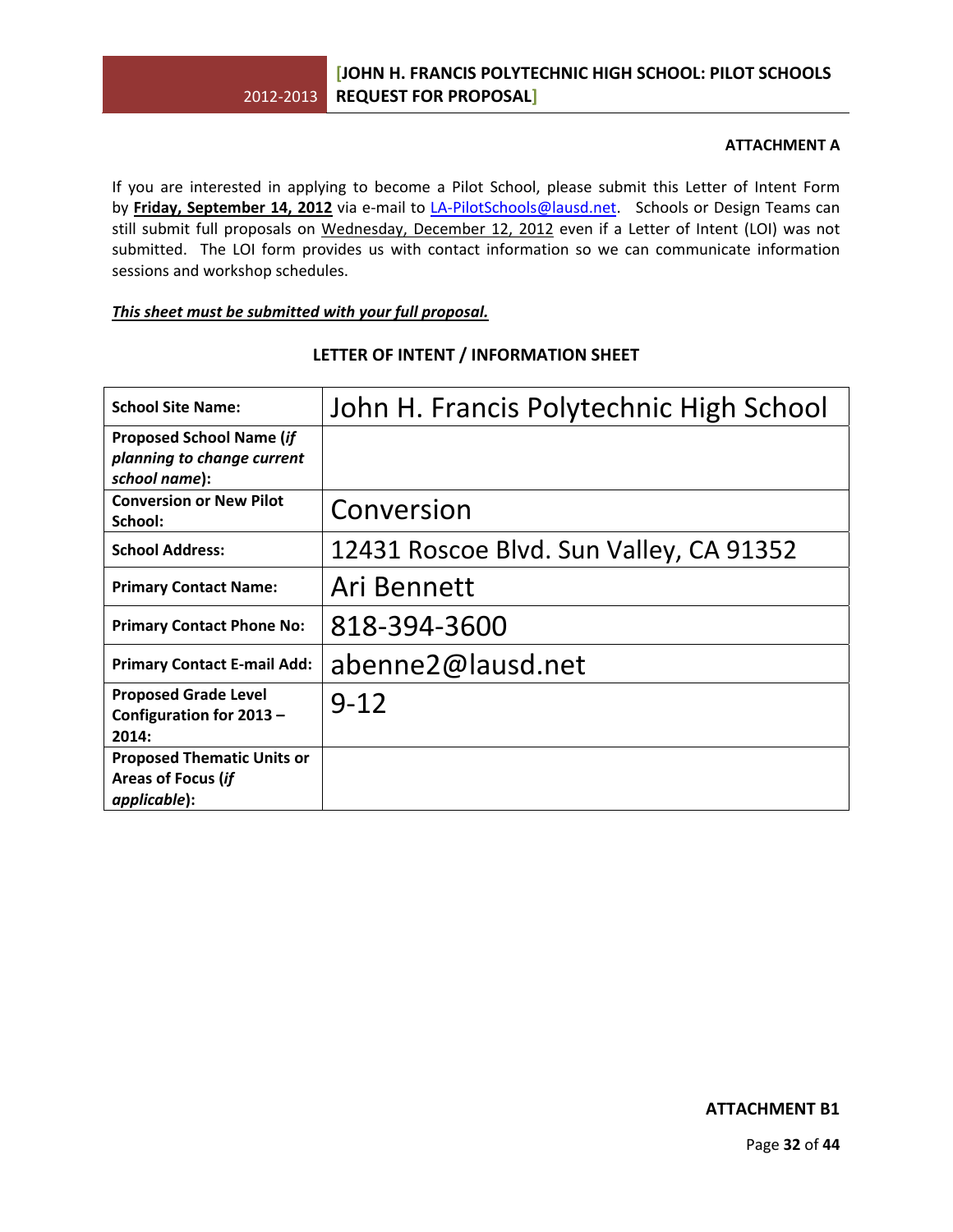## **JOHN H. FRANCIS POLYTECHNIC SENIOR HIGH SCHOOL Elect-to-Work Agreement (Subject to District Approval)**

## **SCHOOL NAME:** JOHN H. FRANCIS POLYTECHNIC SENIOR HIGH SCHOOL **SCHOOL YEAR THIS DOCUMENT IS IN EFFECT:** 2013-14

## **1) Introduction**

I, \_\_\_\_\_\_\_\_\_\_\_\_\_\_\_\_\_\_\_\_\_\_\_\_\_\_\_\_\_\_\_\_\_\_\_\_\_\_\_\_\_\_\_ am voluntarily electing to work at FRANCIS POLYTECHNIC SENIOR HIGH SCHOOL. I am signing this Election to Work Agreement to indicate that I understand and agree to the following terms and conditions of my employment.

FRANCIS POLYTECHNIC SENIOR HIGH SCHOOL is under the Pilot Schools program described in the negotiated Agreement between the Los Angeles Unified School District and United Teachers Los Angeles (Memorandum of Understanding between LAUSD and UTLA) – Los Angeles Pilot Schools Agreement (December 2, 2009). I shall continue to receive, at a minimum, the salary and all health and welfare benefits set forth in the Agreement. However, I may receive a non-uniform salary pursuant to Government Code 3543.2(e), like auxiliary pay, coaching stipends and bilingual differentials.

Other terms and conditions of my employment will be determined by FRANCIS POLYTECHNIC SENIOR HIGH SCHOOL and its Governing School Council, rather than by the Agreement. While not attempting to be exhaustive, this Election-to-Work-Agreement states the more important terms and conditions.

**2) Salary, benefits, seniority and membership in United Teachers Los Angeles (UTLA)**  I shall continue to be a member of the United Teachers of Los Angeles. When hired as a teacher, I will receive the salary and benefits established in the UTLA Contract, Article XIV.

I shall continue to be subject to the rights, protections, obligations and duties applicable to certificated employees under the California Education Code, including, but not limited to, the membership in the State Teachers Retirement System. I shall continue to accrue seniority as provided in the California Education Code.

I shall continue to attain and maintain "status and classification" as set forth in the California Education Code (e.g., temporary, probationary, permanent, substitute, intern, etc.).

## **3) Terms of Employment**

- The length of the instructional day will be from 8:05 am to 3:01 pm.
- The length of the work day will be from 7:55 to 3:11 pm (from 10 minutes before the instructional day to 10 minutes after the instructional day).
- The length of the instructional year will be aligned with LAUSD and the state education code.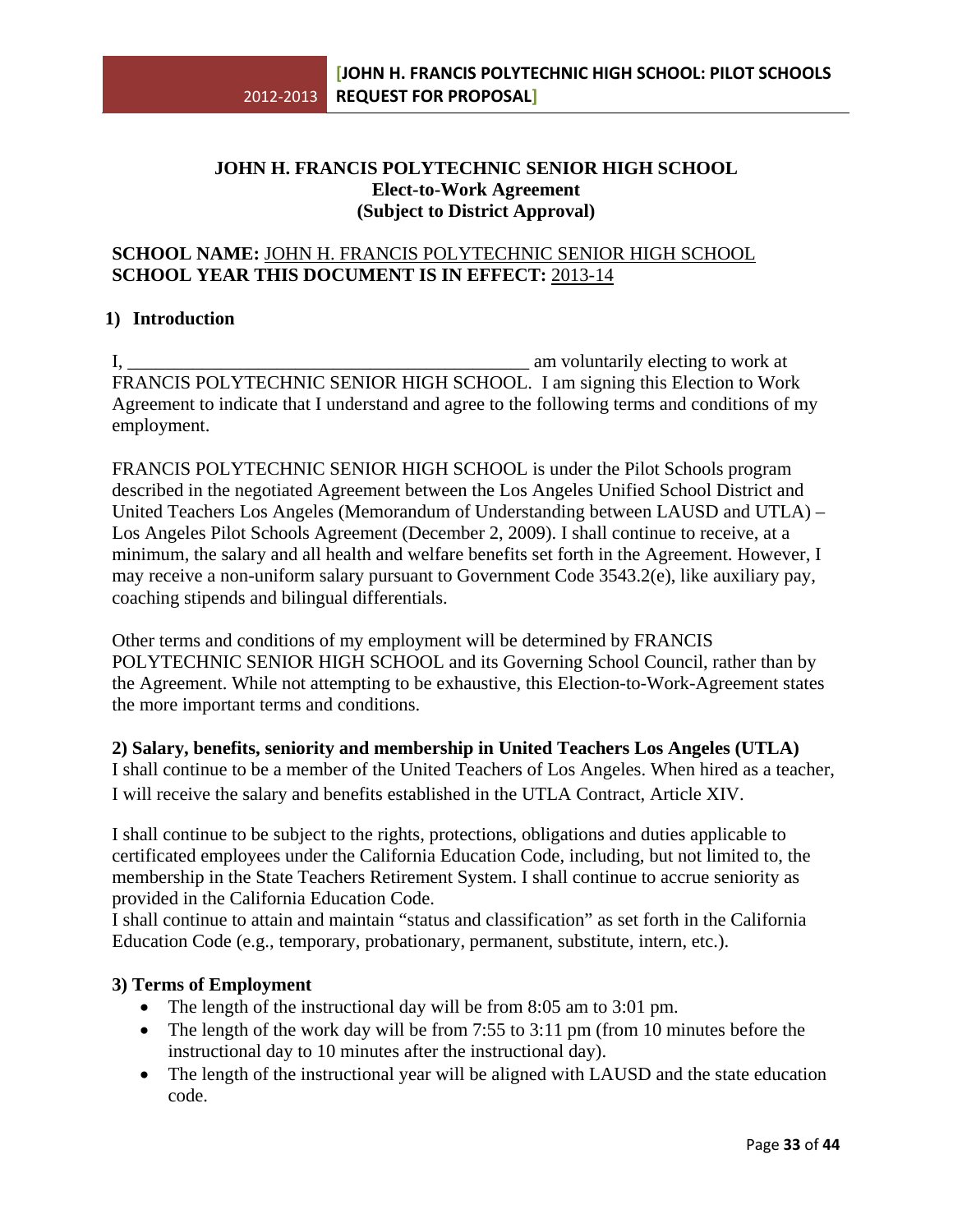- The length of the work year will be aligned with LAUSD in regards to allocated pupil free days and/or allocated funding for counselor registration time before the school year begins.
- Supplemental hours and tasks may be necessary to complete the mission of FRANCIS POLYTECHNIC SENIOR HIGH SCHOOL as per the UTLA/LAUSD contract in emergency situations in order to protect the health and safety of students, like earthquakes and lockdowns.

## **4) Responsibilities**

- All faculty members (teachers, counselors, coordinators, and deans) are expected to:
	- o Promote development of life/career skills such as Poly's Expected School-wide Learning Results (Effective Communicator, Lifelong Learner, Conscientious Member of Society, and Critical Thinker) and Poly's "Four for Life" Positive Behavior Strategies (Be Safe, Be Responsible, Be Respectful, and Be On Time).
	- o Participate in the school self study and progress monitoring of the school regularly to recalibrate strategies and goals as necessary.
	- o Perform other duties as assigned by the Administrator in order to accomplish the school Accreditation Plan.
	- o Attend IEP meetings as needed, department, SLC, period by period trainings as scheduled and, but no more than is required in the UTLA contract.
	- o Engage collaboratively with department, SLC, and interdepartmental colleagues as necessary to accomplish college and career preparation of students including focused preparation for high stakes assessments such as CST, AP, CAHSEE, EAP, and upcoming Smarter Balanced.
- Teachers are expected to:
	- o Provide differentiated instruction that provides access to the standards-based curriculum for all special needs students (special education, GATE, and English learners).
	- o Focus academic goals on content/standard objectives and language objectives for all students.
	- o Collaborate with colleagues to develop and/or refine formative assessments to ensure alignment with state standards (CST & CAHSEE presently and Common Core State Standards as they are implemented).
	- o Collaborate with department colleagues to analyze student assessment data and to share, develop, and implement sample lessons to address agreed upon nemesis standards based on the data (using research-based instructional strategies such as cooperative learning, Thinking Maps, and note taking)
	- o Share student work to calibrate objectives and outcomes with subject teams.
	- o Develop strategies to support reading and writing across the curriculum.
	- o Review and revise as needed instructional guides and pacing plans to support student success on high stakes state assessments, college readiness, and careerbased skills
	- o Teachers will share formative assessment results with students to support increased ownership of learning and to share in the process of ongoing progress monitoring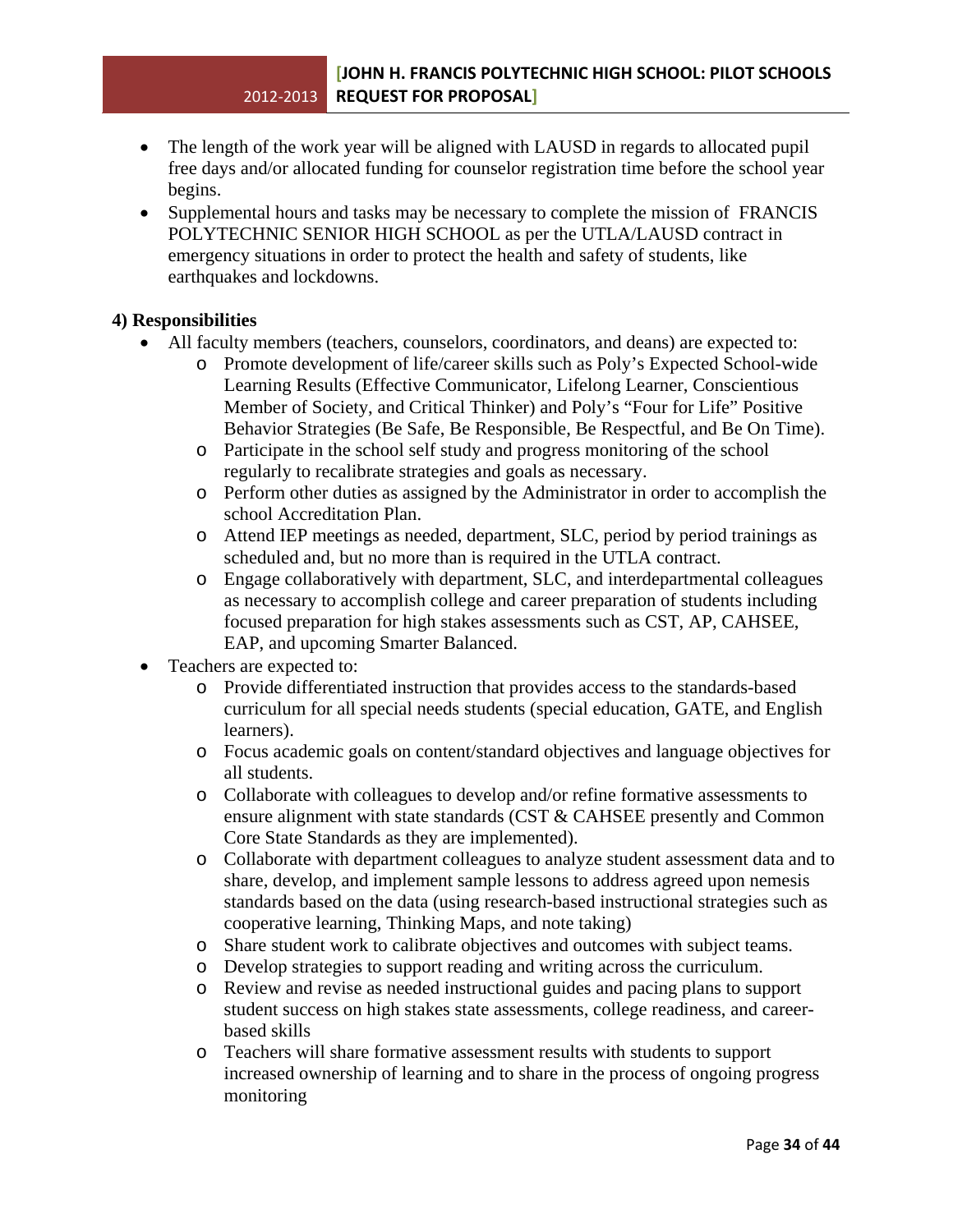- o Teachers will administer formative assessments as scheduled based on consensus of department and/or grade level team.
- Counselors are expected to:
	- o Complete Individual Graduation Plans of case load students annually
	- o Monitor student credit, graduation, and A-G progress and intervene as necessary
	- o Ensure student schedules are differentiated quarterly to meet the needs of each student
	- o Collaborate with other counselors, teachers, coordinators, and administrators to identify opportunities and interventions for students on an ongoing basis.
	- o Attend IEP meetings and schedule SST meetings as necessary.
	- o Identify resources to support student success and refer as appropriate.
	- o Identify alternative educational options for students in collaboration with students, parents, and administrators as necessary.
- Deans are elected positions and evaluated annually by the election of their peers.
	- o Deans serve not only to discipline, but to work collaboratively with teachers and counselors to identify services and opportunities to support increased student success.
	- o Deans are expected to investigate, document, and implement progressive discipline and the positive behavior support plan.
- Coordinators are selected by the principal and affirmed by the faculty annually.
	- o Coordinators lead programs, but in efficient and effective support of teachers, students, and parents.
- Both Dean and Coordinator staff members should serve with the understanding that their positions are as support personnel for teachers.
- All out of the class personnel including Administrators serve to support the academic success of students in the classroom.

## **5) Performance Evaluation**

I shall continue to be subject to the following provisions of the Agreement: Evaluation (Article X), Peer Evaluation (Article XXVII, Section 3.2(e)) and Discipline (Article X), and Peer Assistance and Review (Article X-A)

The Principal will supervise and administer the teacher Elect to Work Agreement evaluation process and provide support to struggling teachers to facilitate their continued participation at this school site. The principal will meet with the Governing School Council in December of each year and present a report containing evidence, interventions and results on any teacher receiving support. The Principal will make a recommendation to the Governing School Council at this time on each teacher in the report. Support will continue in the Spring Quarters for struggling teachers. This evaluation of faculty will be solely based on adherence to the RESPONSIBILITIES as outlined in Section 4 of this document and will not include the District Performance Evaluation or Stull.

## **6) Dispute Resolution**

The following Articles of the Agreement shall continue to apply to me and shall be subject to the Grievance provisions of the Agreement.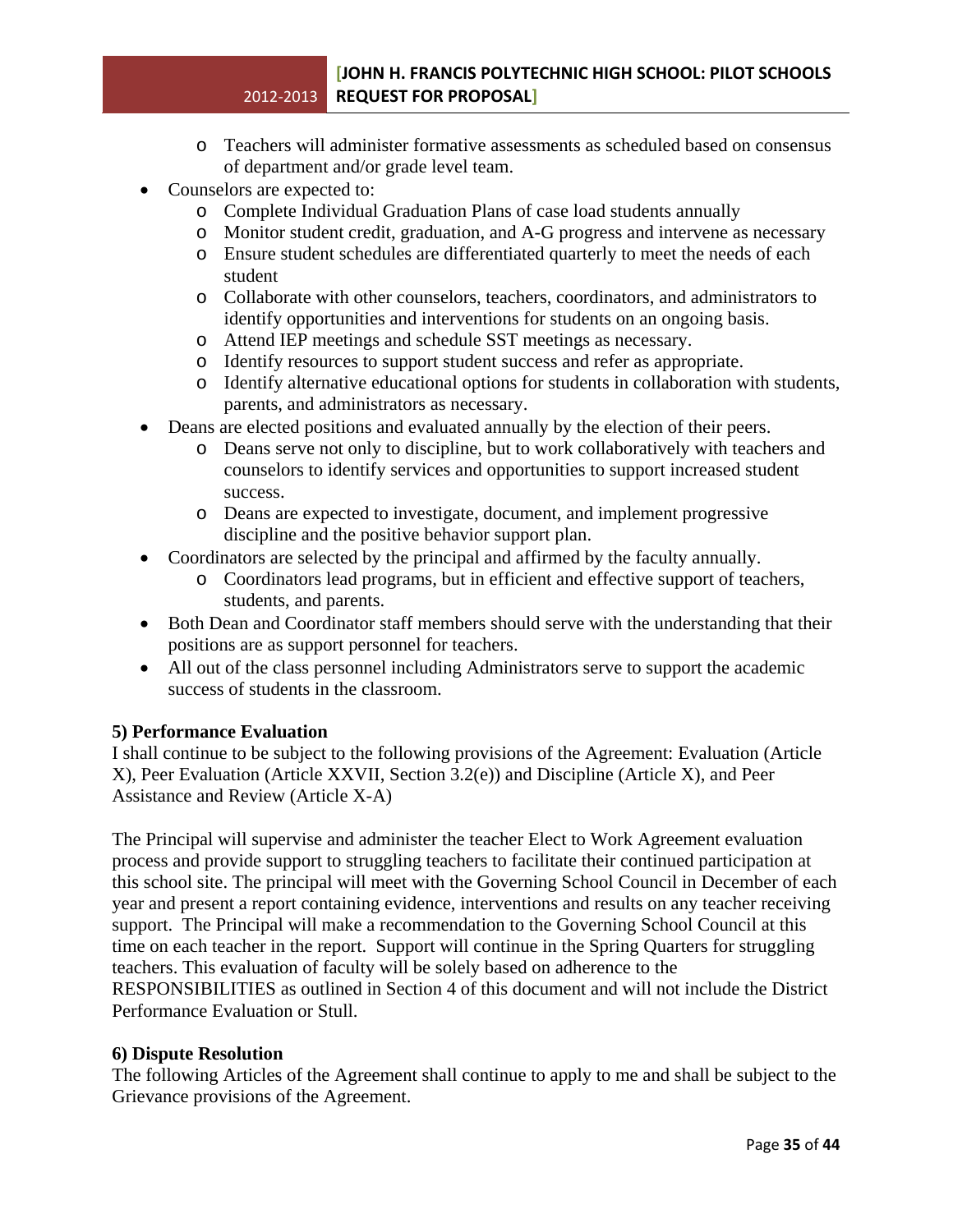- Leaves (Article XII)
- Reduction in Force (Article XIII)
- Evaluation (Article X), Peer Evaluation (Article XXVII, Section 3.2(e)) and Discipline (Article X)
- Peer Assistance and Review (Article X-A)
- Dues Deduction (Article IV-A)
- Safety (Article XXXVIII)
- Holidays (Article XVII) (9 legal holidays, 8 winter recess holidays and 5 spring recess holidays)
- Election of Chapter Chair (Article IV, Section 8.0(a) through (c))
- All other matters shall not be subject to the contractual Grievance provisions and, instead, are subject to review, etc. exclusively through the Internal Appeals Process
- By default, your position with the school is safe and secure each year through adherence to the Elect to Work Agreement Section 4, Responsibilities. If the Principal and Governing School Council have not followed the agreed upon interventions and notifications by the end of Quarter 3 or March  $13<sup>th</sup>$ , your position defaults to safe for the next year.
- If the Principal, with Governing School Council approval, decides to not invite a teacher to return for the following school year, he will inform that teacher by the end of Quarter 3 or March 13<sup>th</sup> which ever comes first. That teacher may then: 1) present an appeal, including oral and written support from teachers and staff, to the Governing School Council, which reserves the right to VETO the Principal's ruling, 2) elect to file for a Teacher Initiated Transfer, 3) Do nothing and be protected by Section 7 (Pilot School Transfer.) 4) If the teacher is not satisfied with these outcomes, that teacher may appeal to the Los Angeles Pilot Schools Steering Committee, which will make a final determination.

## **7) Transfers (voluntary and involuntary)**

I may transfer from FRANCIS POLYTECHNIC SENIOR HIGH SCHOOL at the end of each school year. Similarly, FRANCIS POLYTECHNIC SENIOR HIGH SCHOOL may transfer me at the end of each school year based on the criteria indicated in section 5. I will be transferred to a vacancy for which I are qualified at a school within the geographic area in which FRANCIS POLYTECHNIC SENIOR HIGH SCHOOL is located, or if no such vacancy exists, transferred to another geographic area.

## **8) Dismissal**

I will be subject to dismissal from the Los Angeles Unified School District in the same manner as other UTLA-member employees of my status who are not working at a Pilot School.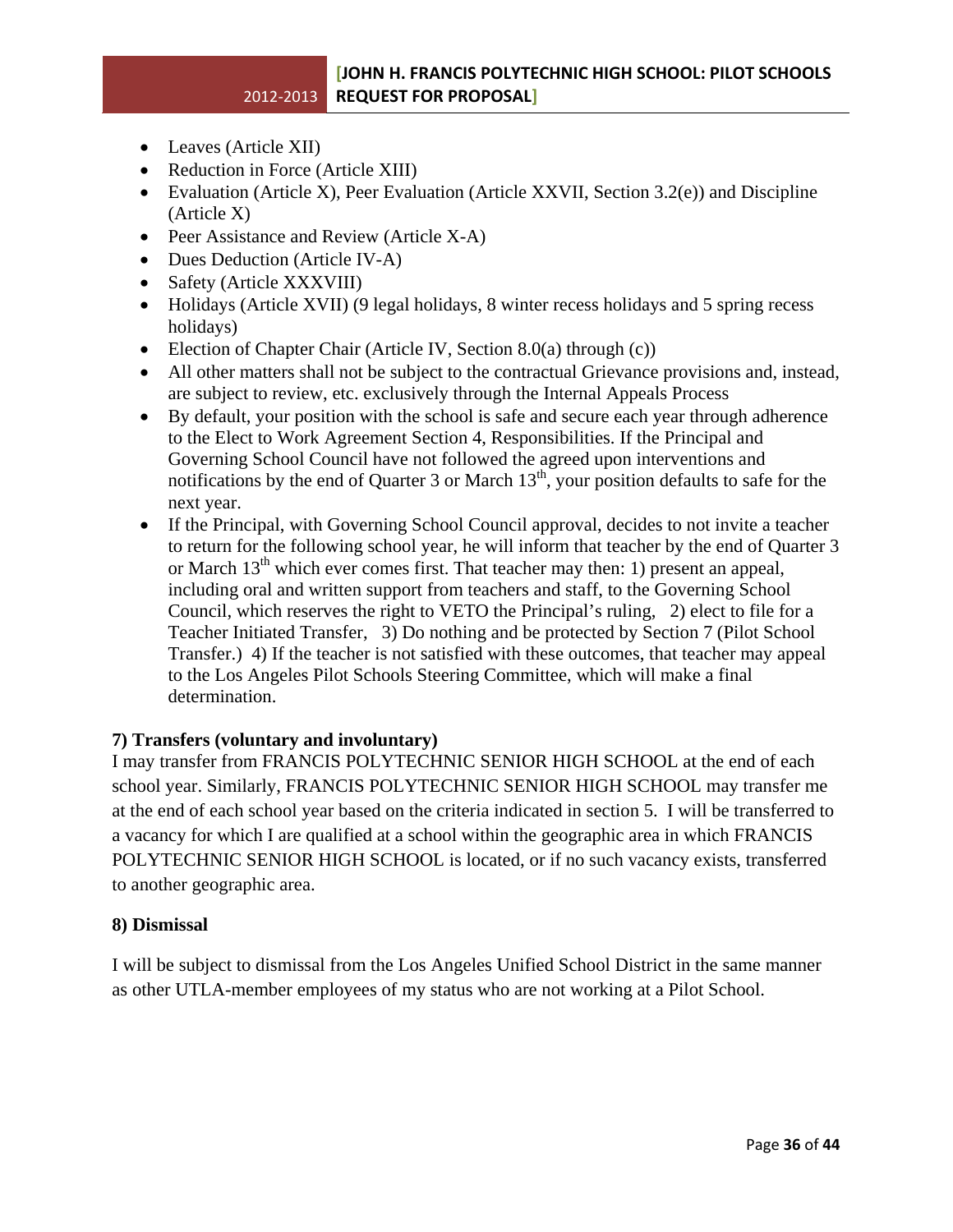## **9) Signatures**

This contract remains valid from year to year and does not need to be signed again, until the majority of the faculty votes to amend or change its contents. By signing this document, I acknowledge that I have read all the provisions of this Elect-to-Work Agreement and that I agree to all its terms.

| <b>Employee Name</b> | Employee # | Date |  |
|----------------------|------------|------|--|
|                      |            |      |  |
|                      |            |      |  |
|                      |            |      |  |

\_\_\_\_\_\_\_\_\_\_\_\_\_\_\_\_\_\_\_\_\_\_\_\_\_\_\_\_\_\_\_\_\_\_\_\_\_\_\_\_\_\_\_\_\_\_\_\_\_\_\_\_\_\_\_\_\_\_\_\_\_\_\_\_\_\_\_\_\_\_\_\_\_\_\_\_\_\_

Principal Date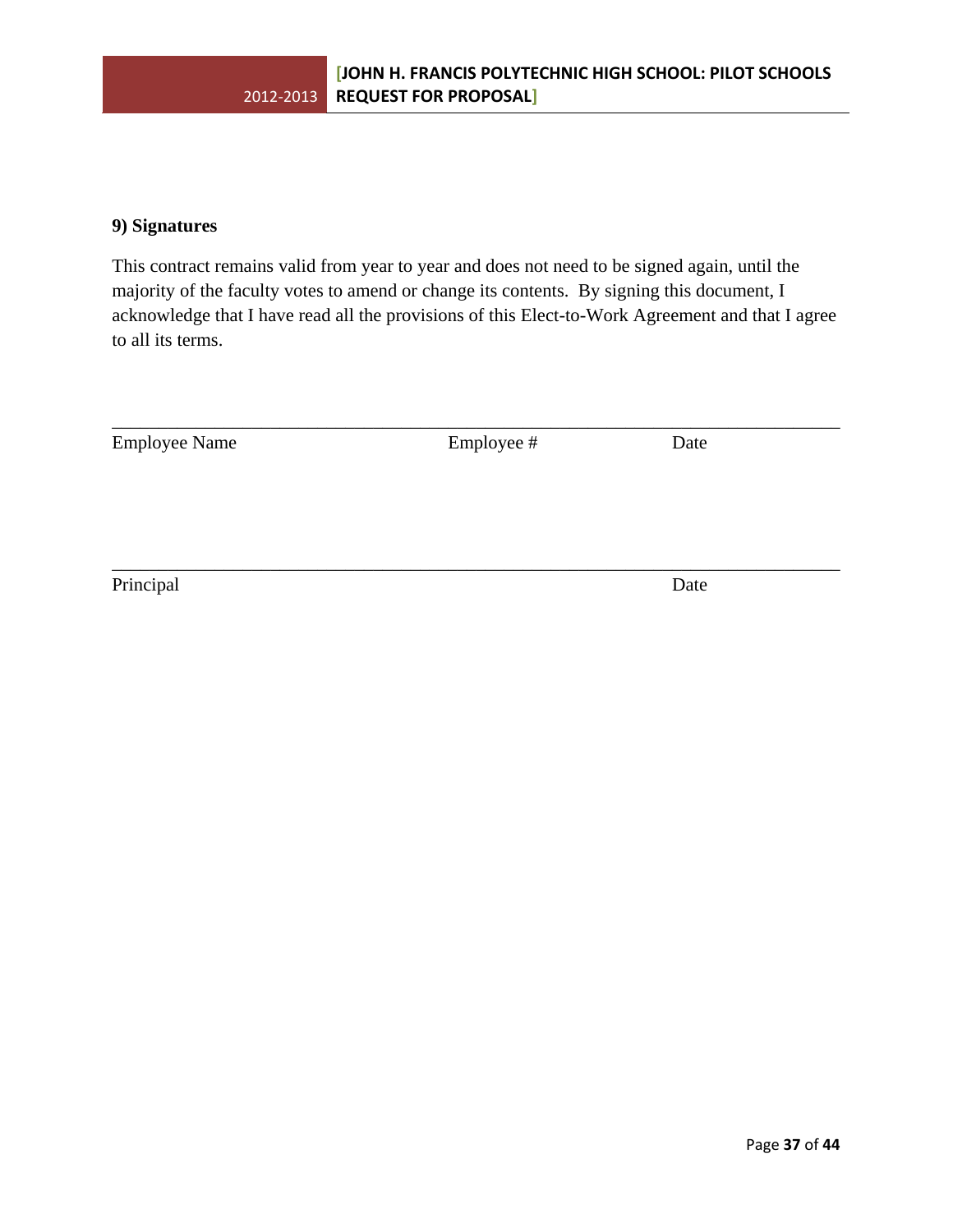## **John H. Francis Polytechnic High School Addendum to Elect to Work Agreement Intervention Plan and Process**

Polytechnic High School faculty has worked extremely hard to improve the academic outcomes of our students. We have done this through an unrelenting focus on self-reflection. Within this context, our expectation is to use data to inform our decisions at the school wide, program, and classroom levels and collaborate frequently to support our efforts for growth and improvement.

The default assumption is that all faculty members will meet the responsibilities as indicated in the Elect to Work Agreement. Therefore, if a teacher is not notified or informed of a problem in writing, the default condition is that the teacher will continue to serve at Poly for the next year in good standing.

In the unusual case that a teacher is not attempting to meet the responsibilities listed below, the principal is required to notify and meet with the teacher before the final day of quarter 1 and provide intervention and support.

## **The process of intervention and support is as follows:**

- 1. Provide written notification, including evidence, to the teacher (copied to UTLA Chapter Chair) that s/he has not been fulfilling designated teacher responsibilities no later than the end of quarter 1.
- 2. Meet with the teacher before mid-term of quarter 2 to discuss the notification and develop an agreed upon schedule to meet every other week to monitor progress and provide support as necessary.
- 3. Provide written summaries (copied to UTLA Chapter Chair) of meetings to the teacher clarifying the ongoing progress.
- 4. Make a report to the Governing School Council in December showing evidence of support and outcomes.
- 5. At the end of quarter 3, provide one of the following:
	- a. A written summary of progress made to the teacher, School Governing Council (and UTLA Chapter Chair) recommending retention.
	- b. A recommendation to transfer teacher, with summary of evidence, to the teacher and School Governing Council

## **Examples of reasons why a teacher might receive intervention and support:**

- Does not participate or collaborate with department, course level, or SLC colleagues
- Does not implement agreed upon department or course team decisions such as use of instructional guides and timelines for administration of formative assessments
- Does not administer department/course team developed formative assessments
- Does not share/review formative assessment data with students
- Does not review formative assessment or other available data for self reflection and recalibration of instructional support for students
- Does not attend department or SLC meetings on a regular basis
- Does not participate in self-study activities in preparation for school accreditation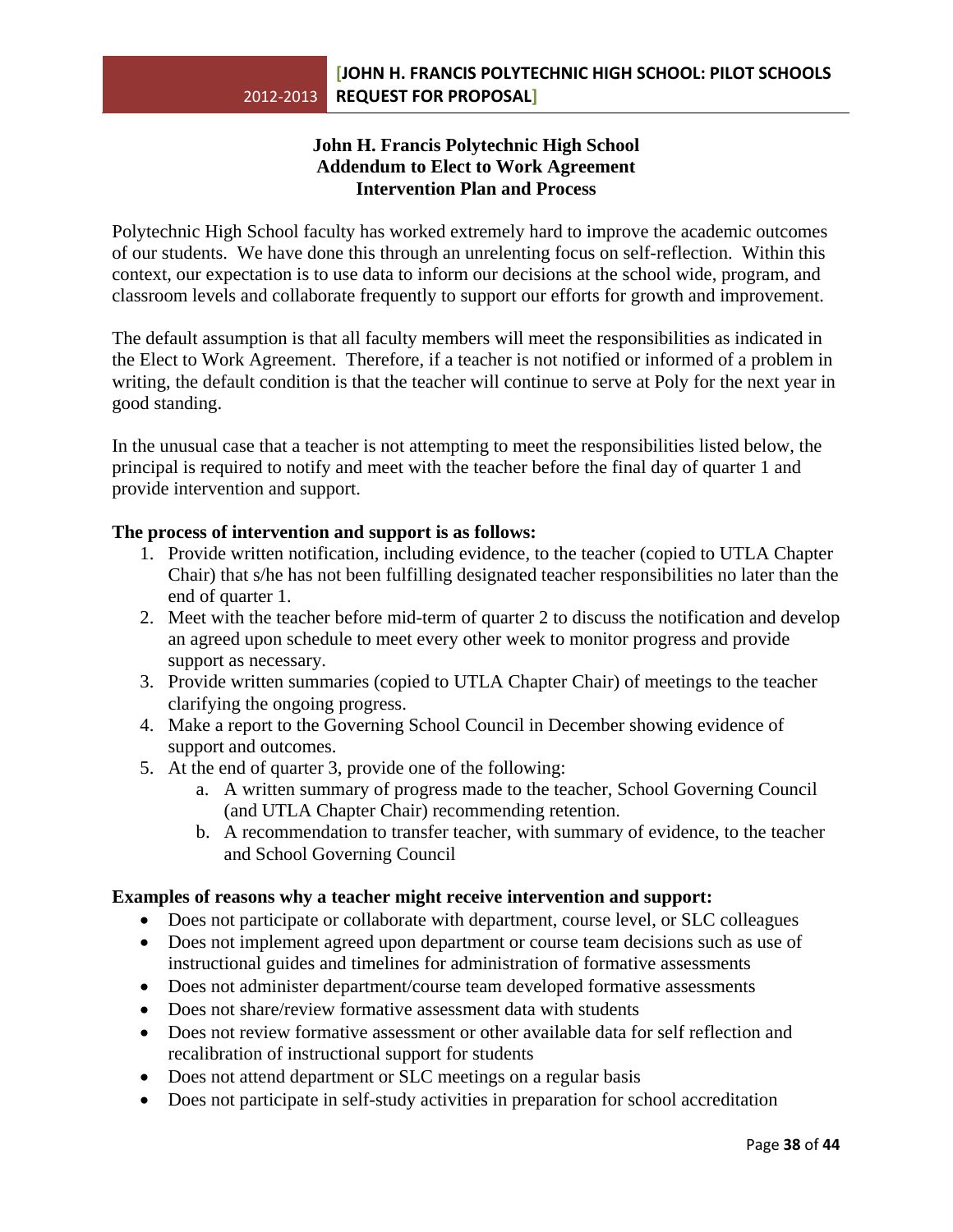## **ATTACHMENT B2**

## **JOHN H. FRANCIS POLYTECHNIC SENIOR HIGH SCHOOL Math, Science and Technology Magnet Elect-to-Work Agreement (Subject to District Approval)**

## **SCHOOL NAME:** JOHN H. FRANCIS POLYTECHNIC SENIOR HIGH SCHOOL Math, Science and Technology Magnet **SCHOOL YEAR THIS DOCUMENT IS IN EFFECT:** 2013-14

## **2) Introduction**

I, \_\_\_\_\_\_\_\_\_\_\_\_\_\_\_\_\_\_\_\_\_\_\_\_\_\_\_\_\_\_\_\_\_\_\_\_\_\_\_\_\_\_\_ am voluntarily electing to work at FRANCIS POLYTECHNIC SENIOR HIGH SCHOOL Math, Science and Technology Magnet. I am signing this Election to Work Agreement to indicate that I understand and agree to the following terms and conditions of my employment.

FRANCIS POLYTECHNIC SENIOR HIGH SCHOOL Math, Science and Technology Magnet is under the Pilot Schools program described in the negotiated Agreement between the Los Angeles Unified School District and United Teachers Los Angeles (Memorandum of Understanding between LAUSD and UTLA) – Los Angeles Pilot Schools Agreement (December 2, 2009). I shall continue to receive, at a minimum, the salary and all health and welfare benefits set forth in the Agreement. However, I may receive a non-uniform salary pursuant to Government Code 3543.2(e), like auxiliary pay, coaching stipends and bilingual differentials. Other terms and conditions of my employment will be determined by FRANCIS POLYTECHNIC SENIOR HIGH SCHOOL Math, Science and Technology Magnet and its Governing School Council, rather than by the Agreement. While not attempting to be exhaustive, this Election-to-Work-Agreement states the more important terms and conditions.

**2) Salary, benefits, seniority and membership in United Teachers Los Angeles (UTLA)** 

I shall continue to be a member of the United Teachers of Los Angeles. When hired as a teacher, I will receive the salary and benefits established in the UTLA Contract, Article XIV.

I shall continue to be subject to the rights, protections, obligations and duties applicable to certificated employees under the California Education Code, including, but not limited to, the membership in the State Teachers Retirement System. I shall continue to accrue seniority as provided in the California Education Code.

I shall continue to attain and maintain "status and classification" as set forth in the California Education Code (e.g., temporary, probationary, permanent, substitute, intern, etc.).

## **3) Terms of Employment**

- The length of the instructional day will be from 8:05 am to 3:01 pm.
- The length of the work day will be from 7:55 to 3:11 pm (from 10 minutes before the instructional day to 10 minutes after the instructional day).
- The length of the instructional year will be aligned with LAUSD and the state education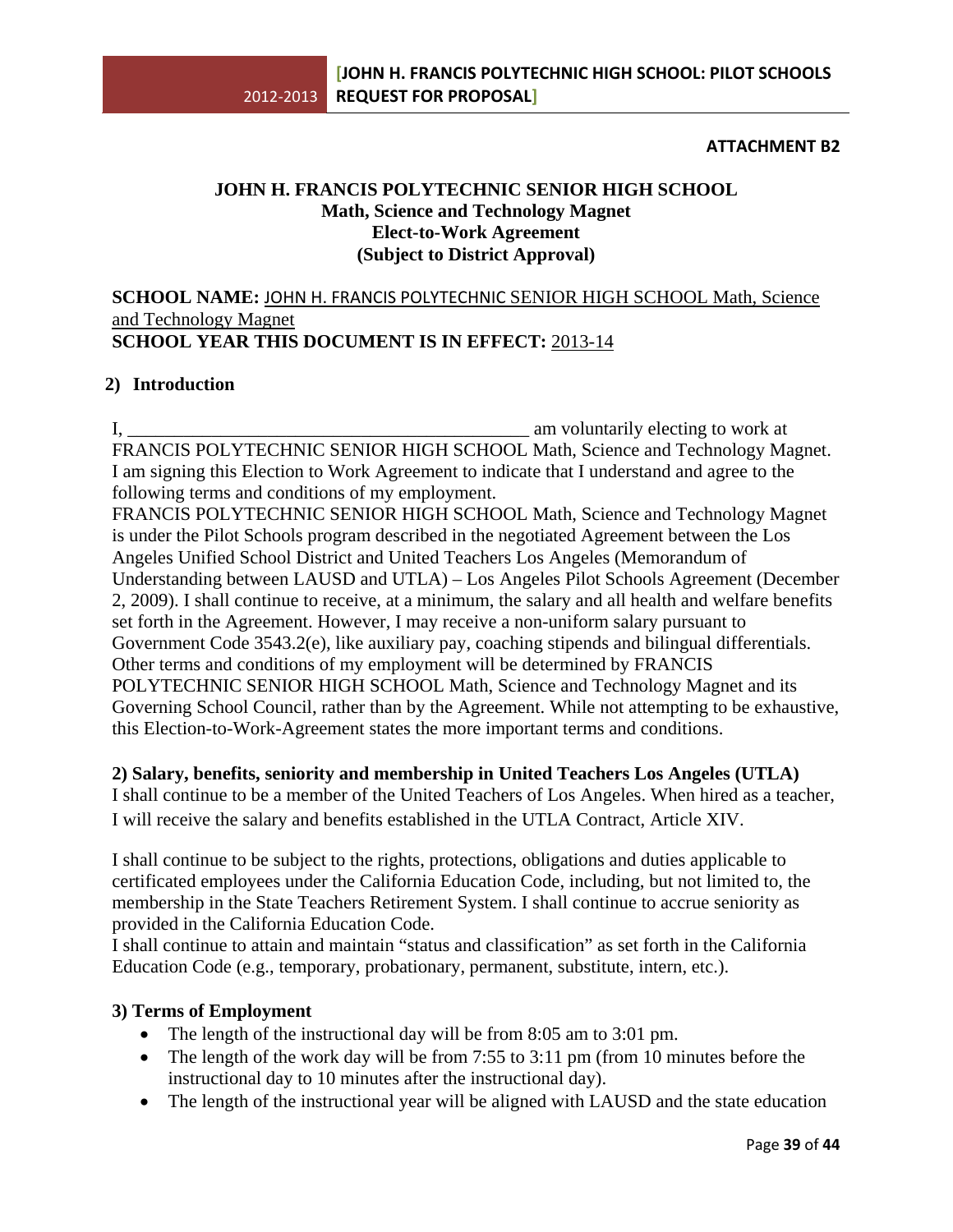code.

- The length of the work year will be aligned with LAUSD in regards to allocated pupil free days and/or allocated funding for counselor registration time before the school year begins.
- Supplemental hours and tasks may be necessary to complete the mission of FRANCIS POLYTECHNIC SENIOR HIGH SCHOOL Math, Science and Technology Magnet as per the UTLA/LAUSD contract in emergency situations in order to protect the health and safety of students, like earthquakes and lockdowns.

## **4) Responsibilities**

- All faculty members (teachers, counselors, coordinators, and deans) are expected to:
	- o Promote development of life/career skills such as Poly's Expected School-wide Learning Results (Effective Communicator, Lifelong Learner, Conscientious Member of Society, and Critical Thinker) and Poly's "Four for Life" Positive Behavior Strategies (Be Safe, Be Responsible, Be Respectful, and Be On Time).
	- o Participate in the school self study and progress monitoring of the school regularly to recalibrate strategies and goals as necessary.
	- o Perform other duties as assigned by the Administrator in order to accomplish the school Accreditation Plan.
	- o Attend IEP meetings as needed, department, SLC, period by period trainings as scheduled and, but no more than is required in the UTLA contract.
	- o Engage collaboratively with department, SLC, and interdepartmental colleagues as necessary to accomplish college and career preparation of students including focused preparation for high stakes assessments such as CST, AP, CAHSEE, EAP, and upcoming Smarter Balanced.
- Teachers are expected to:
	- o Provide differentiated instruction that provides access to the standards-based curriculum for all special needs students (special education, GATE, and English learners).
	- o Focus academic goals on content/standard objectives and language objectives for all students.
	- o Collaborate with colleagues to develop and/or refine formative assessments to ensure alignment with state standards (CST & CAHSEE presently and Common Core State Standards as they are implemented).
	- o Collaborate with department colleagues to analyze student assessment data and to share, develop, and implement sample lessons to address agreed upon nemesis standards based on the data (using research-based instructional strategies such as cooperative learning, Thinking Maps, and note taking)
	- o Share student work to calibrate objectives and outcomes with subject teams.
	- o Develop strategies to support reading and writing across the curriculum.
	- o Review and revise as needed instructional guides and pacing plans to support student success on high stakes state assessments, college readiness, and careerbased skills
	- o Teachers will share formative assessment results with students to support increased ownership of learning and to share in the process of ongoing progress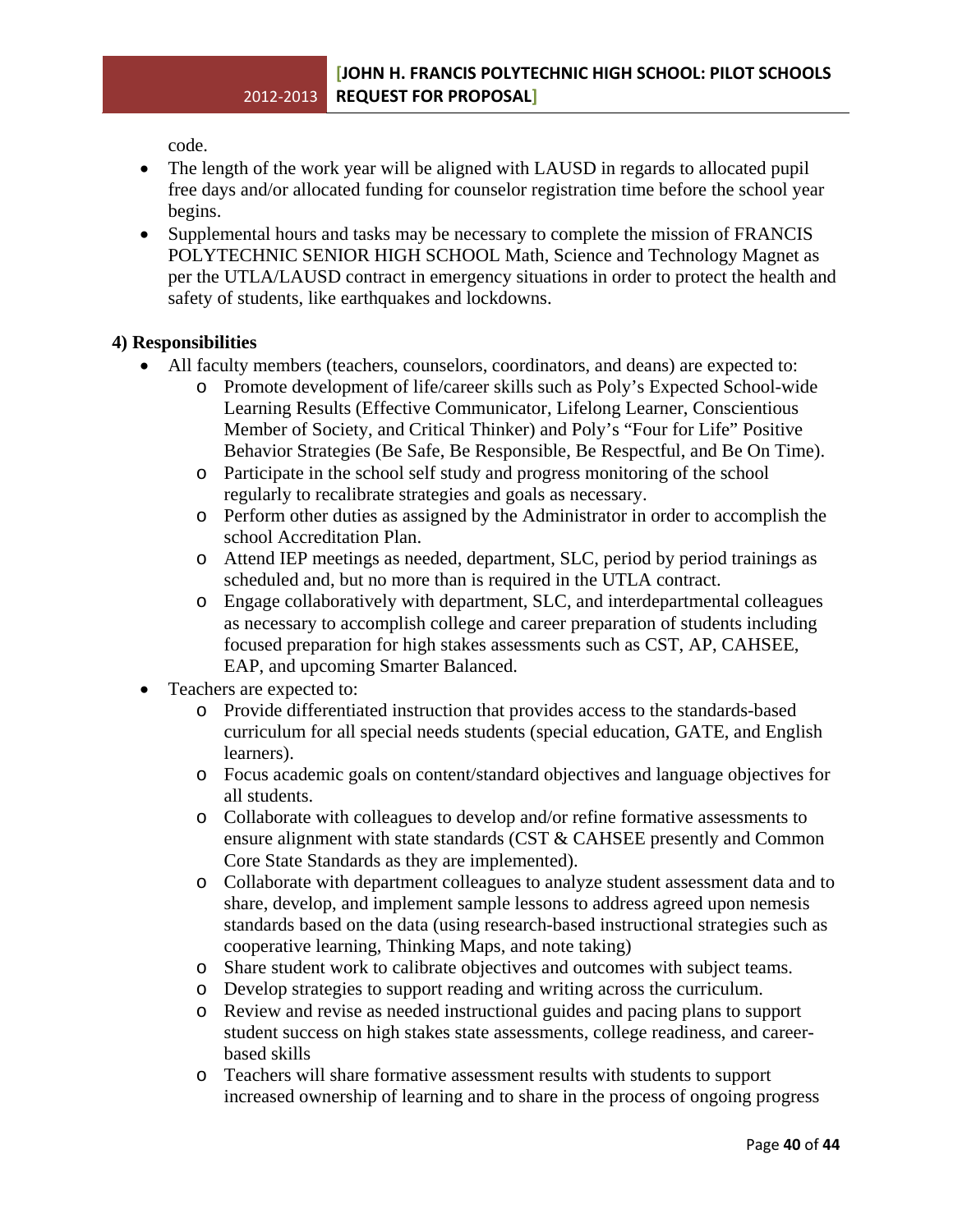monitoring

- o Teachers will administer formative assessments as scheduled based on consensus of department and/or grade level team.
- Counselors are expected to:
	- o Complete Individual Graduation Plans of case load students annually
	- o Monitor student credit, graduation, and A-G progress and intervene as necessary
	- o Ensure student schedules are differentiated quarterly to meet the needs of each student
	- o Collaborate with other counselors, teachers, coordinators, and administrators to identify opportunities and interventions for students on an ongoing basis.
	- o Attend IEP meetings and schedule SST meetings as necessary.
	- o Identify resources to support student success and refer as appropriate.
	- o Identify alternative educational options for students in collaboration with students, parents, and administrators as necessary.
- Deans are elected positions and evaluated annually by the election of their peers.
	- o Deans serve not only to discipline, but to work collaboratively with teachers and counselors to identify services and opportunities to support increased student success.
	- o Deans are expected to investigate, document, and implement progressive discipline and the positive behavior support plan.
- Coordinators are selected by the principal and affirmed by the faculty annually.
	- o Coordinators lead programs, but in efficient and effective support of teachers, students, and parents.
- Both Dean and Coordinator staff members should serve with the understanding that their positions are as support personnel for teachers.
- Magnet staff will implement curriculum and differentiated objectives as outlined in the Magnet Fidelity Guidelines.
- All out of the class personnel including Administrators serve to support the academic success of students in the classroom.

## **5) Performance Evaluation**

I shall continue to be subject to the following provisions of the Agreement: Evaluation (Article X), Peer Evaluation (Article XXVII, Section 3.2(e)) and Discipline (Article X), and Peer Assistance and Review (Article X-A)

The Principal will supervise and administer the teacher Elect To Work Agreement evaluation process and provide support to struggling teachers to facilitate their continued participation at this school site. The principal will meet with the Governing School Council in December of each year and present a report containing evidence, interventions and results on any teacher receiving support. If the staff member receiving support is a member of the Magnet, the Principal will meet with the Magnet Committee of the Whole and will make a recommendation to the Governing School Council only after a majority (more than 50%) of the Magnet Committee of the Whole concurs with the Principal's recommendation. Support will continue in the Spring Quarters for struggling teachers. This evaluation of faculty will be solely based on adherence to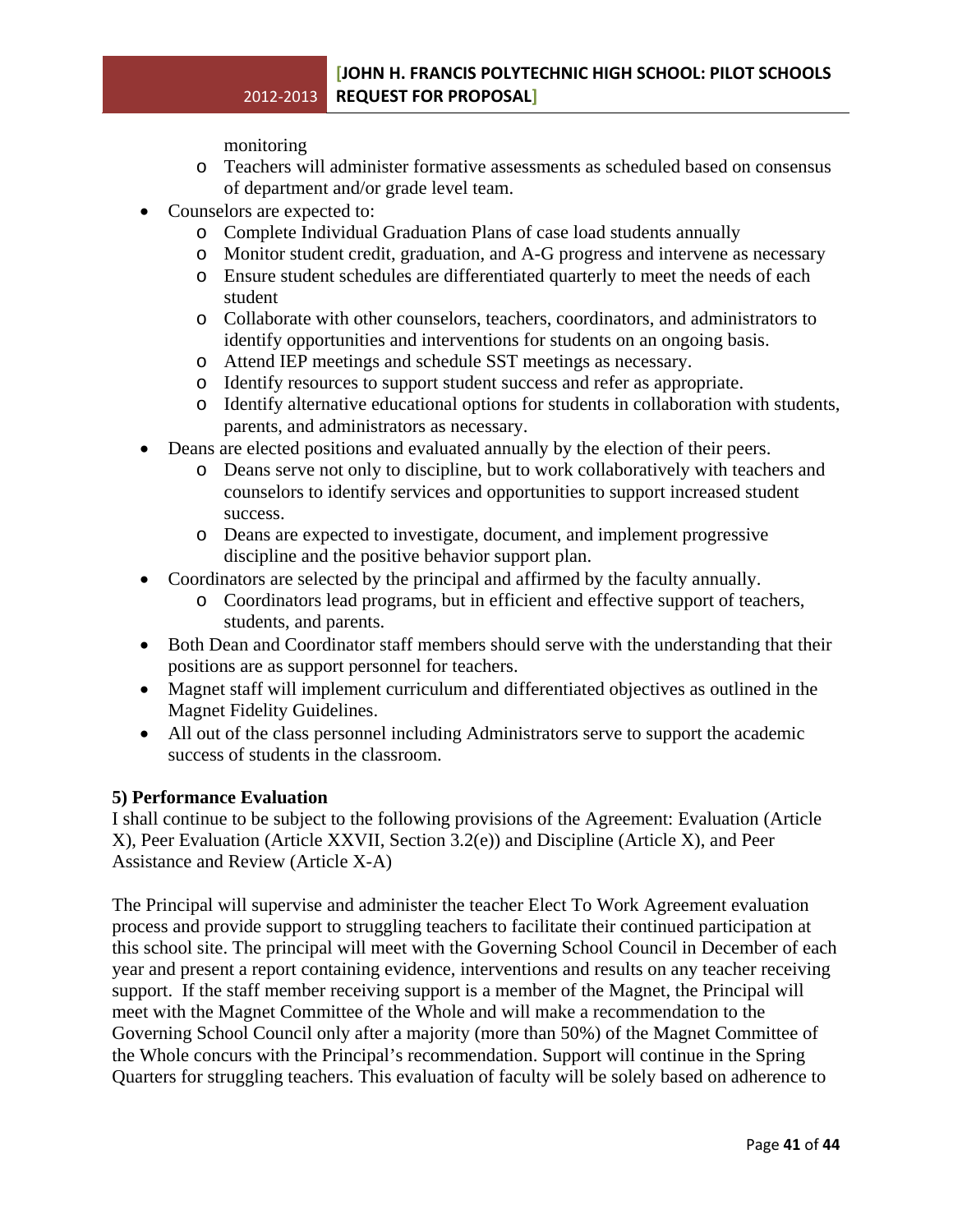the RESPONSIBILITIES as outlined in Section 4 of this document and will not include the District Performance Evaluation or Stull.

## **6) Dispute Resolution**

The following Articles of the Agreement shall continue to apply to me and shall be subject to the Grievance provisions of the Agreement.

- Leaves (Article XII)
- Reduction in Force (Article XIII)
- Evaluation (Article X), Peer Evaluation (Article XXVII, Section 3.2(e)) and Discipline (Article X)
- Peer Assistance and Review (Article X-A)
- Dues Deduction (Article IV-A)
- Safety (Article XXXVIII)
- Holidays (Article XVII) (9 legal holidays, 8 winter recess holidays and 5 spring recess holidays)
- Election of Chapter Chair (Article IV, Section 8.0(a) through (c))
- All other matters shall not be subject to the contractual Grievance provisions and, instead, are subject to review, etc. exclusively through the Internal Appeals Process
- By default, your position with the school is safe and secure each year through adherence to the Elect to Work Agreement Section 4, Responsibilities. If the Principal and Governing School Council have not followed the agreed upon interventions and notifications by the end of Quarter 3 or March  $13<sup>th</sup>$ , your position defaults to safe for the next year.
- If the Principal, with Governing School Council approval, decides to not invite a teacher to return for the following school year, he will inform that teacher by the end of Quarter 3 or March  $13<sup>th</sup>$  which ever comes first. That teacher may then: 1) present your appeal, including oral and written support from teachers and staff, to the Governing School Council, which reserves the right to VETO the Principal's ruling, 2) elect to file for a Teacher Initiated Transfer, 3) Do nothing and be protected by Section 7 (Pilot School Transfer.) 4) If the teacher is not satisfied with these outcomes, that teacher may appeal to the Los Angeles Pilot School Steering Committee, which will make a final determination.

## **7) Transfers (voluntary and involuntary)**

I may transfer from FRANCIS POLYTECHNIC SENIOR HIGH SCHOOL Math, Science and Technology Magnet at the end of each school year. Similarly, FRANCIS POLYTECHNIC SENIOR HIGH SCHOOL Math, Science and Technology Magnet may transfer me at the end of each school year based on the criteria indicated in section 5. I will be transferred to a vacancy for which I are qualified at a school within the geographic area in which FRANCIS POLYTECHNIC SENIOR HIGH SCHOOL Math, Science and Technology Magnet is located, or if no such vacancy exists, transferred to another geographic area.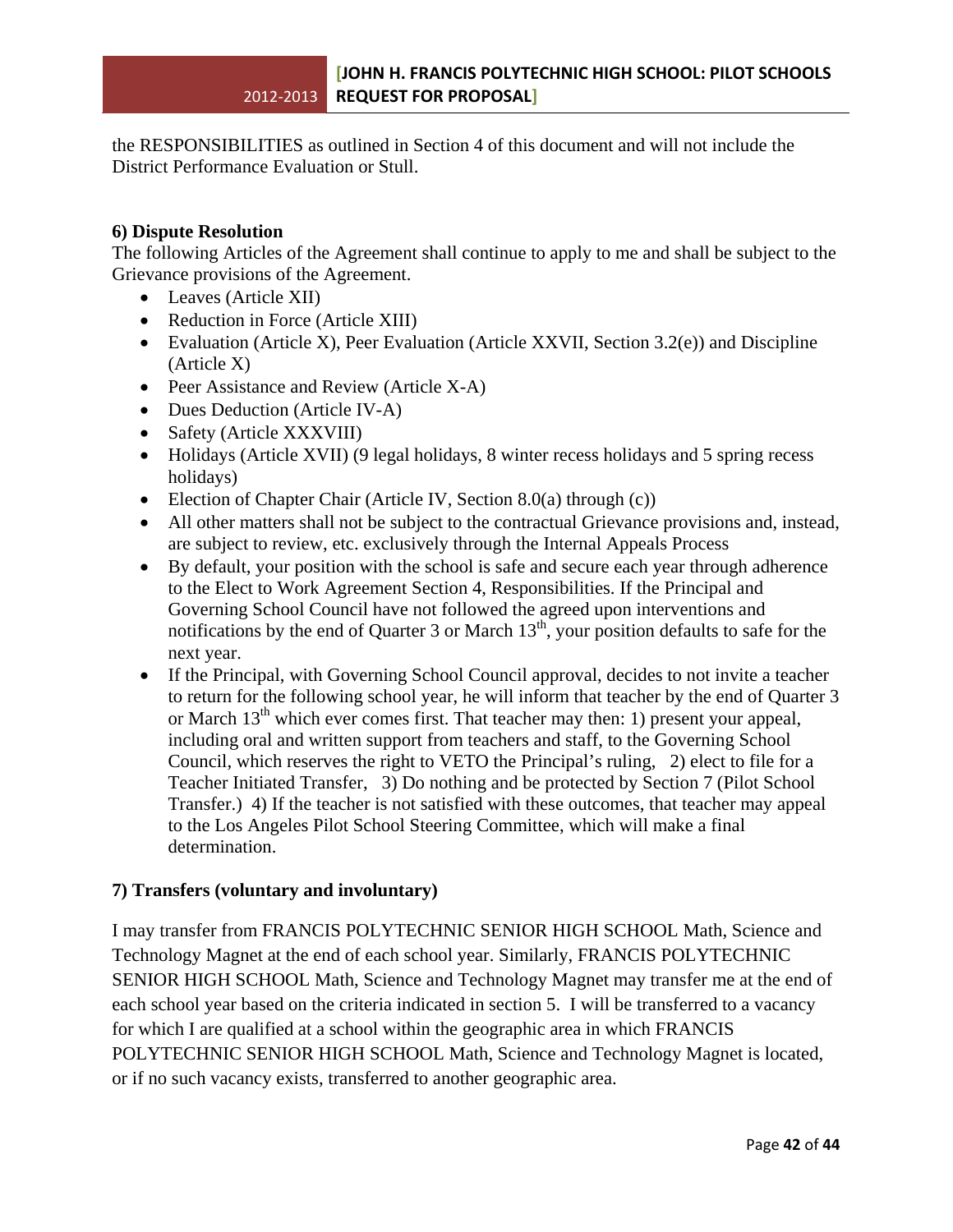## **8) Dismissal**

I will be subject to dismissal from the Los Angeles Unified School District in the same manner as other UTLA-member employees of my status who are not working at a Pilot School.

## **9) Signatures**

This contract remains valid from year to year and does not need to be signed again, until the majority of the faculty votes to amend or change its contents. By signing this document, I acknowledge that I have read all the provisions of this Election-to-Work Agreement and that I agree to all its terms.

Employee Name Employee # Date

\_\_\_\_\_\_\_\_\_\_\_\_\_\_\_\_\_\_\_\_\_\_\_\_\_\_\_\_\_\_\_\_\_\_\_\_\_\_\_\_\_\_\_\_\_\_\_\_\_\_\_\_\_\_\_\_\_\_\_\_\_\_\_\_\_\_\_\_\_\_\_\_\_\_\_\_\_\_

\_\_\_\_\_\_\_\_\_\_\_\_\_\_\_\_\_\_\_\_\_\_\_\_\_\_\_\_\_\_\_\_\_\_\_\_\_\_\_\_\_\_\_\_\_\_\_\_\_\_\_\_\_\_\_\_\_\_\_\_\_\_\_\_\_\_\_\_\_\_\_\_\_\_\_\_\_\_

Principal Date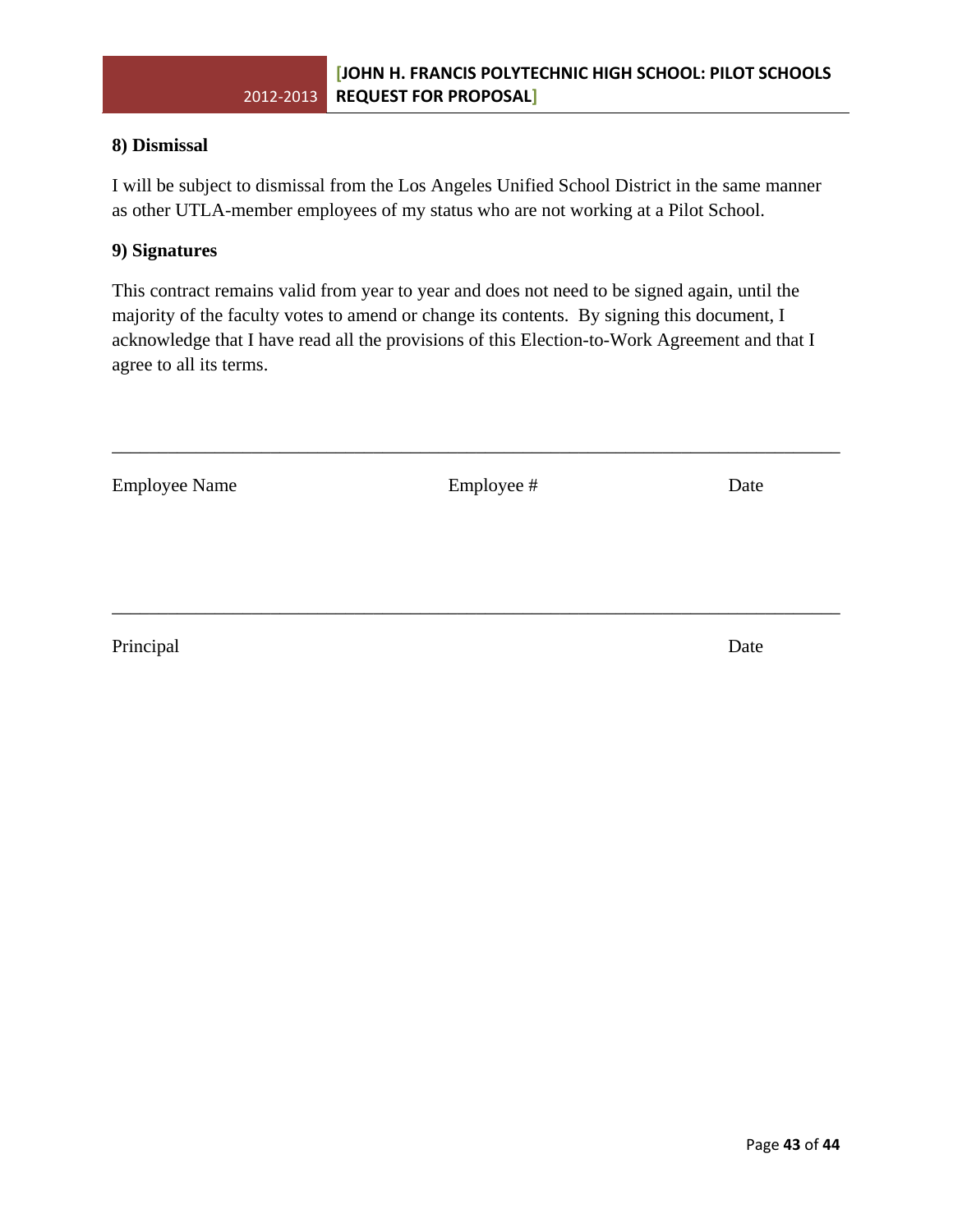## **John H. Francis Polytechnic High School Addendum to Elect to Work Agreement Intervention Plan and Process**

Polytechnic High School faculty has worked extremely hard to improve the academic outcomes of our students. We have done this through an unrelenting focus on self-reflection. Within this context, our expectation is to use data to inform our decisions at the school wide, program, and classroom levels and collaborate frequently to support our efforts for growth and improvement.

The default assumption is that all faculty members will meet the responsibilities as indicated in the Elect to Work Agreement. Therefore, if a teacher is not notified or informed of a problem in writing, the default condition is that the teacher will continue to serve at Poly for the next year in good standing.

In the unusual case that a teacher is not attempting to meet the responsibilities listed below, the principal is required to notify and meet with the teacher before the final day of quarter 1 and provide intervention and support.

## **The process of intervention and support is as follows:**

- 6. Provide written notification, including evidence, to the teacher (copied to UTLA Chapter Chair) that s/he has not been fulfilling designated teacher responsibilities no later than the end of quarter 1.
- 7. Meet with the teacher before mid-term of quarter 2 to discuss the notification and develop an agreed upon schedule to meet every other week to monitor progress and provide support as necessary.
- 8. Provide written summaries (copied to UTLA Chapter Chair) of meetings to the teacher clarifying the ongoing progress.
- 9. Make a report to the Governing School Council in December showing evidence of support and outcomes.
- 10. At the end of quarter 3, provide one of the following:
	- a. A written summary of progress made to the teacher, School Governing Council (and UTLA Chapter Chair) recommending retention.
	- b. A recommendation to transfer teacher, with summary of evidence, to the teacher and School Governing Council

## **Examples of reasons why a teacher might receive intervention and support:**

- Does not participate or collaborate with department, course level, or SLC colleagues
- Does not implement agreed upon department or course team decisions such as use of instructional guides and timelines for administration of formative assessments
- Does not administer department/course team developed formative assessments
- Does not share/review formative assessment data with students
- Does not review formative assessment or other available data for self reflection and recalibration of instructional support for students
- Does not attend department or SLC meetings on a regular basis
- Does not participate in self-study activities in preparation for school accreditation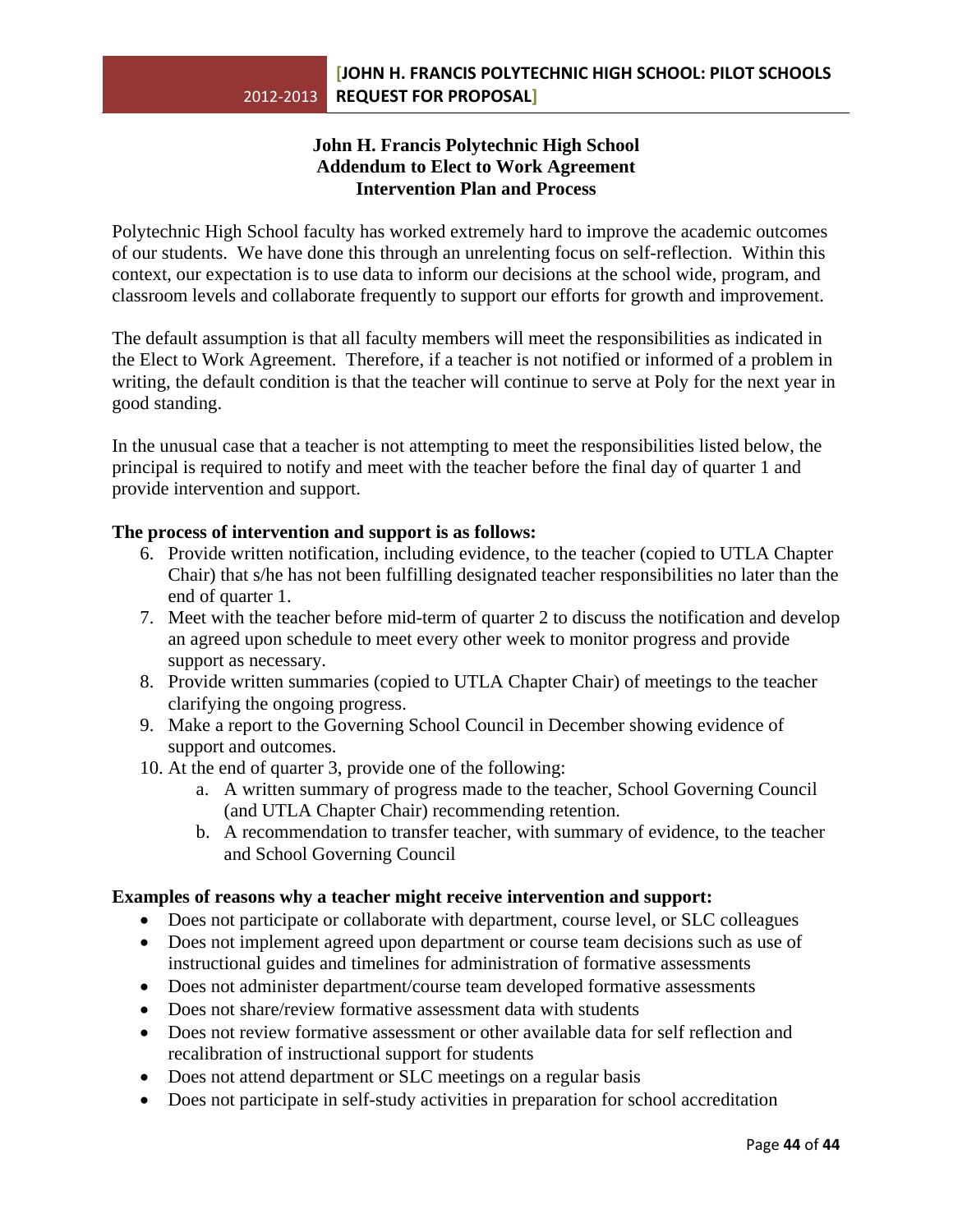LOS ANGELES UNIFIED SCHOOL DISTRICT JOHN H. FRANCIS POLYTECHNIC HIGH SCHOOL 12431 ROSCOE BLVD, SUN VALLEY, CA 91352 PHONE: (818) 394-3600 FAX: (818) 771-0452

John E. Deasy, PhD Superintendent of Schools

Linda Del Cueto **ESC North Superintendent** 

Ari Bennett Principal

This is to certify that John H. Francis Polytechnic High School voted to convert to an LAUSD Pilot School on December 7, 2012.

The vote of all school site UTLA members was as follows:

124 Yes 10 No

**Bob Scott** UTLA Chapter Chair

Ari Bennett Principal

Signed on December 11, 2012